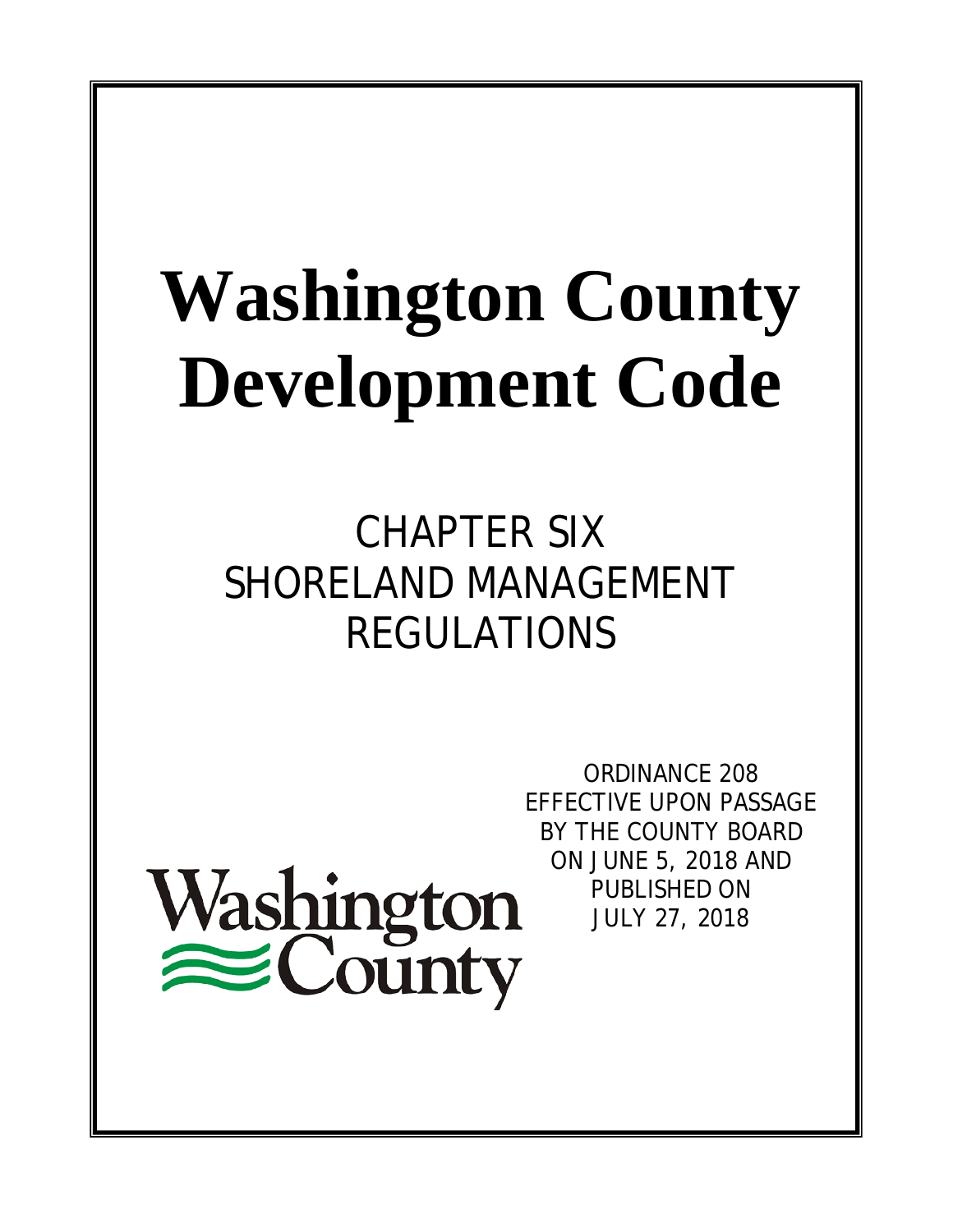# **REVISED WASHINGTON COUNTY DEVELOPMENT CODE**

# **CHAPTER SIX**

# **SHORELAND MANAGEMENT REGULATIONS**

**ORDINANCE NO. 208**

Washington County Development Code 1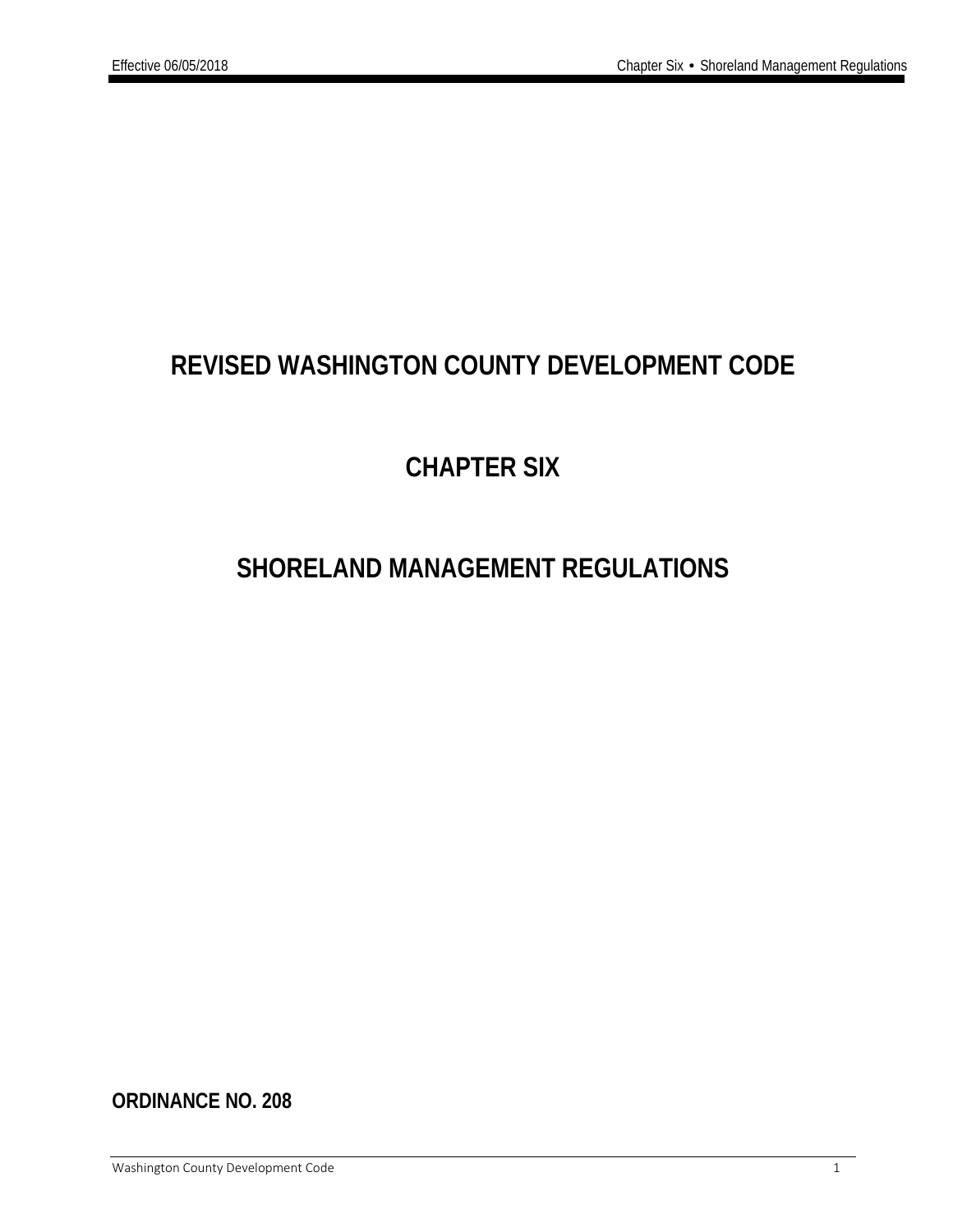# **REVISED WASHINGTON COUNTY**

# **DEVELOPMENT CODE**

Pursuant to MSA Ch 394, Washington County has adopted official controls for areas and activities enumerated below. These official controls are compiled into and hereafter known as the Revised Washington County Development Code which consists of the following chapters each adopted through Ordinance.

- (1) Chapter One Administration
- (2) Chapter Two Zoning Regulations
- (3) Chapter Three Subdivision Regulations
- (4) Chapter Four Subsurface Sewage Treatment System Regulations
- (5) Chapter Five Lower St. Croix River Bluffland and Shoreland Management Regulations
- (6) Chapter Six Shoreland Management Regulations
- (7) Chapter Seven Mining Regulations
- (8) Chapter Eight Buffer Regulations
- (9) Chapter Nine Floodplain Management Regulations
- (10) Chapter Ten Official Map Regulation and Designation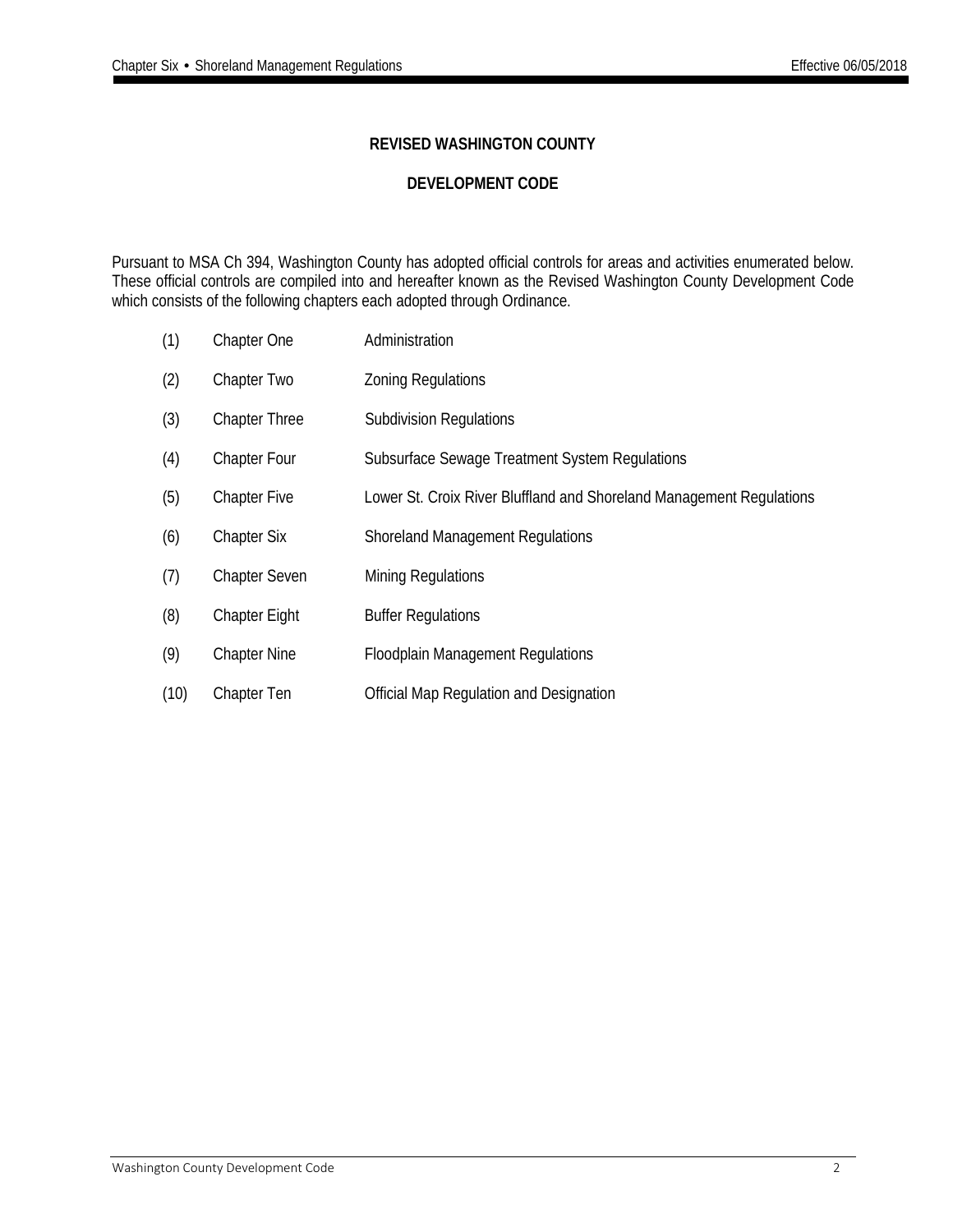# **REVISED WASHINGTON COUNTY DEVELOPMENT CODE**

# **CHAPTER SIX SHORELAND MANAGEMENT REGULATIONS**

# **Table of Contents**

| 4.1               |                                                                          |  |
|-------------------|--------------------------------------------------------------------------|--|
| <b>SECTION 5.</b> | SHORELAND CLASSIFICATION SYSTEM [[[[[[[[[[[[[[[[[[[[[[[]]]]]]]]]]]]]     |  |
| 5.1               |                                                                          |  |
| 5.2               |                                                                          |  |
| 5.3               |                                                                          |  |
| 5.4               |                                                                          |  |
|                   |                                                                          |  |
| 6.1               |                                                                          |  |
| 6.2               |                                                                          |  |
|                   |                                                                          |  |
|                   |                                                                          |  |
| 7.1               |                                                                          |  |
| 7.2               |                                                                          |  |
|                   | SECTION 8. STRUCTURE AND SEWER SETBACK AND OTHER DESIGN CRITERIA [19] 19 |  |
| 8.1               |                                                                          |  |
| 8.2               |                                                                          |  |
| 8.3               |                                                                          |  |
| 8.4               |                                                                          |  |
| 8.5               |                                                                          |  |
| 8.6               |                                                                          |  |
| 8.7               |                                                                          |  |
| <b>SECTION 9.</b> |                                                                          |  |
| 9.1               |                                                                          |  |
| 9.2               |                                                                          |  |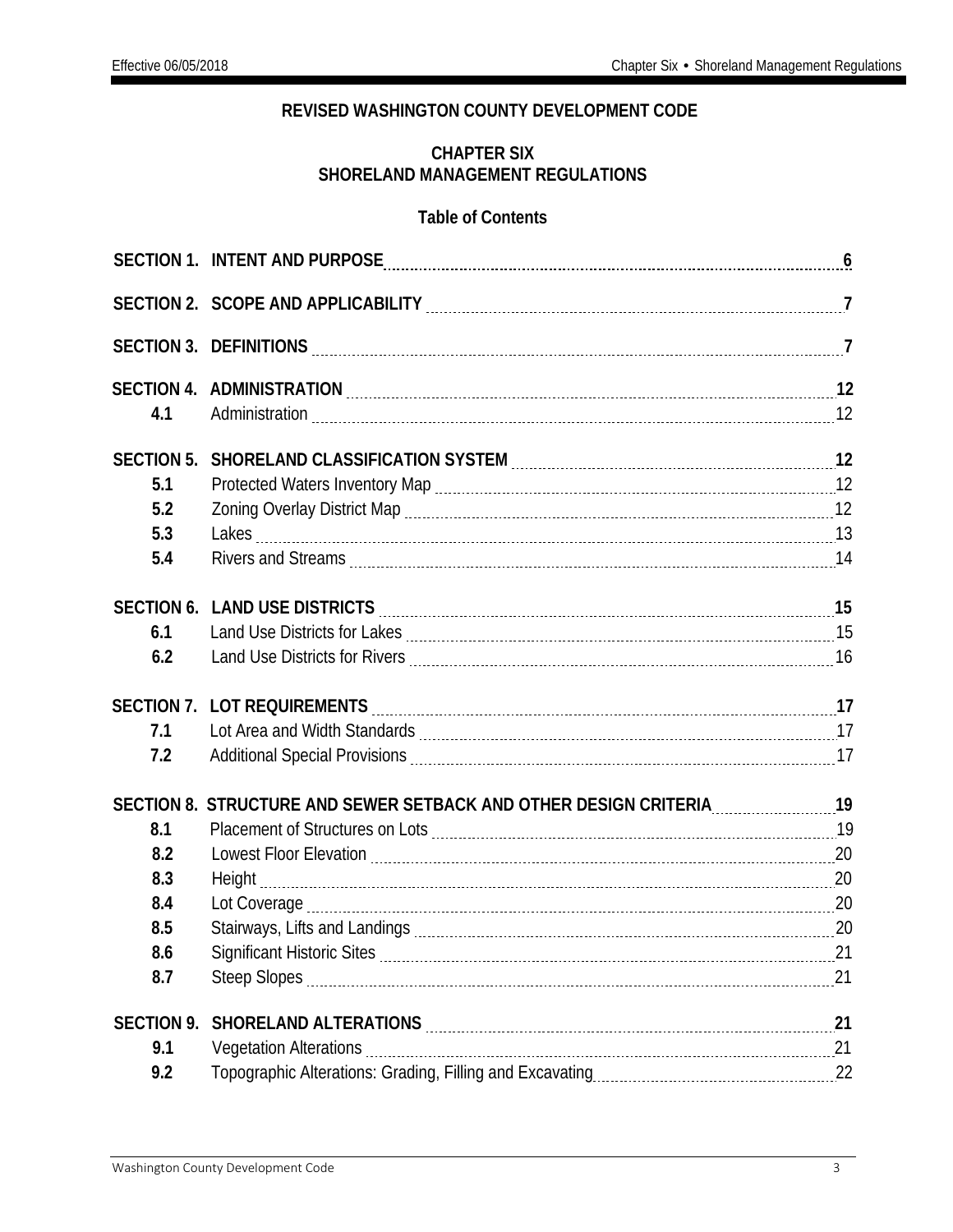| 9.3  |                                                                                                                                                                                                                                |    |
|------|--------------------------------------------------------------------------------------------------------------------------------------------------------------------------------------------------------------------------------|----|
| 9.4  |                                                                                                                                                                                                                                |    |
|      |                                                                                                                                                                                                                                |    |
|      | SECTION 10. STORMWATER MANAGEMENT MARKER MANAGEMENT MARKER MANAGEMENT MARKET MARKET MANAGEMENT MARKET MARKET MA                                                                                                                |    |
| 10.1 |                                                                                                                                                                                                                                |    |
|      |                                                                                                                                                                                                                                |    |
| 11.1 |                                                                                                                                                                                                                                |    |
|      |                                                                                                                                                                                                                                |    |
|      |                                                                                                                                                                                                                                |    |
| 12.1 |                                                                                                                                                                                                                                |    |
|      |                                                                                                                                                                                                                                |    |
| 13.1 |                                                                                                                                                                                                                                |    |
|      |                                                                                                                                                                                                                                |    |
|      |                                                                                                                                                                                                                                |    |
| 14.1 |                                                                                                                                                                                                                                |    |
| 14.2 |                                                                                                                                                                                                                                |    |
|      |                                                                                                                                                                                                                                |    |
|      |                                                                                                                                                                                                                                |    |
| 15.1 |                                                                                                                                                                                                                                |    |
|      | SECTION 16. WATER SUPPLY [111] 26 [12] 27 [12] 27 [12] 28 [12] 29 [12] 29 [12] 29 [12] 29 [12] 29 [12] 29 [12] 29 [12] 29 [12] 29 [12] 29 [12] 29 [12] 29 [12] 29 [12] 29 [12] 29 [12] 29 [12] 29 [12] 29 [12] 29 [12] 29 [12] |    |
| 16.1 |                                                                                                                                                                                                                                |    |
|      |                                                                                                                                                                                                                                |    |
|      | SECTION 17. SEWAGE DISPOSAL Entertainmal and the contract of the DISPOSAL entertainmal and the contract of the                                                                                                                 |    |
| 17.1 |                                                                                                                                                                                                                                |    |
| 17.2 |                                                                                                                                                                                                                                |    |
|      |                                                                                                                                                                                                                                |    |
| 18.1 |                                                                                                                                                                                                                                | 27 |
|      |                                                                                                                                                                                                                                |    |
|      |                                                                                                                                                                                                                                |    |
| 19.1 |                                                                                                                                                                                                                                |    |
| 19.2 |                                                                                                                                                                                                                                |    |
|      |                                                                                                                                                                                                                                | 29 |
| 20.1 |                                                                                                                                                                                                                                | 29 |
| 20.2 |                                                                                                                                                                                                                                |    |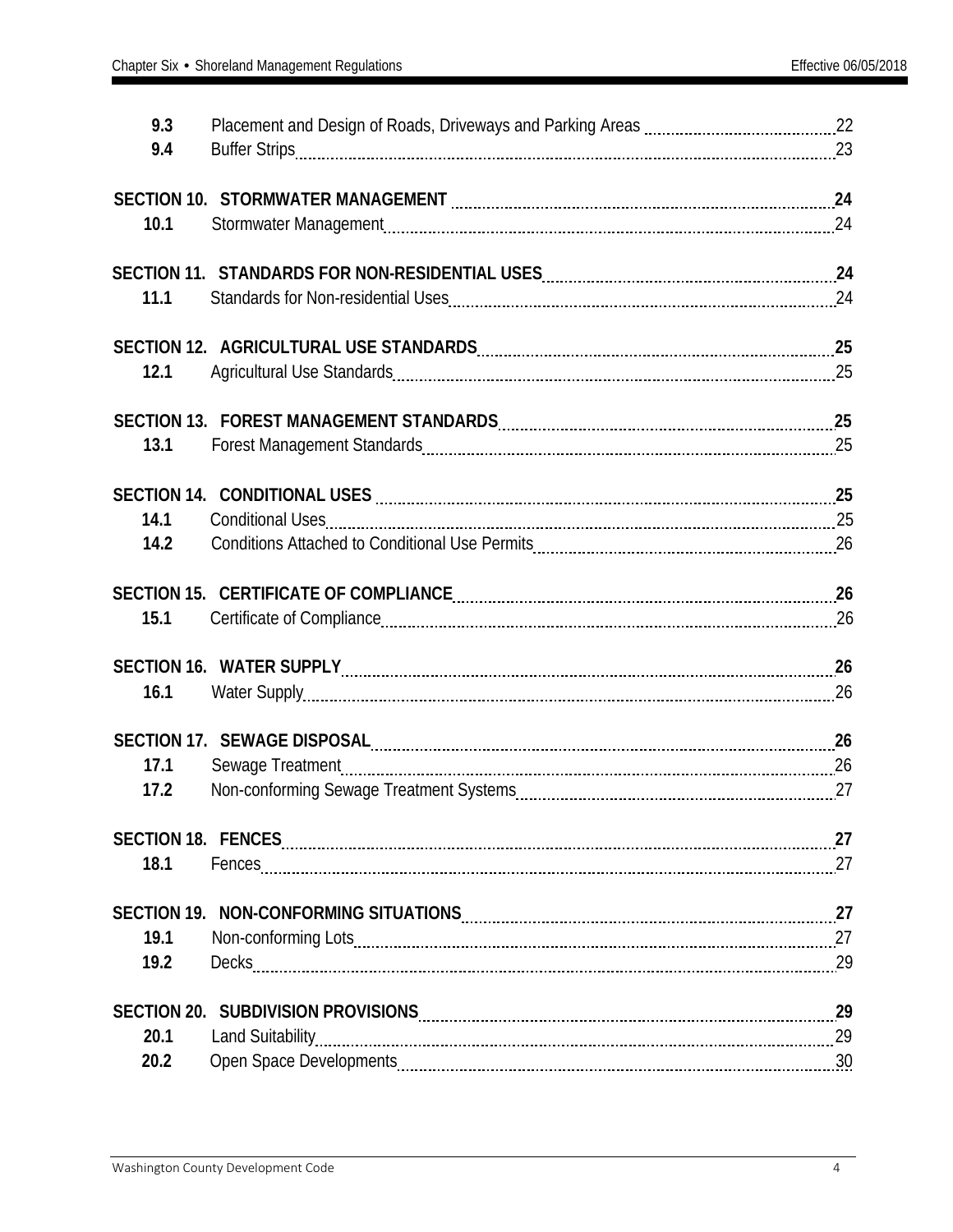|      | SECTION 21. NOTIFICATIONS TO THE DEPARTMENT OF NATURAL RESOURCES | 34 |
|------|------------------------------------------------------------------|----|
| 21.1 |                                                                  | 34 |
| 212  | Amendments, Subdivisions/Plats, Variances, Conditional Uses      | 34 |
|      |                                                                  |    |
|      | SECTION 22. EFFECTIVE DATE                                       | 34 |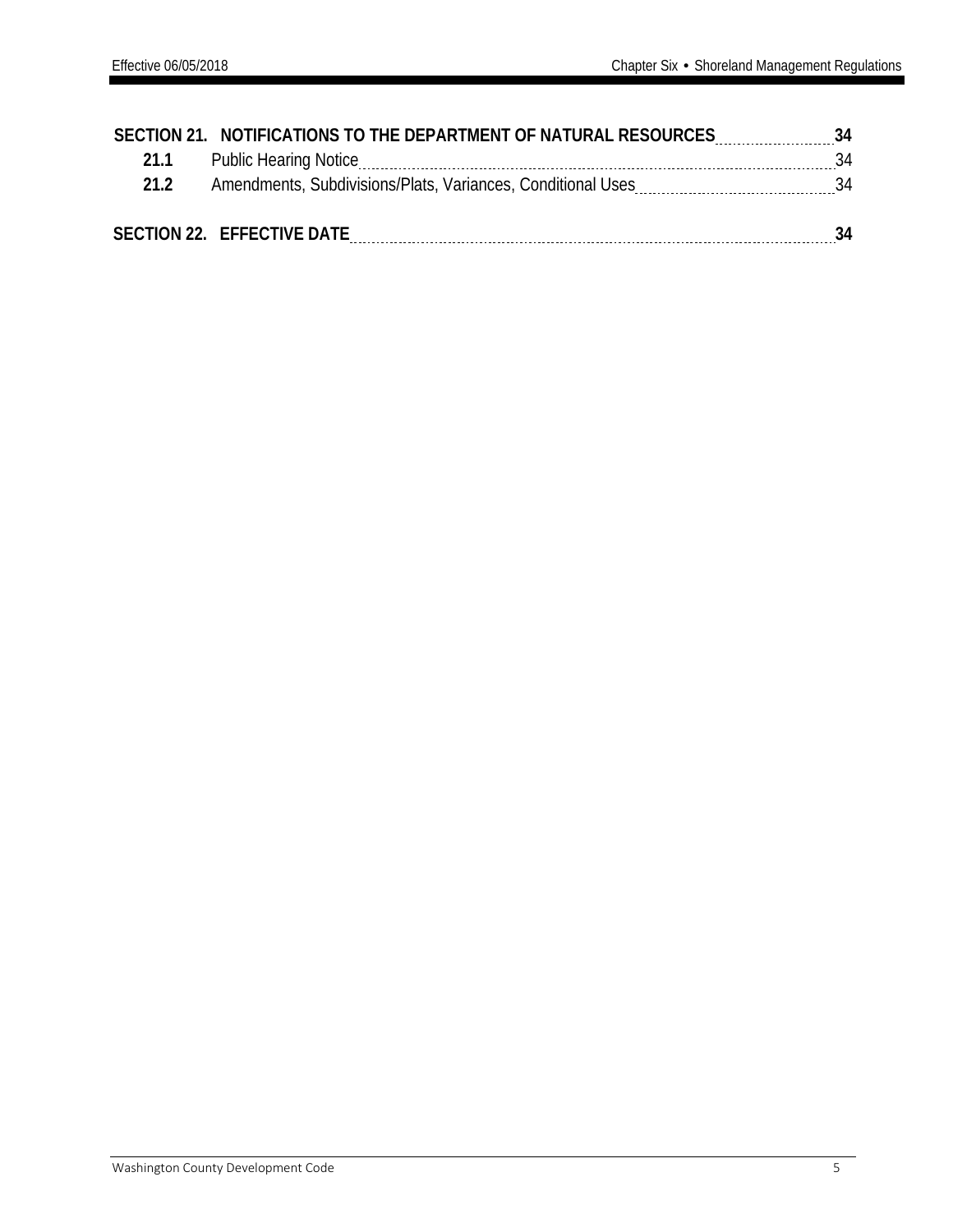*Summaries in this column are for commentary and/or interpretive purposes only.*

# **REVISED WASHINGTON COUNTY DEVELOPMENT CODE**

# **CHAPTER SIX**

# **SHORELAND MANAGEMENT REGULATIONS**

This chapter of the Washington County Development Code shall be known as the Washington County Shoreland Management Regulations and may be referred to within this Chapter as "this Chapter" or "this Ordinance". This shoreland management regulation is adopted by Washington County Ordinance No. 208 pursuant to the authorization and policies contained in Minnesota Statutes, Chapter 103F, the planning and zoning enabling legislation in Minnesota Statutes Chapter 394 and Minnesota Administrative Rules, Parts 6120.2500 – 6120.3900.

This Ordinance applies within the unincorporated areas of the County that are within the Shoreland Management Overlay District. This district allows: a) primary uses; b) accessory uses; c) uses allowed with a Certificate of Compliance; and d) uses allowed with a Conditional Use Permit.

This Ordinance does not apply within the St. Croix River Management Overlay District. For those unincorporated areas of the County within the St. Croix River Management Overlay District, see Chapter Five of the Development Code, Lower St. Croix River Bluffland and Shoreland Management Regulations.

# **SECTION 1. INTENT AND PURPOSE**

**1.1** The uncontrolled use of shorelands of Washington County, Minnesota affects the public health, safety and general welfare by contributing to pollution of public waters, and potentially decreasing property value. It is the intent and purpose of these regulations to:

- (1) Designate suitable land use districts for each body of public water.
- (2) Regulate the placement of sanitary and waste treatment facilities on lots.
- (3) Regulate the area of a lot and the length of water frontage suitable for building sites.
- (4) Regulate the alteration of shorelands of public waters.
- (5) Regulate alterations of the natural vegetation and the natural topography along shorelands.
- (6) Conserve natural resources and maintain a high standard of environmental quality.
- (7) Preserve and enhance the quality of surface water.

*This Chapter defines regulations for the use of shorelands with the goal of protecting and preserving natural vegetation, topography, natural resources and environmental quality while providing for the utilization of water and land related resources.*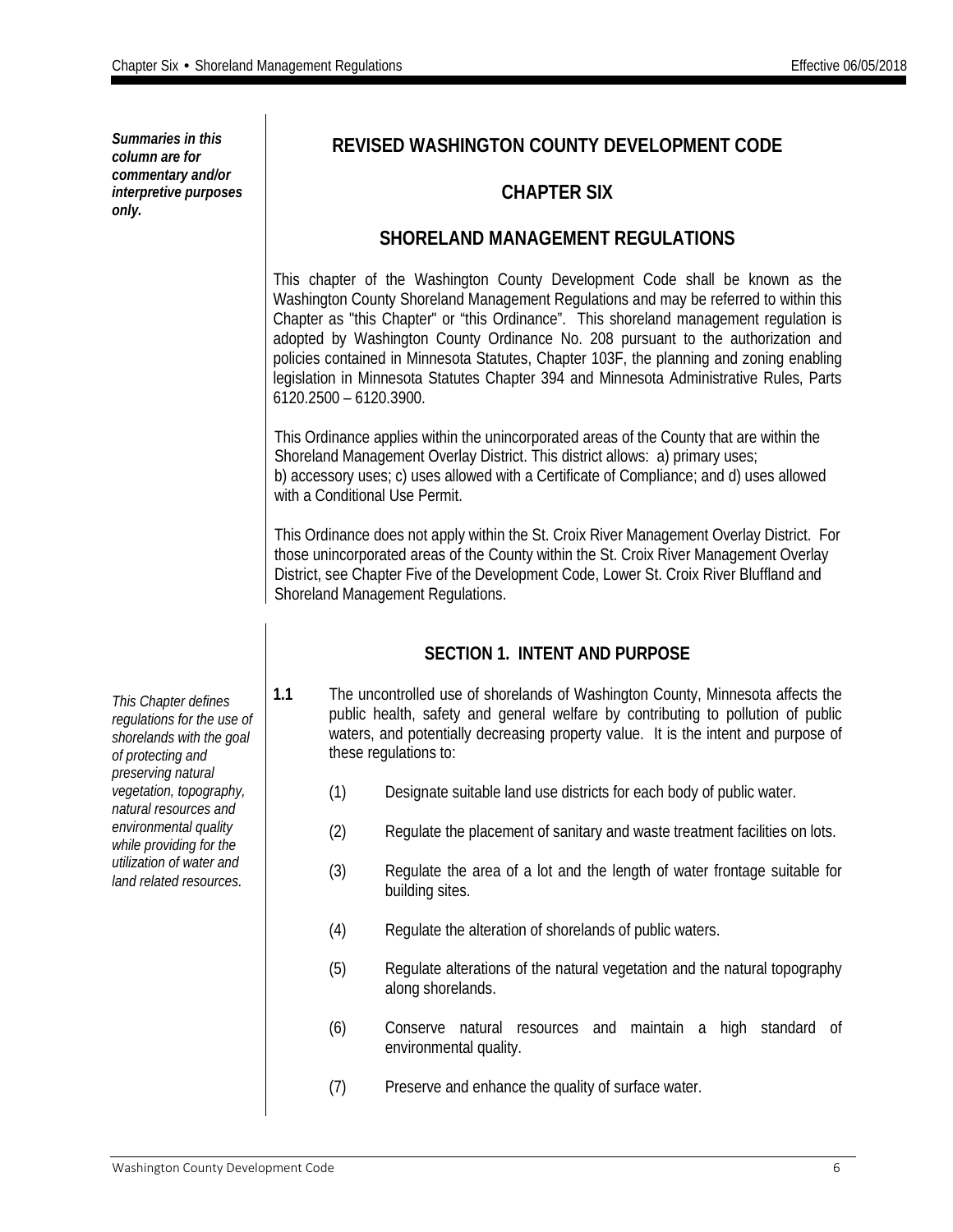|                                                                                                           |     | (8)         | Preserve the economic and natural environmental values of shorelands.                                                                                                                                                                                                                                                                                                                                                                  |
|-----------------------------------------------------------------------------------------------------------|-----|-------------|----------------------------------------------------------------------------------------------------------------------------------------------------------------------------------------------------------------------------------------------------------------------------------------------------------------------------------------------------------------------------------------------------------------------------------------|
|                                                                                                           |     | (9)         | Provide for the utilization of water and related land resources.                                                                                                                                                                                                                                                                                                                                                                       |
|                                                                                                           |     | (10)        | Maintain water quality, reduce flooding and erosion and to provide<br>sources of food and habitat for a variety of fish and wildlife.                                                                                                                                                                                                                                                                                                  |
|                                                                                                           |     |             | <b>SECTION 2. SCOPE AND APPLICABILITY</b>                                                                                                                                                                                                                                                                                                                                                                                              |
| This ordinance applies to<br>classified and<br>unclassified waters                                        | 2.1 | applicable. | The provisions of this ordinance apply to the shorelands of the public water bodies<br>as classified in Section 5 of this Chapter and unclassified water bodies where                                                                                                                                                                                                                                                                  |
| where applicable.<br>Shoreland use, activities<br>and subdivision shall<br>comply with this<br>Ordinance. | 2.2 |             | The use of any shoreland of public waters; the size and shape of lots; the use, size,<br>type and location of structure on lots; the installation and maintenance of water<br>supply and waste treatment systems, the grading and filling of any shoreland area;<br>the cutting of shoreland vegetation; and the subdivision of land shall be in full<br>compliance with the terms of this Ordinance and other applicable regulations. |
| Remainder of the<br>ordinance is not affected<br>if any portion is found to<br>be invalid.                | 2.3 |             | If any section, clause, provision, or portion of this Ordinance is determined to be<br>unconstitutional or invalid by a court of competent jurisdiction, the remainder of this<br>Ordinance is not affected thereby.                                                                                                                                                                                                                   |
| This Chapter is in<br>addition to and not in lieu<br>of other Chapters of the<br>Development Code.        | 2.4 |             | The regulations contained in this Chapter of the Washington County Development<br>Code are in addition to and not in lieu of other regulations contained in other<br>chapters of the Washington County Development Code. Where the standards<br>contained in any other chapters of the Development Code are inconsistent with the<br>standards of this Chapter, the more restrictive shall apply.                                      |
|                                                                                                           |     |             | <b>SECTION 3. DEFINITIONS</b>                                                                                                                                                                                                                                                                                                                                                                                                          |
|                                                                                                           | 3.1 | follows:    | For the purpose of this Chapter, certain terms and words are hereby defined as                                                                                                                                                                                                                                                                                                                                                         |
| Unless specifically<br>defined here,<br>interpretation of words                                           |     | (1)         | Access Corridor: An area where vegetation is cut or removed through the<br>buffer to provide access to a lake, stream or wetland.                                                                                                                                                                                                                                                                                                      |
| and phrases shall be<br>consistent with common<br>usage.                                                  |     | (2)         | <b>Bluffline:</b> A line along the top of a slope connecting the points at which the<br>slope, proceeding away from the waterbody or adjoining watershed<br>channel, becomes less than eighteen (18) percent and it only                                                                                                                                                                                                               |
|                                                                                                           |     |             | includes slopes greater than eighteen (18) percent that meet the following<br>criteria:                                                                                                                                                                                                                                                                                                                                                |
|                                                                                                           |     |             | Part or all of the feature is located in a shoreland area.<br>(A)                                                                                                                                                                                                                                                                                                                                                                      |
|                                                                                                           |     |             | (B)<br>The slope rises at least twenty (20) feet above the ordinary high<br>water level of the waterbody.                                                                                                                                                                                                                                                                                                                              |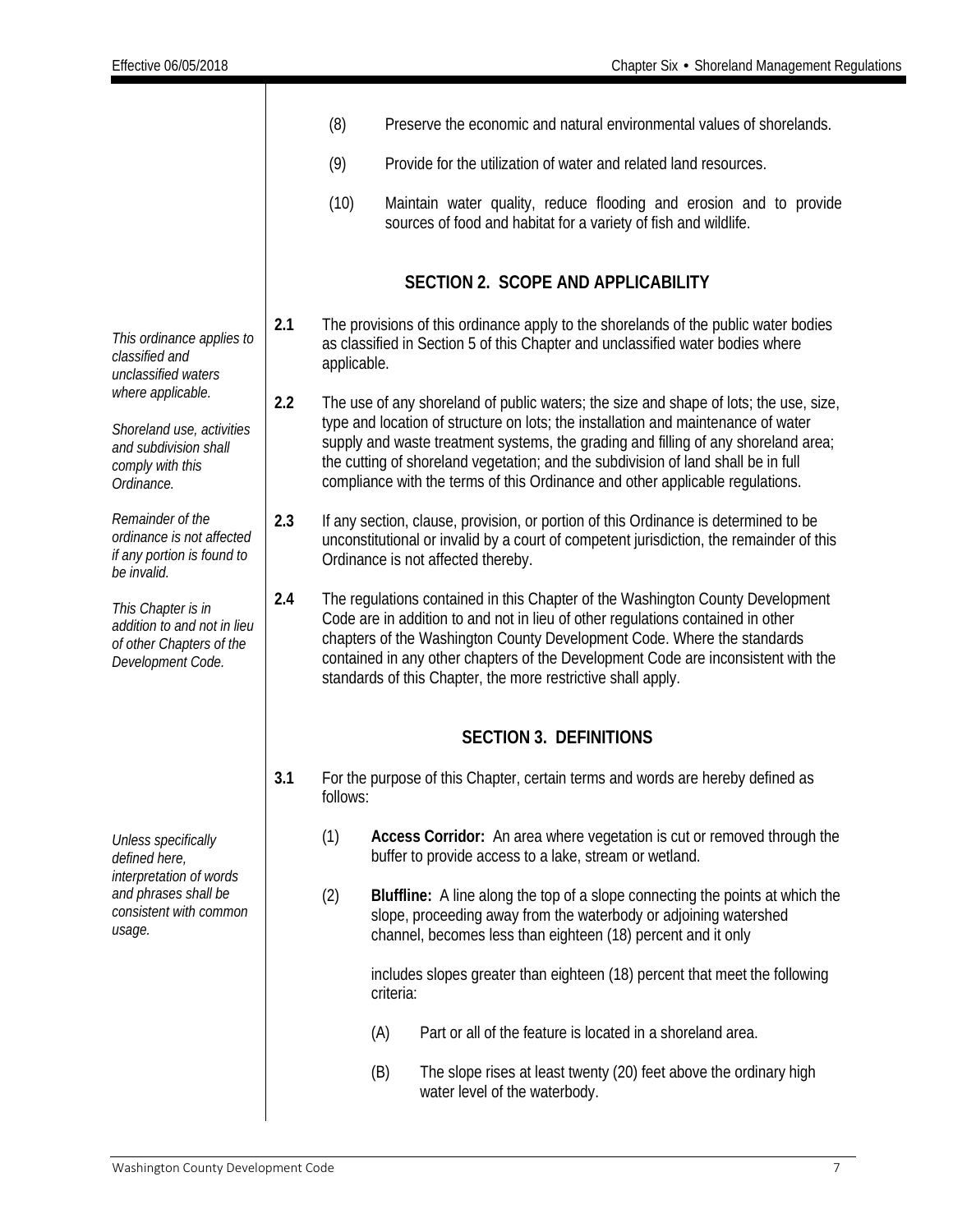- (C) The slope must drain toward the waterbody.
- (3) **Bluff Impact Zone:** Bluff and land located within twenty (20) feet from the top of a bluff.
- (4) **Buffer Protection Map, DNR:** Has the meaning provided in Minn. Stat. §103F.48, subd. 1(d) and is available on the Department of Natural Resources website at [http://www.dnr.state.mn.us/buffers/index.html.](http://www.dnr.state.mn.us/buffers/index.html)
- (5) **Buffer Strip:** Undisturbed strip of land adjacent to shorelines and wetlands consisting of native or existing vegetation.
- (6) **Buffer Width, Minimum:** The least buffer distance allowable measured perpendicular to the delineated wetland edge or ordinary high water level of the lake or stream.
- (7) **Building Setback Line:** A line that is parallel to a right-of-way line, a lot line, a bluffline or a high water line, and which delineates the minimum horizontal distance buildings or structures may be placed from those lines.
- (8) **Commercial Use:** The principal use of land or buildings for the sale, lease, rental, or trade of products, goods, and services.
- (9) **Commissioner:** The commissioner of the Department of Natural Resources.
- (10) **Controlled Access Lots:** Lots intended to provide access to the lake for residents of a particular development.
- (11) **Deck:** A horizontal, unenclosed platform with or without attached railings, seats, trellises, or other features, attached or functionally related to a principal use or site and at any point extending more than six (6) inches above ground.
- (12) **Forest Land Conversion:** The clear cutting of forested lands to prepare for a new land use other than reestablishment of a subsequent forest stand.
- (13) **Height of Building:** The vertical distance above a reference datum measured to the highest point of the coping of a flat roof or to the deck line of a mansard roof or to the average height of the highest gable of a pitched or hipped roof. The reference datum shall be selected by either of the following, whichever yields a greater height of the building:
	- (A) The elevation of the highest adjoining sidewalk or ground surface within a five (5) foot horizontal distance of the exterior wall of the building when such sidewalk or ground surface is not more than ten (10) feet above lowest grade.
	- (B) An elevation ten (10) feet higher than the lowest grade when the sidewalk or ground surface described in Item (A) above is more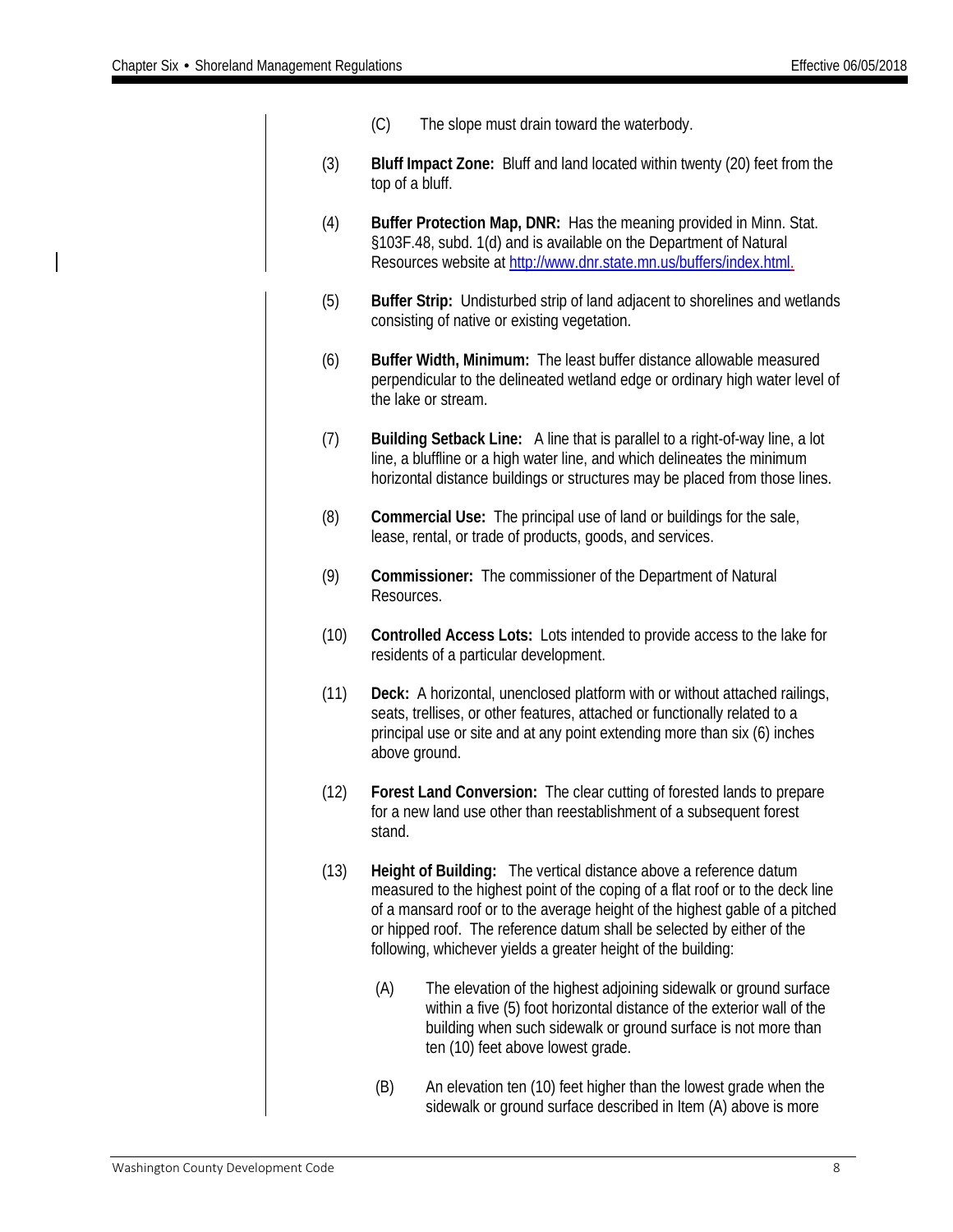than ten (10) feet above the lowest grade.

- (14) **Impervious Surface:** The percentage of the lot covered with buildings including all appurtenances, driveways and sidewalks.
- (15) **Intensive Vegetation Clearing:** The complete removal of trees or shrubs in a contiguous patch, strip, row, or block.
- (16) **Lake - General Development:** Generally large, deep lakes or lakes of varying sizes and depths with high levels and mixes of existing development. These lakes often are extensively used for recreation and, except for the very large lakes, are heavily developed around the shore. Second and third tiers of development are fairly common.
- (17) **Lake - Natural Environment:** Generally small, often shallow lakes with limited capacities for assimilating the impacts of development and recreational use. They often have adjacent lands with substantial constraints for development such as high water tables, exposed bedrock and unsuitable soils.
- (18) **Lake - Recreational Development:** Generally medium-sized lakes of varying depths and shapes with a variety of land form, soil, and groundwater situations on the lakes around them. They often are characterized by moderate levels of recreational use and existing development. Development consists mainly of seasonal and year-round residences and recreational oriented commercial uses.
- (19) **Lot Width:** The horizontal distance between the side lot lines of a lot measured at the ordinary high water level, setback line, and road right-ofway.
- (20) **Ordinary High Water Level:** The boundary of public waters and wetlands, and an elevation delineating the highest water level which has existed for a sufficient period of time to leave evidence upon the landscape, commonly that point where the natural vegetation changes from predominantly aquatic to predominantly terrestrial (also known as the Ordinary High Water Mark or the Ordinary High Water Line). For watercourses, the ordinary high water level is the elevation of the top of the bank of the channel. For reservoirs and flowage, the ordinary high water level is the operating elevation of the normal summer pool. On lakes with an established ordinary high water level by the Minnesota Department of Natural Resources, that elevation is considered the ordinary high water level.

# (21) **Practical Difficulties:**

- (C) The property owner proposes to use the property in a reasonable manner not permitted by an official control;
- (D) The plight of the landowner is due to circumstances unique to the property, not created by the landowner, and
- (E) The variance, if granted, will not alter the essential character of the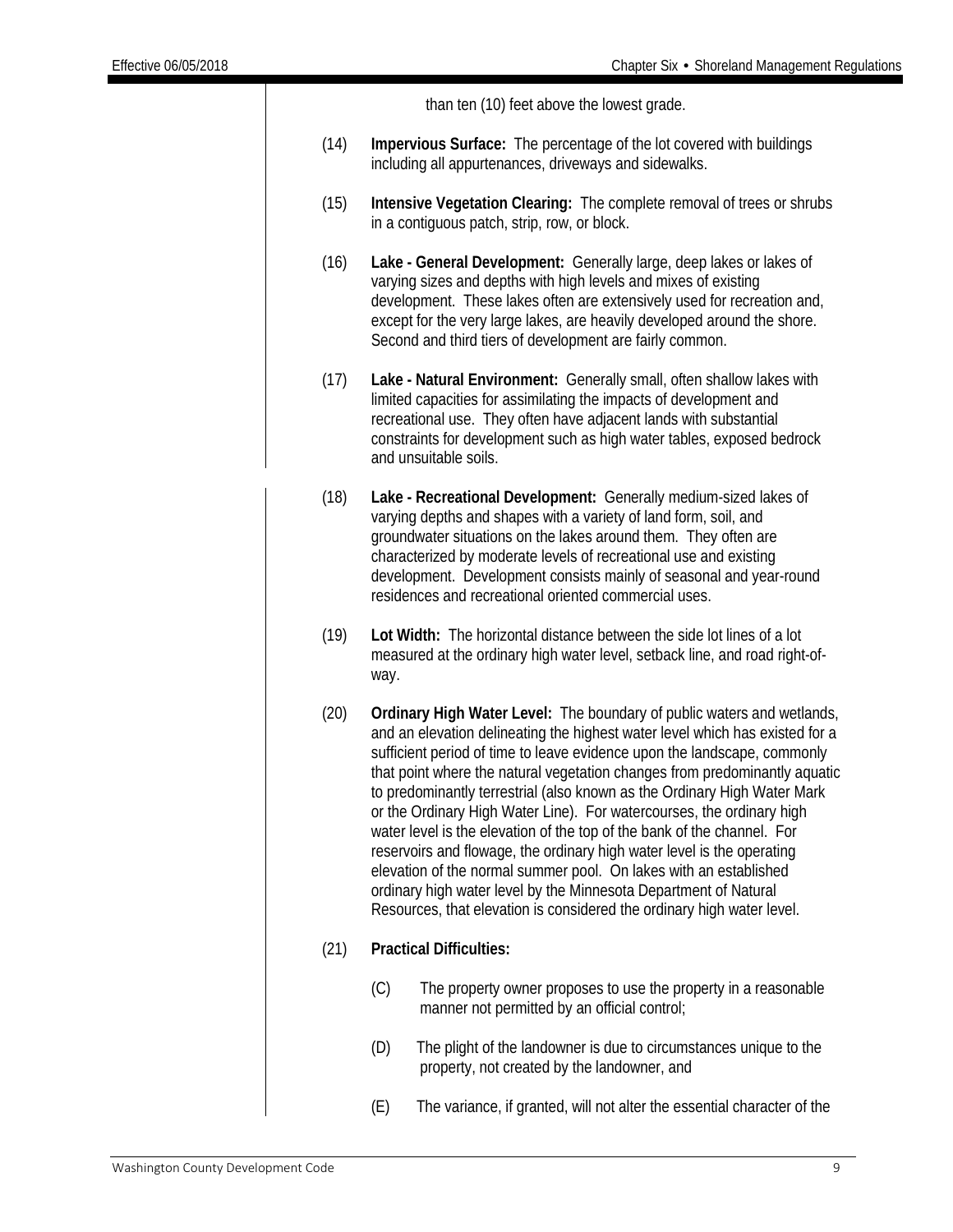locality. (F) Economic conditions alone shall not constitute practical difficulties if reasonable use for the property exists under the terms of the Development Code. (G) The Board may consider "practical difficulties" to include inadequate access to direct sunlight for solar energy systems. (22) **Public Waters:** Any waters as defined in Minnesota Statutes, Section 103G.005 (15). (23) **Riparian Lot:** A lot with frontage on a water body. (24) **River – Transition:** Generally either located within the Minnesota and Mississippi river valleys, or within the middle reaches of several rivers in all regions except the north-central and northeast. Common land uses include forested within riparian strips and mixtures of cultivated, pasture and forested beyond. (25) **River – Tributary:** Consist of watercourses mapped in the Protected Waters Inventory that have not been assigned one of the river classes. These segments have a wide variety of existing land and recreational use characteristics. (26) **Sensitive Resource Management:** The preservation and management of areas unsuitable for development in their natural state due to constraints such as shallow soils over groundwater or bedrock, highly erosive or expansive soils, steep slopes, susceptibility to flooding, or occurrence of flora or fauna in need of special protection. (27) **Setback:** The minimum horizontal distance between a structure, sewage treatment system, or other facility and an ordinary high water level, sewage treatment system, top of a bluff, road, highway, property line, or other facility. (28) **Shore Impact Zone:** The strip of land along a public water located between the ordinary high water level and a line that is offset landward a distance that is equal to fifty (50) percent of the required structure setback from the ordinary high water level. (29) **Shoreland:** Land within one thousand (1,000) feet of the ordinary high water level of any public waterbody. (30) **Significant Historic Site:** Any archaeological site, standing structure, or other property that meets the criteria for eligibility to the National Register of Historic Places or is listed in the State Register of Historic Sites, or is determined to be an unplatted cemetery that falls under the provisions of Minnesota Statutes, Section 307.08. An historic site meets these criteria if it is presently listed on either register or if it is determined to meet the qualifications for listing after review by the Minnesota State Archaeologist

or the Director of the Minnesota Historical Society. All unplatted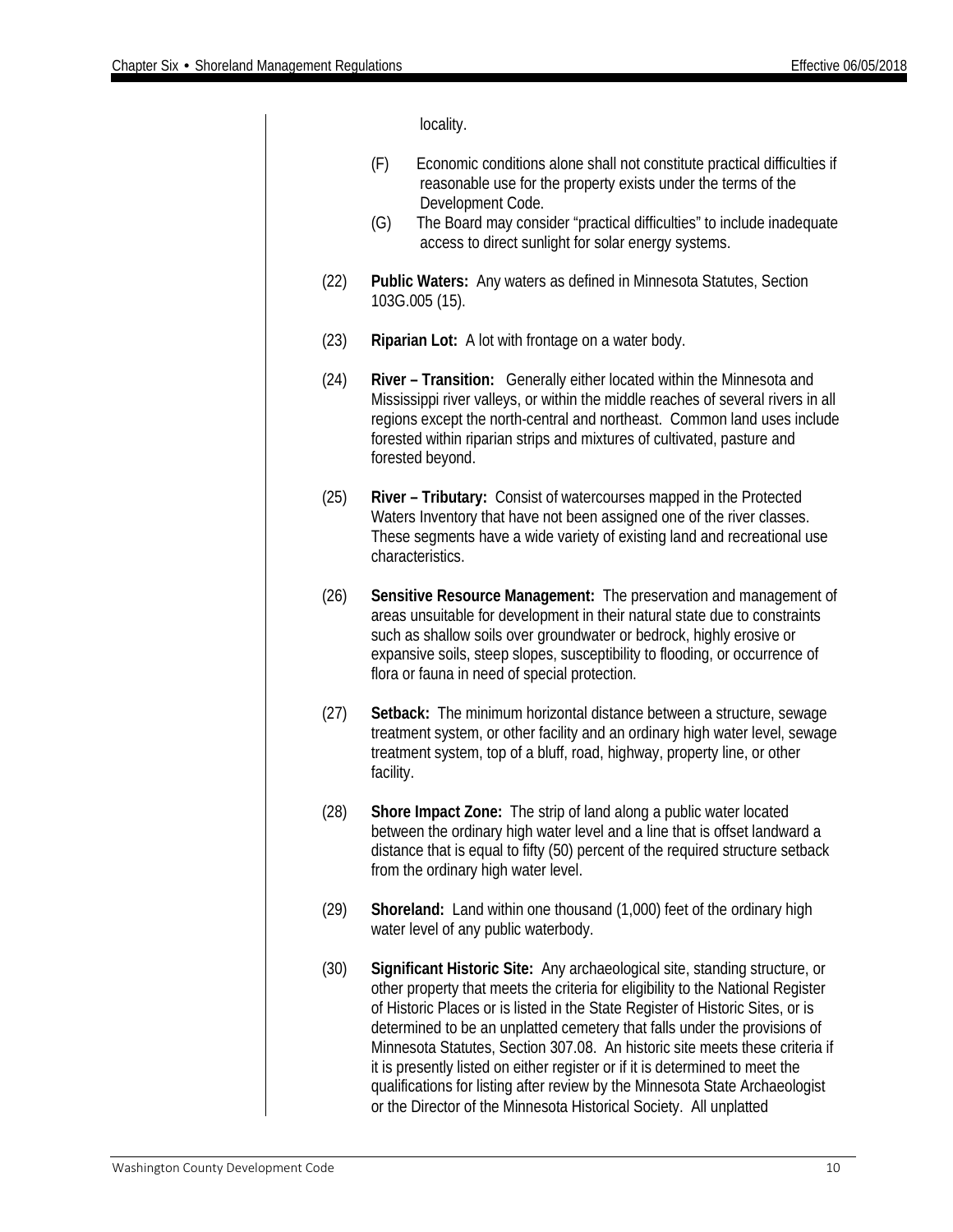Τ

|                         |      | cemeteries are automatically considered to be significant historic sites.                                                                                                                                                                                                                                                                                                                                                                                                                                                                                                                                                                                      |
|-------------------------|------|----------------------------------------------------------------------------------------------------------------------------------------------------------------------------------------------------------------------------------------------------------------------------------------------------------------------------------------------------------------------------------------------------------------------------------------------------------------------------------------------------------------------------------------------------------------------------------------------------------------------------------------------------------------|
| Public waters are       | (31) | Steep Slope: Land where agricultural activity or development is either not<br>recommended or described as poorly suited due to slope steepness and<br>the site's soil characteristics, as mapped and described in available county<br>soil surveys or other technical reports, unless appropriate design and<br>construction techniques and farming practices are used in accordance with<br>provisions of this Ordinance. Where specific information is not available,<br>steep slopes are lands having average slopes over twelve (12) percent, as<br>measured over horizontal distances of fifty (50) feet or more, that are not<br>bluffs.                 |
| classified according to | (32) | Tier One: A lot or parcel of land with frontage on a waterbody that is<br>subject to the Washington County Shoreland Management Regulations.                                                                                                                                                                                                                                                                                                                                                                                                                                                                                                                   |
|                         | (33) | Tier Two: A lot or parcel of land that is across a township road from a Tier<br>One lot and said township road serves the Tier One lot.                                                                                                                                                                                                                                                                                                                                                                                                                                                                                                                        |
|                         | (34) | Toe of the Bluff: The lower point of a bluff with an average slope<br>exceeding eighteen (18) percent.                                                                                                                                                                                                                                                                                                                                                                                                                                                                                                                                                         |
|                         | (35) | Top of the Bluff: The highest point of a bluff with an average slope<br>exceeding eighteen (18) percent.                                                                                                                                                                                                                                                                                                                                                                                                                                                                                                                                                       |
|                         | (36) | Tributary Stream: A stream classified as such by the Minnesota<br>Department of Natural Resources.                                                                                                                                                                                                                                                                                                                                                                                                                                                                                                                                                             |
|                         | (37) | Unclassified Body of Water: Unclassified body of water means any lake,<br>pond, backwater, swamp, marsh, wetland, stream, drainage way, flowage,<br>river, floodplain or other water oriented topographical features not<br>designated as being a natural environment lake, recreational development<br>lake, general development lake, or transition river or tributary stream on the<br>zoning map.                                                                                                                                                                                                                                                          |
|                         | (38) | Variance: See the Washington County Development Code Chapter One -<br>Administration, Section 6.4 - Variances.                                                                                                                                                                                                                                                                                                                                                                                                                                                                                                                                                 |
|                         | (39) | Wetland: Lands transitional between terrestrial and aquatic systems<br>where the water table is usually at or near the surface or the land is<br>covered by shallow water. For purposes of the Development Code,<br>wetlands must a) have a predominance of hydric soils; b) be inundated or<br>saturated by surface water or groundwater at a frequency and duration<br>sufficient to support a prevalence of hydrophytic vegetation typically<br>adapted for life in saturated soil conditions; and c) under normal<br>circumstances, support a prevalence of hydrophytic vegetation. Wetlands<br>generally include swamps, marshes, bogs and similar areas. |
|                         | (39) | Zoning Overlay District Map: The map delineating the boundaries of the<br>Shoreland Management Overlay District.                                                                                                                                                                                                                                                                                                                                                                                                                                                                                                                                               |

 $\overline{\phantom{a}}$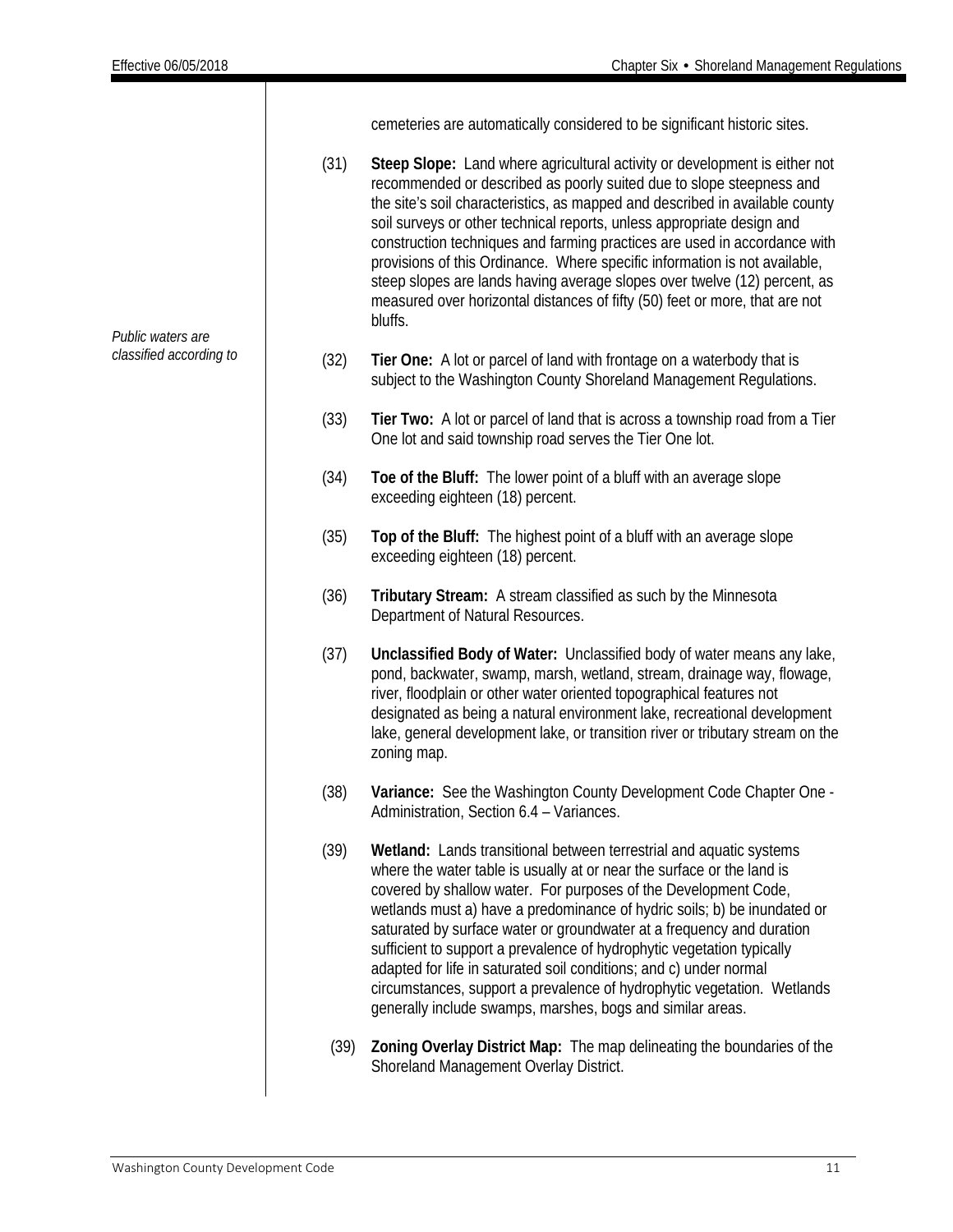*MN Admin. Rules and Protected Waters Inventory map.*

*Shoreland areas are per the Zoning Overlay District Map.*

*.*

# **SECTION 4. ADMINISTRATION**

# **4.1 Administration.**

Administration of this Chapter, including issuance of variances, shall be in accordance with Chapter One of the Washington County Development Code.

# **SECTION 5. SHORELAND CLASSIFICATION SYSTEM**

# **5.1 Protected Waters Inventory Map.**

The public waters of Washington County have been classified below consistent with the criteria found in Minnesota Administrative Rules, Part 6120.3000, and the Protected Waters Inventory Map for Washington County, Minnesota.

# **5.2 Zoning Overlay District Map.**

The shoreland areas for the water bodies listed in Section 5.3 and 5.4 are as defined in Section 3.1 (29) and as shown on the Zoning Overlay District Map which is adopted and published herewith, made a part of this Ordinance, and on file with the Washington County Zoning Administrator.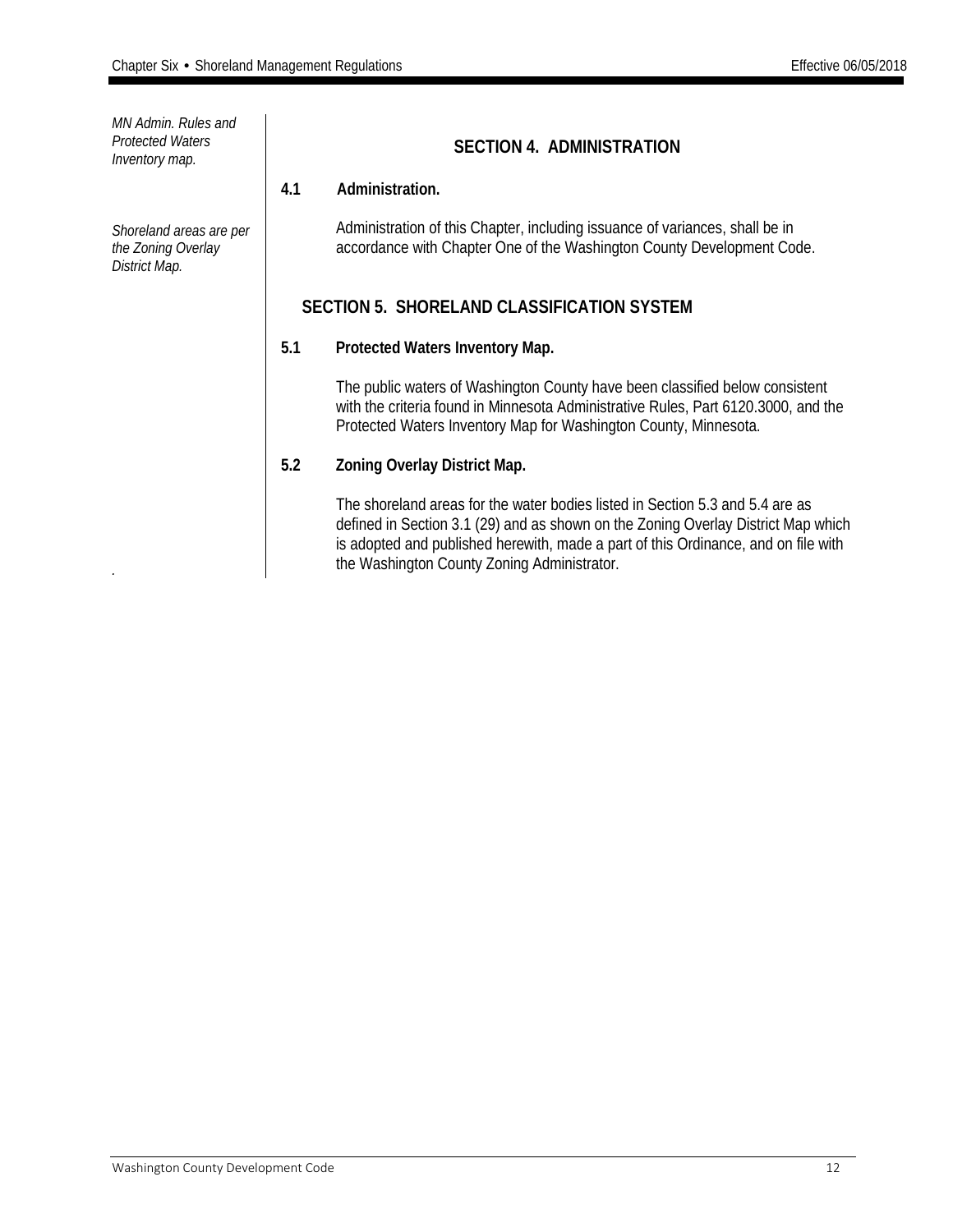# **5.3 Lakes.**

# (1) Natural environment lakes:

| <b>Protected Waters</b><br><b>Inventory ID#</b> | <b>Name</b>               | Township       |
|-------------------------------------------------|---------------------------|----------------|
| $82 - 2$                                        | O'Connor's                | <b>Denmark</b> |
| 82-9                                            | Cloverdale                | Baytown        |
| 82-10                                           | McDonald                  | Baytown        |
| 82-14                                           | Little Carnelian          | Stillwater     |
| 82-15                                           | Loon                      | Stillwater     |
| 82-16                                           | Silver                    | Stillwater     |
| 82-17                                           | Carol (McGuire)           | Stillwater     |
| 82-18                                           | North Twin                | Stillwater     |
| 82-19                                           | South Twin                | Stillwater     |
| 82-25                                           | Louise                    | Stillwater     |
| 82-26                                           | Mud                       | May            |
| 82-28                                           | <b>Staples</b>            | May            |
| 82-30                                           | Long                      | May            |
| 82-31                                           | Terrapin (North Terrapin) | May            |
| 82-33                                           | Mays (South Terrapin)     | May            |
| 82-34                                           | East Boot                 | May            |
| 82-35                                           | <b>Bass</b>               | May            |
| 82-36                                           | Turtle                    | May            |
| 82-38                                           | Unnamed (Maple Marsh)     | May            |
| 82-41                                           |                           | May            |
| 82-42                                           | Lynch                     | May            |
| 82-44                                           | West Boot                 | May            |
| 82-45                                           | Clear (Mays)              | May            |
| 82-74                                           | Horseshoe                 | West Lakeland  |
| 82-76                                           | <b>Barker</b>             | May            |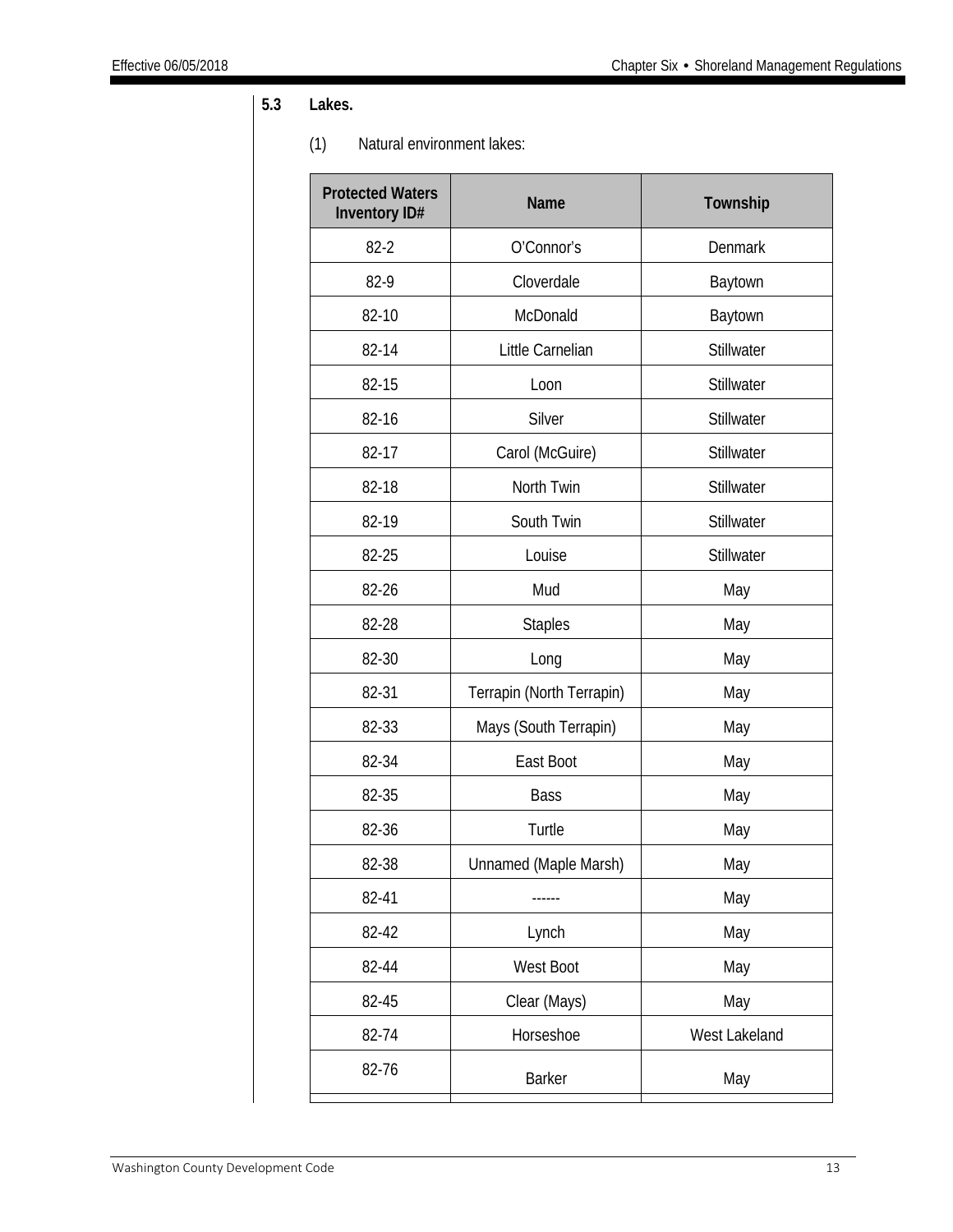| $25-17$  | U.S. Lock & Dam No.3 Pool | <b>Denmark</b>    |
|----------|---------------------------|-------------------|
| $19 - 5$ | U.S. Lock & Dam No.2 Pool | Grey Cloud Island |
| 82-77    | unnamed                   | May               |
| 82-151   | South School Section      | May               |
| 82-110   | Downs                     | West Lakeland     |

# (2) Recreational development lakes:

| <b>Protected Waters</b><br>Inventory ID# | <b>Name</b>          | Township |
|------------------------------------------|----------------------|----------|
| 46                                       | Square               | May      |
| 49                                       | <b>Big Carnelian</b> | May      |
| 52                                       | <b>Big Marine</b>    | May      |

# **5.4 Rivers and Streams.**

# (1) Wild & Scenic Rivers:

St. Croix River (Lake St. Croix public water basin 82-1). Lower St. Croix River Bluffland and Shoreland Management Regulations must be complied with.

## (2) Transition rivers:

Mississippi River

(3) Tributary streams:

Browns Creek - Stillwater Township and tributaries in Section 18 and 19

Silver Creek - Stillwater Township

Trout Brook - Denmark Township

Unnamed - Denmark Township, Section 30

Unnamed - Denmark Township, Sections 20, 27 & 28

Unnamed - Denmark Township, Section 7, 8, 9, 10 & 16

Unnamed - West Lakeland Township, Section 30 & 31

Unnamed to Big Carnelian Lake - May Township, Section 5, 8, 17, 20, 21, 27, 28, 34 & 35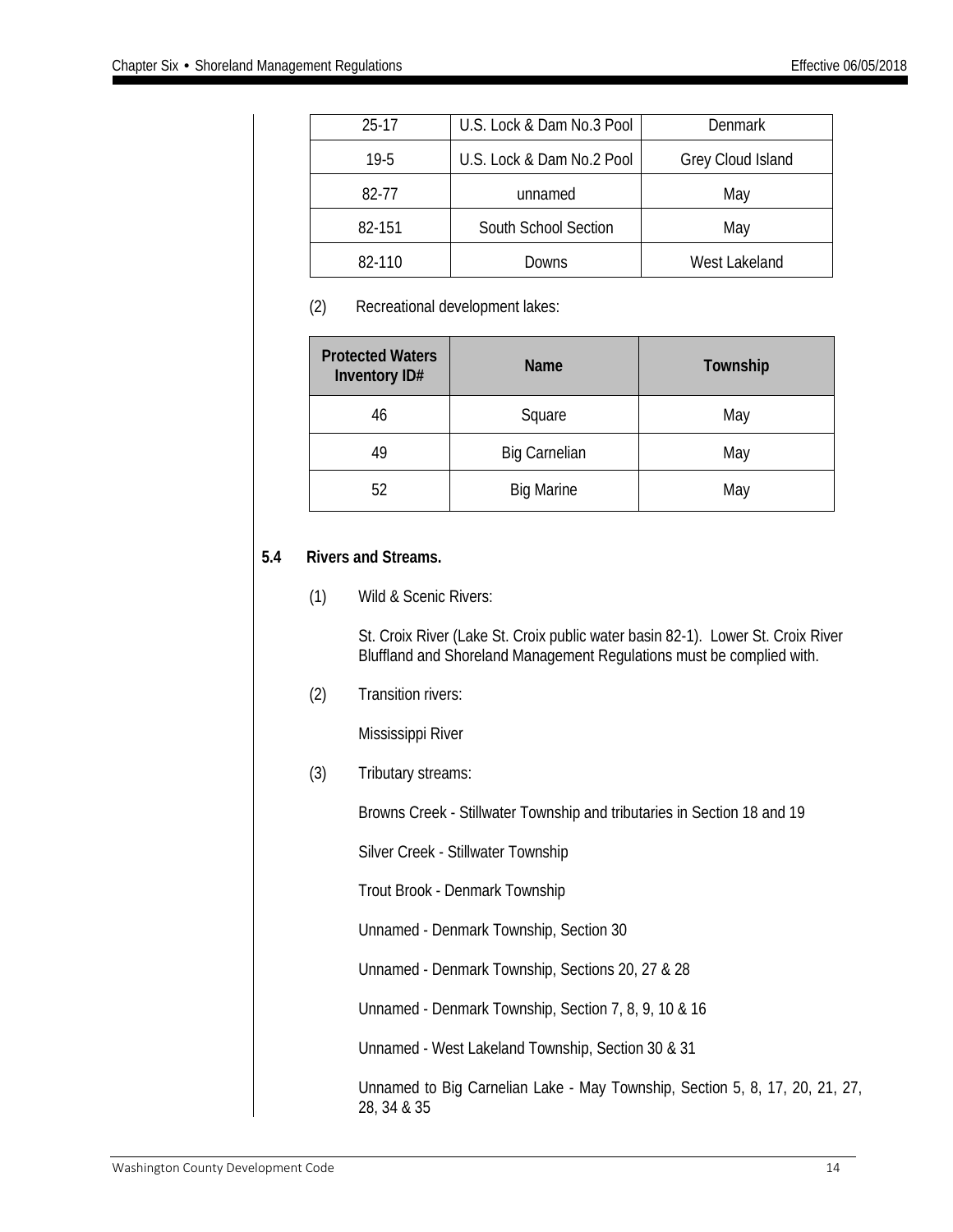|                                                        |     |        |     | Unnamed to St. Croix River - May Township, Section 19                                                                                                                                                                                    |
|--------------------------------------------------------|-----|--------|-----|------------------------------------------------------------------------------------------------------------------------------------------------------------------------------------------------------------------------------------------|
|                                                        |     |        |     | Unnamed to Browns Creek, Stillwater Township, S18-T30-R20                                                                                                                                                                                |
|                                                        |     |        |     | Unnamed to unnamed, Stillwater Township, S18-T30-R20                                                                                                                                                                                     |
|                                                        |     |        |     | Unnamed to Browns Creek, Stillwater Township, S20-T30-R20                                                                                                                                                                                |
|                                                        |     |        |     | All protected watercourses in Washington County shown on the Protected Waters<br>Inventory Map for Washington County, a copy of which is hereby adopted by reference,<br>not given a classification above shall be considered Tributary. |
|                                                        |     |        |     | <b>SECTION 6. LAND USES</b>                                                                                                                                                                                                              |
|                                                        | 6.1 |        |     | Land Uses for Lakes.                                                                                                                                                                                                                     |
| Land uses around<br>Lakes.                             |     | below. |     | The uses permitted in the Shoreland Overlay District around lakes are as described                                                                                                                                                       |
| Prohibited Uses.                                       |     |        |     | Any use not specifically defined as a primary use, an accessory use, or allowed with a<br>Certificate of Compliance or a Conditional Use Permit are prohibited.                                                                          |
| Permitted uses.                                        |     | (1)    |     | Permitted primary uses:                                                                                                                                                                                                                  |
|                                                        |     |        | (A) | Single family residential                                                                                                                                                                                                                |
|                                                        |     |        | (B) | Parks and historic sites                                                                                                                                                                                                                 |
|                                                        |     |        | (C) | Agricultural: cropland and pasture                                                                                                                                                                                                       |
|                                                        |     | (2)    |     | Uses permitted with a Certificate of Compliance:                                                                                                                                                                                         |
| Permitted uses with a<br>Certificate of<br>Compliance. |     |        | (A) | Home occupation in accordance with Chapter Two, Part 2, Section 2.6 of<br>the Washington County Development Code.                                                                                                                        |
|                                                        |     |        | (B) | Temporary Dwelling Unit/Care Facilities, Temporary Dwelling Units<br>During Construction and Temporary Farm Dwelling Units in accordance<br>with Chapter Two, Part 2, Section 2 of the Washington County<br>Development Code.            |
|                                                        |     | (3)    |     | Uses permitted with a Conditional Use Permit:                                                                                                                                                                                            |
| Permitted uses with a<br>Conditional Use<br>Permit.    |     |        | (A) | Open space residential development in accordance with Section 20.2 of<br>this Chapter.                                                                                                                                                   |
|                                                        |     |        | (B) | Bed and Breakfast in accordance with Chapter Two, Part 2, Section 2.3<br>of the Development Code.                                                                                                                                        |
|                                                        |     |        | (C) | Accessory Apartment in accordance with Chapter Two, Part 2, Section<br>2.1 of the Washington County Development Code.                                                                                                                    |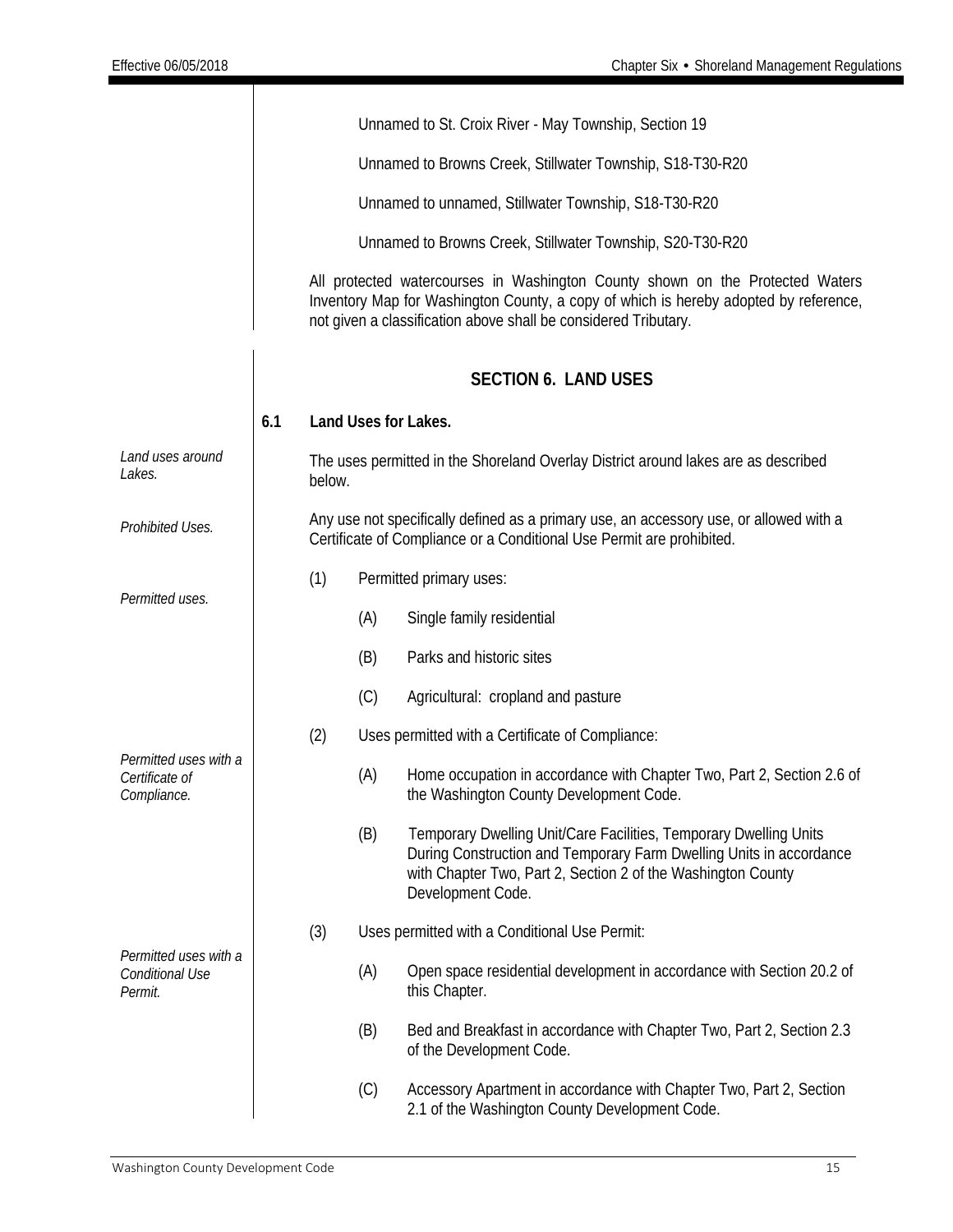| Land uses around<br>rivers and streams.             |     | described below.                                                                                                                                                | The uses permitted in the Shoreland Overlay District around rivers and streams are as                                                                                                                                         |
|-----------------------------------------------------|-----|-----------------------------------------------------------------------------------------------------------------------------------------------------------------|-------------------------------------------------------------------------------------------------------------------------------------------------------------------------------------------------------------------------------|
| Prohibited uses.                                    |     | Any use not specifically defined as a primary use, an accessory use, or allowed with a<br>Certificate of Compliance or a Conditional Use Permit are prohibited. |                                                                                                                                                                                                                               |
|                                                     | (1) |                                                                                                                                                                 | Permitted primary uses:                                                                                                                                                                                                       |
| Permitted uses.                                     |     | (A)                                                                                                                                                             | Single family residential                                                                                                                                                                                                     |
|                                                     |     | (B)                                                                                                                                                             | Parks and historic sites                                                                                                                                                                                                      |
|                                                     |     | (C)                                                                                                                                                             | Agricultural: cropland and pasture                                                                                                                                                                                            |
|                                                     | (2) |                                                                                                                                                                 | Uses permitted with a Certificate of Compliance:                                                                                                                                                                              |
| Uses permitted with a<br>Certificate of             |     | (A)                                                                                                                                                             | Home occupation in accordance with Chapter Two, Part 2, Section 2.6 of<br>the Washington County Development Code.                                                                                                             |
| Compliance.                                         |     | (B)                                                                                                                                                             | Temporary Dwelling Unit/Care Facilities, Temporary Dwelling Units<br>During Construction and Temporary Farm Dwelling Units in accordance<br>with Chapter Two, Part 2, Section 2 of the Washington County<br>Development Code. |
|                                                     | (3) |                                                                                                                                                                 | Uses permitted with a Conditional Use Permit:                                                                                                                                                                                 |
| Uses permitted with a<br>Conditional Use<br>Permit. |     | (A)                                                                                                                                                             | Open space residential developments in accordance with Section 20.2 of<br>this Chapter.                                                                                                                                       |
|                                                     |     | (B)                                                                                                                                                             | Bed and Breakfast in accordance with Chapter Two, Part 2, Section 2.3<br>of the Washington County Development Code.                                                                                                           |
|                                                     |     | (C)                                                                                                                                                             | Accessory Apartments in accordance with Chapter Two, Part 2, Section<br>2.1 of the Washington County Development Code.                                                                                                        |
|                                                     |     |                                                                                                                                                                 |                                                                                                                                                                                                                               |
|                                                     |     |                                                                                                                                                                 |                                                                                                                                                                                                                               |
|                                                     |     |                                                                                                                                                                 |                                                                                                                                                                                                                               |
|                                                     |     |                                                                                                                                                                 |                                                                                                                                                                                                                               |
|                                                     |     |                                                                                                                                                                 |                                                                                                                                                                                                                               |
|                                                     |     |                                                                                                                                                                 |                                                                                                                                                                                                                               |

# **6.2 Land Uses for Rivers and Streams.**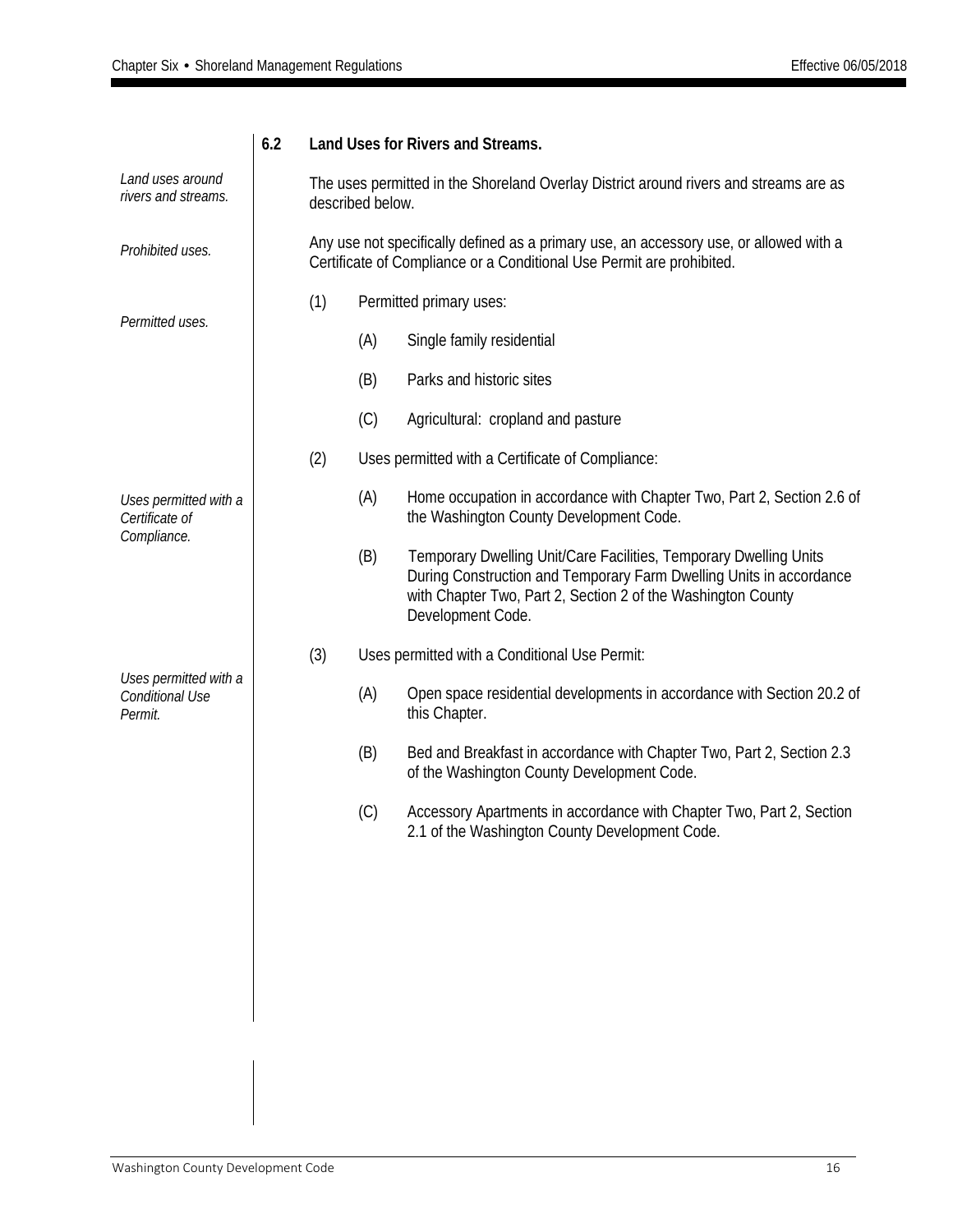*Lot area and width standards for single residential lots.*

# **SECTION 7. LOT REQUIREMENTS**

# **7.1 Lot Area and Width Standards.**

The lot area and lot width standards for single residential lots created after the date of this Ordinance for lake and river/stream classifications are as follows:

(1) Lake lots not served by public sewer:

|                             | Area (acres) | Width (feet) |
|-----------------------------|--------------|--------------|
| Recreational<br>Development | 15           | 150          |
| <b>General Development</b>  | 1.5          | 150          |
| <b>Natural Environment</b>  | h            | 200          |

# (2) Lake lots served by public sewer:

|                            | Area<br>(square feet) | Width<br>(feet) |
|----------------------------|-----------------------|-----------------|
| <b>General Development</b> | 15,000                |                 |

# (3) River/stream standards:

The lot width standards for single family residential developments for river/stream classifications are two hundred fifty (250) feet.

# **7.2 Additional Special Provisions.**

- (1) Only land above the ordinary high water level of public waters may be used to meet lot area standards. Lot width standards must be met at the ordinary high water level, at the road right-of-way line, and at the building setback lines. Lot area dimensions in Section 7.1 (2) may only be used if public urban type sewer service is available to the property. The 201 collector sewer system does not qualify as public urban type sewer service under this provision.
- (2) Lots intended as controlled accesses to public waters or as recreation areas for use by owners of non-riparian lots within new subdivisions are permissible, provided all of the following standards are met:
	- (A) The lot must meet the width and size requirements for residential lots, and be suitable for the intended uses of controlled access lots;
	- (B) If docking, mooring, or over-water storage of more than six (6) watercraft is to be allowed at a controlled access lot, the width of the lot (keeping the same lot depth) must be increased by the percent of the

*Standards and requirements for additional special provisions.*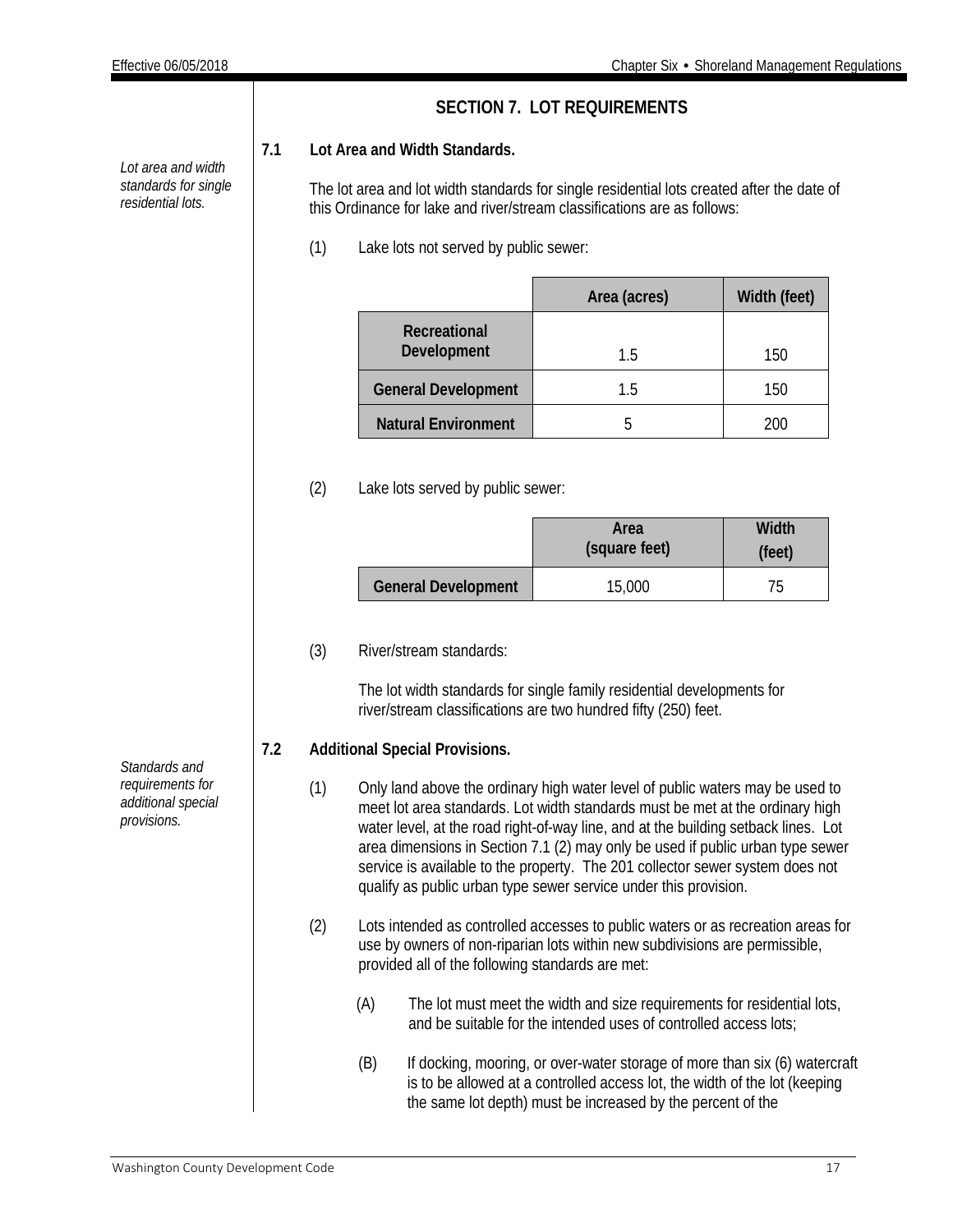requirements for riparian residential lots for each watercraft beyond six (6), consistent with the following table:

| Ratio of Lake Size to<br>Shore Length (acres : mile) | <b>Percent of Required Increase</b><br>in Frontage |
|------------------------------------------------------|----------------------------------------------------|
| Less than $100:1$                                    | 25% per additional watercraft                      |
| $100 - 200 : 1$                                      | 20% per additional watercraft                      |
| $201 - 300 : 1$                                      | 15% per additional watercraft                      |
| $301 - 400 : 1$                                      | 10% per additional watercraft                      |
| Greater than 400 : 1                                 | 5% per additional watercraft                       |

## **Controlled Access Lot Frontage Requirements**

- (C) The lot/lots must be jointly owned by all owners of lots in the subdivision or by all owners of non-riparian lots in the subdivision who are provided riparian access rights on the access lot; and
- (D) A Development Agreement is entered into between the developer and Washington County specifying which lot owners have authority to use the access lot and what activities are allowed. The activities may include watercraft launching, loading, beaching, mooring, or docking. The activities allowed must also include other outdoor recreational activities that do not significantly conflict with general public use of the public water or the enjoyment of normal property rights by adjacent property owners. Examples of the non-significant conflict activities include swimming, sunbathing, or picnicking. The Development Agreement must limit the total number of vehicles allowed to be parked and the total number of watercraft allowed to be continuously moored, docked, stored over water, or parked on the property, and must require centralization of all common facilities and activities in the most suitable locations on the lot to minimize topographic and vegetation alterations. The Development Agreement must also include a requirement that all parking areas and other facilities are screened from view from the public water with vegetation or topography as much as practical during summer leaf-on conditions. Construction of structures on these lots other than docking facilities as approved by the Minnesota Department of Natural Resources and Washington County is prohibited.
- (3) Any individual riparian lot or lots which do not contain a seasonal or permanent home is allowed one dock with the capacity to accommodate up to three (3) watercraft. The dock shall serve the riparian lot only. All other temporary or permanent structures or recreational vehicles are prohibited.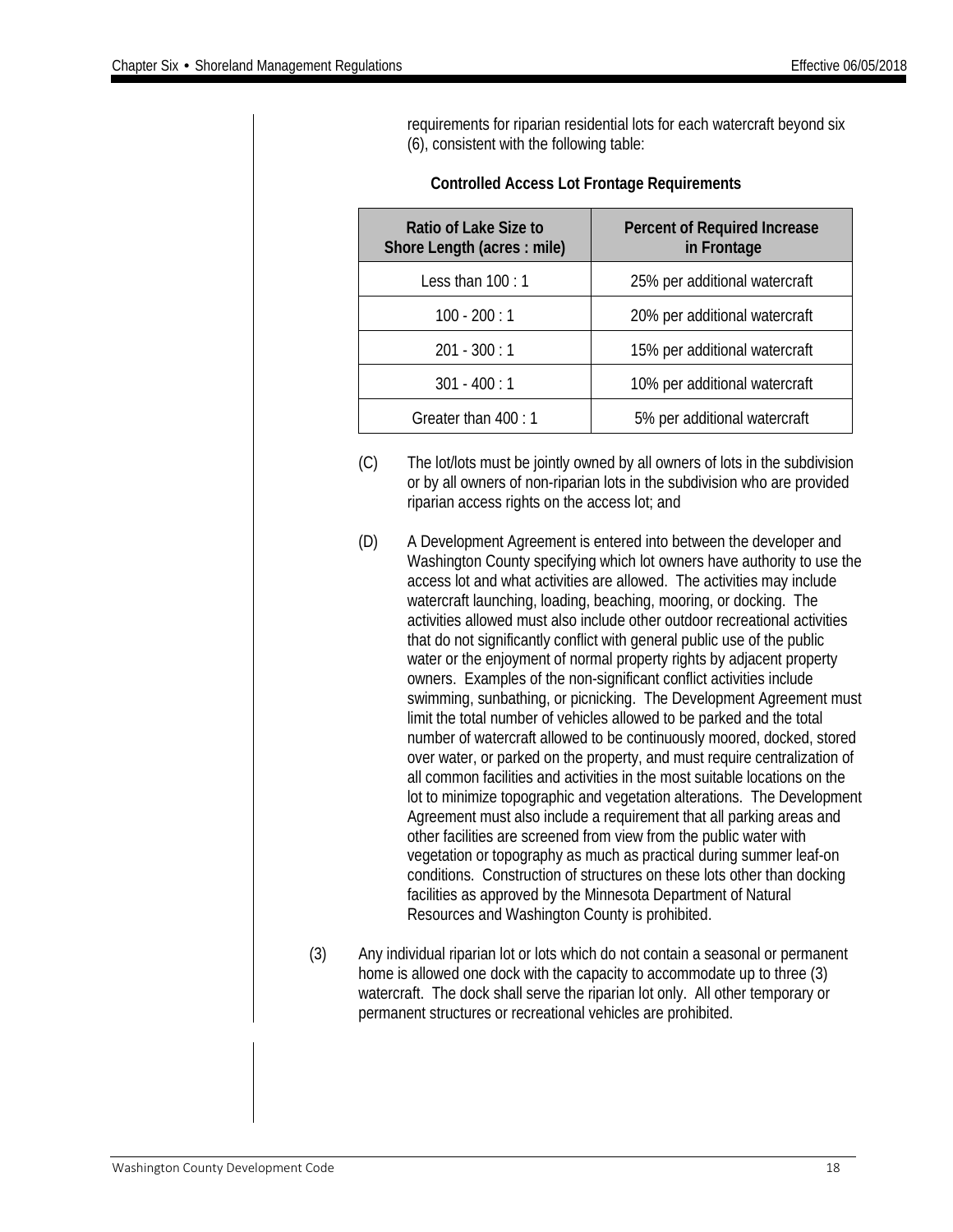# **SECTION 8. STRUCTURE AND SEWER SETBACK AND OTHER DESIGN CRITERIA**

# **8.1 Placement of Structures on Lots.**

When more than one setback applies to a site, all structures and facilities must be located to meet all setbacks.

(1) Structure and on-site sewage system setbacks from ordinary high water level:

| <b>Classes of Public</b>            | Setbacks (feet)        |                     |                                    |  |  |  |
|-------------------------------------|------------------------|---------------------|------------------------------------|--|--|--|
| Waters                              | <b>Structures</b>      | Sewage              |                                    |  |  |  |
| Lakes                               | <b>No Public Sewer</b> | <b>Public Sewer</b> | <b>Treatment</b><br><b>Systems</b> |  |  |  |
| Natural Environment *               | 200                    | 150                 | 150                                |  |  |  |
| Recreational<br>Development         | 100                    | 75                  | 75                                 |  |  |  |
| <b>General Development</b>          | 75                     | 50                  | 75                                 |  |  |  |
| Unclassified<br><b>Water bodies</b> | $75**$                 | 50                  | 75                                 |  |  |  |

\* Lake McDonald and Cloverdale Lake have structure setbacks of 150 feet from the ordinary high water level.

\*\* Or 20 feet from the delineated wetland line whichever is greater.

| <b>Rivers / Streams</b> |     |     |     |  |  |  |  |
|-------------------------|-----|-----|-----|--|--|--|--|
| <b>Transition</b>       | 200 | 150 | 150 |  |  |  |  |
| <b>Tributary</b>        | 200 | 150 | 150 |  |  |  |  |

# (2) Additional structure setbacks

The following additional structure setbacks apply, regardless of the classification of the waterbody:

| <b>Set Back From</b>   | <b>Setback Required</b><br>(feet)                                              |  |  |
|------------------------|--------------------------------------------------------------------------------|--|--|
| (a) Top of bluffline   | 30                                                                             |  |  |
| (b) Unplatted cemetery | 50                                                                             |  |  |
| (c) Arterial road      | 150<br>from centerline or 75 from road<br>right-of-way whichever is<br>greater |  |  |

*If more than one setback applies, all setbacks must be met.*

*Setback requirements for various situations.*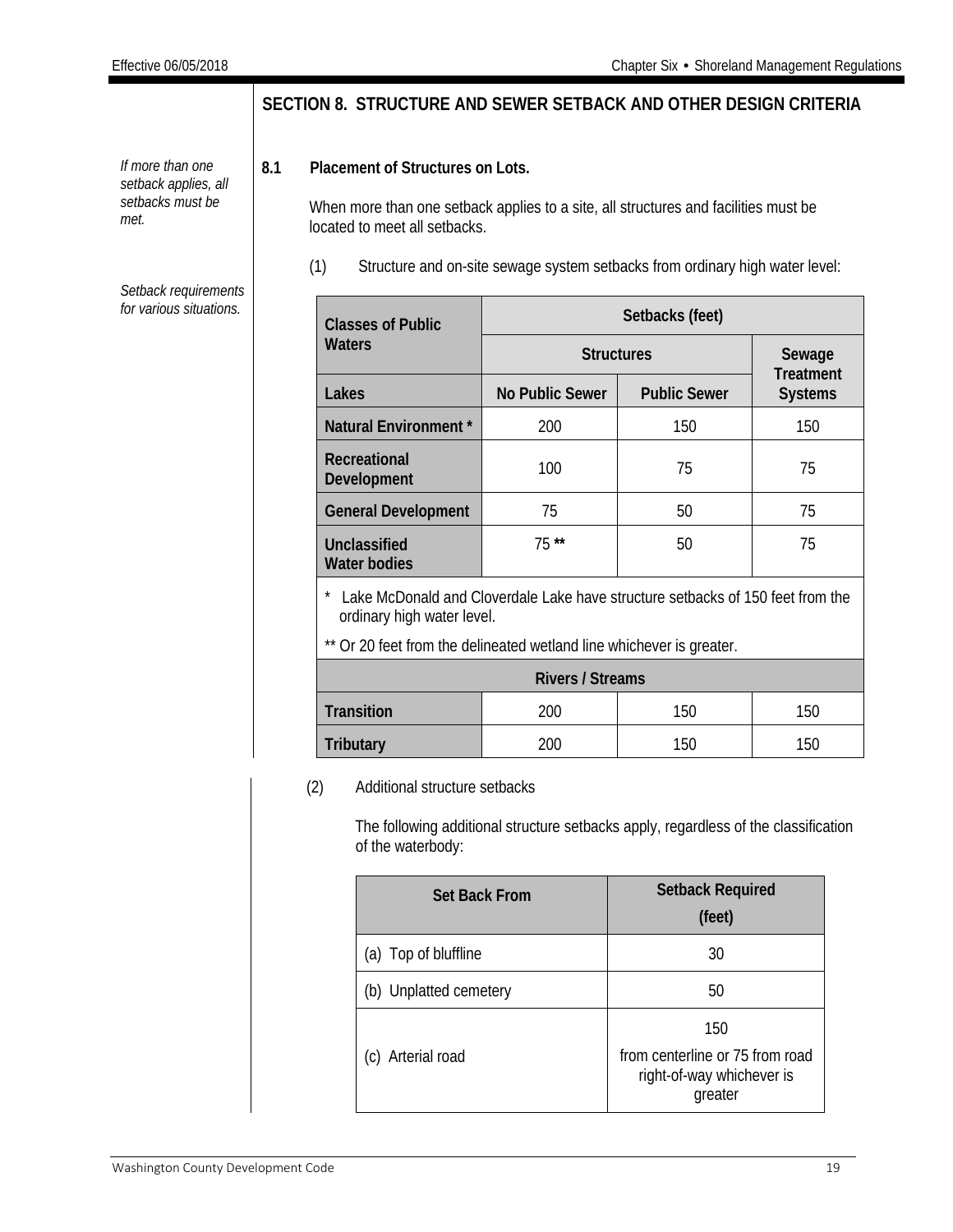|                                                                                            |     |                                 | (d) Right-of-way line of town road,<br>public street, or other roads or streets<br>not classified                                                                                                                                                                                                                    | 40 without sewer<br>30 with sewer                            |  |  |  |  |
|--------------------------------------------------------------------------------------------|-----|---------------------------------|----------------------------------------------------------------------------------------------------------------------------------------------------------------------------------------------------------------------------------------------------------------------------------------------------------------------|--------------------------------------------------------------|--|--|--|--|
|                                                                                            |     |                                 | (e) Sideyard setback                                                                                                                                                                                                                                                                                                 | 10<br><b>Recreational &amp; General</b><br>Development Lakes |  |  |  |  |
|                                                                                            |     |                                 |                                                                                                                                                                                                                                                                                                                      | 20<br>Natural Environment Lakes,<br><b>Rivers/Streams</b>    |  |  |  |  |
|                                                                                            |     | (3)                             | When a variance to any standards contained in this Chapter is applied for, the<br>Board of Adjustment & Appeals shall also consider whether the property is used<br>seasonally or year-round and if the existing sewage treatment system requires<br>upgrading in conjunction with approval of the variance request. |                                                              |  |  |  |  |
| Lowest floor                                                                               | 8.2 |                                 | <b>Lowest Floor Elevation.</b>                                                                                                                                                                                                                                                                                       |                                                              |  |  |  |  |
| elevation<br>requirement.                                                                  |     |                                 | The lowest floor including basement of any structure constructed in a shoreland area<br>must be at least two (2) feet above the 100-year flood elevation or three (3) feet above<br>the highest known water level, whichever is greater.                                                                             |                                                              |  |  |  |  |
| Maximum height of                                                                          | 8.3 | Height.                         |                                                                                                                                                                                                                                                                                                                      |                                                              |  |  |  |  |
| structures is 35 feet.                                                                     |     |                                 | Structures shall not exceed thirty-five (35) feet in height.                                                                                                                                                                                                                                                         |                                                              |  |  |  |  |
|                                                                                            | 8.4 | Lot Coverage.                   |                                                                                                                                                                                                                                                                                                                      |                                                              |  |  |  |  |
| Maximum of 25% of<br>lot may be covered<br>with impervious<br>surface.                     |     |                                 | A maximum of twenty-five (25) percent of the lot may be covered with impervious<br>surface. This includes all structures, decks, patios, walks, and surfaced or unsurfaced<br>driveways.                                                                                                                             |                                                              |  |  |  |  |
|                                                                                            | 8.5 | Stairways, Lifts, and Landings. |                                                                                                                                                                                                                                                                                                                      |                                                              |  |  |  |  |
| Stairs and lifts are<br>the only permitted<br>alterations for access<br>in bluff and steep |     |                                 | Stairways and lifts are the only permitted alterations for providing access up and down<br>bluffs and steep slopes to shore areas. Stairways and lifts must meet all of the following<br>design requirements:                                                                                                        |                                                              |  |  |  |  |
| slope areas and<br>must meet these<br>requirements.                                        |     | (1)                             | Stairways and lifts must not exceed four (4) feet in width on residential lots.                                                                                                                                                                                                                                      |                                                              |  |  |  |  |
|                                                                                            |     | (2)                             | Landings for stairways and lifts on residential lots must not exceed thirty-two (32)<br>square feet in area.                                                                                                                                                                                                         |                                                              |  |  |  |  |
|                                                                                            |     | (3)                             | Canopies or roofs are not allowed on stairways, lifts, or landings.                                                                                                                                                                                                                                                  |                                                              |  |  |  |  |
|                                                                                            |     | (4)                             | Stairways, lifts, and landings may be either constructed above the ground on<br>posts or pilings, or placed into the ground, provided they are designed and<br>constructed in a manner that ensures control of soil erosion.                                                                                         |                                                              |  |  |  |  |
|                                                                                            |     |                                 |                                                                                                                                                                                                                                                                                                                      |                                                              |  |  |  |  |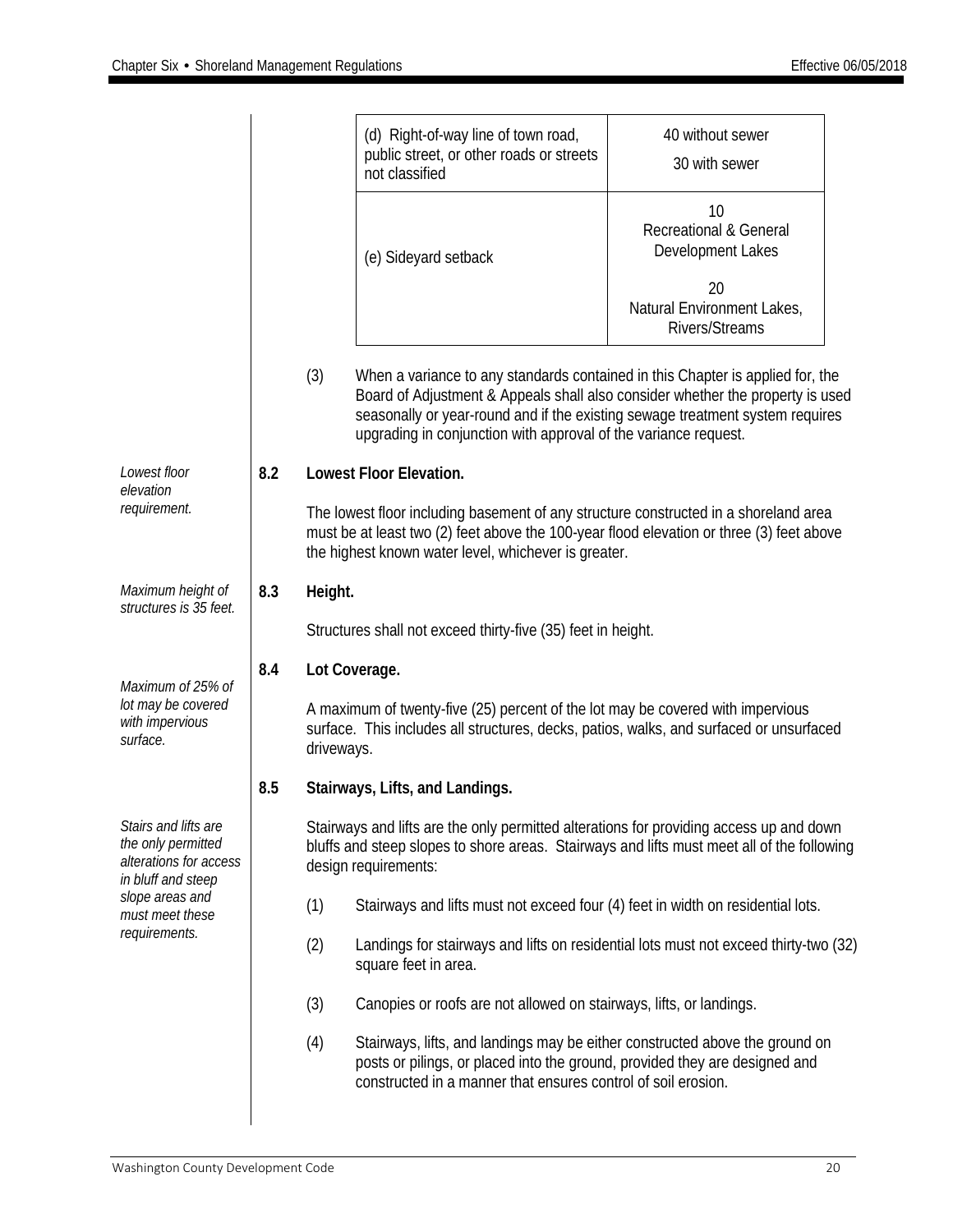|                                                                                                                                                |                                                                                                                                                                                                                                                                                                                                                                                                                                                                                                 | (5) | Whenever practical, stairways, lifts and landings must be located on the portion<br>of the lot that is the most visually inconspicuous as viewed from the surface of<br>the public water during summer leaf-on conditions.                                                                                                                                    |  |  |  |
|------------------------------------------------------------------------------------------------------------------------------------------------|-------------------------------------------------------------------------------------------------------------------------------------------------------------------------------------------------------------------------------------------------------------------------------------------------------------------------------------------------------------------------------------------------------------------------------------------------------------------------------------------------|-----|---------------------------------------------------------------------------------------------------------------------------------------------------------------------------------------------------------------------------------------------------------------------------------------------------------------------------------------------------------------|--|--|--|
|                                                                                                                                                |                                                                                                                                                                                                                                                                                                                                                                                                                                                                                                 | (6) | Facilities such as ramps, lifts, and mobility paths which provide physically<br>handicapped persons with access to shore areas are allowed provided that the<br>dimensional and performance standards of items one (1) through five (5) and the<br>requirements of Minnesota Administrative Rules, Chapter 1341 are complied<br>with.                         |  |  |  |
|                                                                                                                                                |                                                                                                                                                                                                                                                                                                                                                                                                                                                                                                 | (7) | A Certificate of Compliance is required.                                                                                                                                                                                                                                                                                                                      |  |  |  |
|                                                                                                                                                | 8.6                                                                                                                                                                                                                                                                                                                                                                                                                                                                                             |     | <b>Significant Historic Sites.</b>                                                                                                                                                                                                                                                                                                                            |  |  |  |
| Requirements for<br>structures in historic<br>sites.                                                                                           |                                                                                                                                                                                                                                                                                                                                                                                                                                                                                                 |     | Structures shall not be placed on a significant historic site in a manner that affects the<br>value of the site unless adequate information about the site has been removed and<br>documented in a public repository.                                                                                                                                         |  |  |  |
| Zoning Administrator                                                                                                                           | 8.7                                                                                                                                                                                                                                                                                                                                                                                                                                                                                             |     | Steep Slopes.                                                                                                                                                                                                                                                                                                                                                 |  |  |  |
| must evaluate<br>conditions and<br>impacts and attach<br>conditions if<br>necessary prior to<br>permitting<br>construction on steep<br>slopes. | The Zoning Administrator shall evaluate possible soil erosion impacts and development<br>visibility from public waters before issuing a permit for construction of sewage treatment<br>systems, roads, driveways, structures, or other improvements on steep slopes. If<br>necessary, conditions shall be attached to permits to prevent erosion and to preserve<br>existing vegetative screening of structures, vehicles, and other facilities as viewed from<br>the surface of public waters. |     |                                                                                                                                                                                                                                                                                                                                                               |  |  |  |
|                                                                                                                                                |                                                                                                                                                                                                                                                                                                                                                                                                                                                                                                 |     | <b>SECTION 9. SHORELAND ALTERATIONS</b>                                                                                                                                                                                                                                                                                                                       |  |  |  |
| Standards and<br>requirements for                                                                                                              | 9.1                                                                                                                                                                                                                                                                                                                                                                                                                                                                                             |     | <b>Vegetation Alterations.</b>                                                                                                                                                                                                                                                                                                                                |  |  |  |
| vegetation alteration<br>and restoration.                                                                                                      |                                                                                                                                                                                                                                                                                                                                                                                                                                                                                                 | (1) | Cutting or removal of trees greater than six (6) inches in diameter measured at a<br>point four and one-half (4 1/2) feet above ground level within the building setback<br>area is prohibited unless the trees are dead, diseased, or pose a documented<br>safety hazard. A Certificate of Compliance must be obtained prior to the removal<br>of any trees. |  |  |  |
|                                                                                                                                                |                                                                                                                                                                                                                                                                                                                                                                                                                                                                                                 | (2) | Selective removal of natural vegetation is allowed, provided sufficient vegetative<br>cover remains to screen cars, dwellings and other structures, piers, docks, and<br>marinas when viewed from the water.                                                                                                                                                  |  |  |  |
|                                                                                                                                                |                                                                                                                                                                                                                                                                                                                                                                                                                                                                                                 | (3) | In order to reduce surface run-off and soil erosion, natural vegetation shall be<br>restored as required by the Zoning Administrator after any construction project is<br>completed.                                                                                                                                                                          |  |  |  |
|                                                                                                                                                |                                                                                                                                                                                                                                                                                                                                                                                                                                                                                                 | (4) | The provisions of this Section do not apply to normal maintenance of trees such<br>as pruning or removal of limbs or branches that are dead or pose safety hazards.                                                                                                                                                                                           |  |  |  |
|                                                                                                                                                |                                                                                                                                                                                                                                                                                                                                                                                                                                                                                                 | (5) | Vegetation alteration necessary for the construction of structures and sewage<br>treatment systems and the construction of roads and parking areas under validly                                                                                                                                                                                              |  |  |  |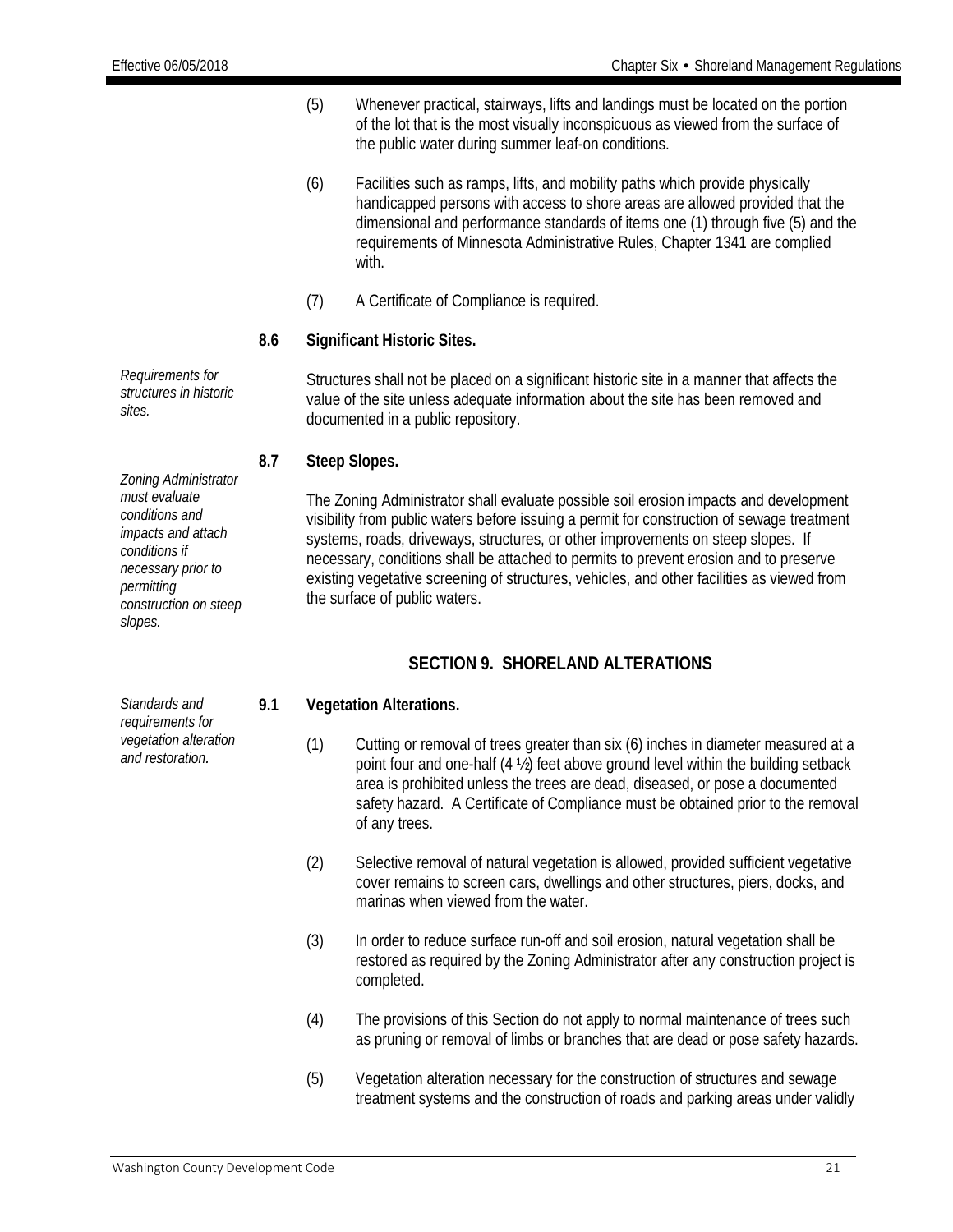|                                                                               |     |     | issued construction permits are exempt from these vegetation alteration<br>standards.                                                                                                                                                                                                                                                                                                                                                                                                                                                                                                                                                 |
|-------------------------------------------------------------------------------|-----|-----|---------------------------------------------------------------------------------------------------------------------------------------------------------------------------------------------------------------------------------------------------------------------------------------------------------------------------------------------------------------------------------------------------------------------------------------------------------------------------------------------------------------------------------------------------------------------------------------------------------------------------------------|
| Requirements:                                                                 | 9.2 |     | Topographic Alterations: Grading, Filling and Excavating.                                                                                                                                                                                                                                                                                                                                                                                                                                                                                                                                                                             |
| Separate permit not<br>required with a valid<br>Certificate of<br>Compliance. |     | (1) | Grading, filling and excavations necessary for the construction of structures,<br>sewage treatment systems, and driveways in compliance with a County issued<br>Certificate of Compliance do not require the issuance of a separate permit,<br>provided the construction plans included with the permit address all issues,<br>requirements and provisions of Section 9.2(3).                                                                                                                                                                                                                                                         |
| Roads and parking<br>areas.                                                   |     | (2) | Public roads and parking areas are regulated by Section 9.3 of this Ordinance.                                                                                                                                                                                                                                                                                                                                                                                                                                                                                                                                                        |
| Grading and filling.                                                          |     | (3) | Grading or filling is prohibited within the bluff impact zone or shore impact zone.<br>Grading/filling outside these areas requires a grading permit. Standards for land<br>alteration and grading contained in Chapter Two, Part 2, Section 1.6 of the<br>Washington County Development Code must be complied with.                                                                                                                                                                                                                                                                                                                  |
| Filling wetlands.                                                             |     | (4) | The filling of any wetland or any area below the ordinary high water level is<br>prohibited without the appropriate federal, state, and local permits.                                                                                                                                                                                                                                                                                                                                                                                                                                                                                |
| Excavations for<br>(5)<br>connecting to public<br>water.                      |     |     | Excavations where the intended purpose is connection to a public water, such as<br>boat slips, canals, lagoons, and harbors may be allowed after the Minnesota<br>Department of Natural Resources has approved the proposed connection to<br>public waters.                                                                                                                                                                                                                                                                                                                                                                           |
| (6)<br>Placing rip rap.                                                       |     |     | Placement of natural rock rip rap including associated grading of the shoreline<br>and placement of a filter blanket, is permitted if the finished slope does not<br>exceed three (3) feet horizontal to one (1) foot vertical, the landward extent of the<br>rip rap is within ten (10) feet of the ordinary high water level, and the height of the<br>rip rap above the ordinary high water level does not exceed three (3) feet. When<br>necessary, a permit shall be obtained from the Minnesota Department of Natural<br>Resources and a land alteration and grading permit shall be obtained from the<br>Zoning Administrator. |
| Requirements for:                                                             | 9.3 |     | Placement and Design of Roads, Driveways, and Parking Areas.                                                                                                                                                                                                                                                                                                                                                                                                                                                                                                                                                                          |
| Screening from<br>public waters and<br>erosion control.                       |     | (1) | Public and private roads and parking areas must be designed to take advantage<br>of natural vegetation and topography to achieve maximum screening from view<br>from public waters. All roads and parking areas must be designed and<br>constructed to minimize and control erosion to public waters consistent with the<br>field office technical guides of the local soil and water conservation district, or<br>other applicable technical materials.                                                                                                                                                                              |
| Setbacks and bluff<br>and shore impact<br>zones.                              |     | (2) | All new roads, driveways, and parking areas must meet the lake setback<br>requirements and must not be placed within bluff and shore impact zones.                                                                                                                                                                                                                                                                                                                                                                                                                                                                                    |
| Watercraft access<br>ramps, roads, and<br>parking areas.                      |     | (3) | Public and private watercraft access ramps, approach roads, and access-related<br>parking areas may be placed within shore impact zones provided the vegetative<br>screening and erosion control conditions of this Section are met and a Certificate<br>of Compliance is issued by the Zoning Administrator. Land alteration and                                                                                                                                                                                                                                                                                                     |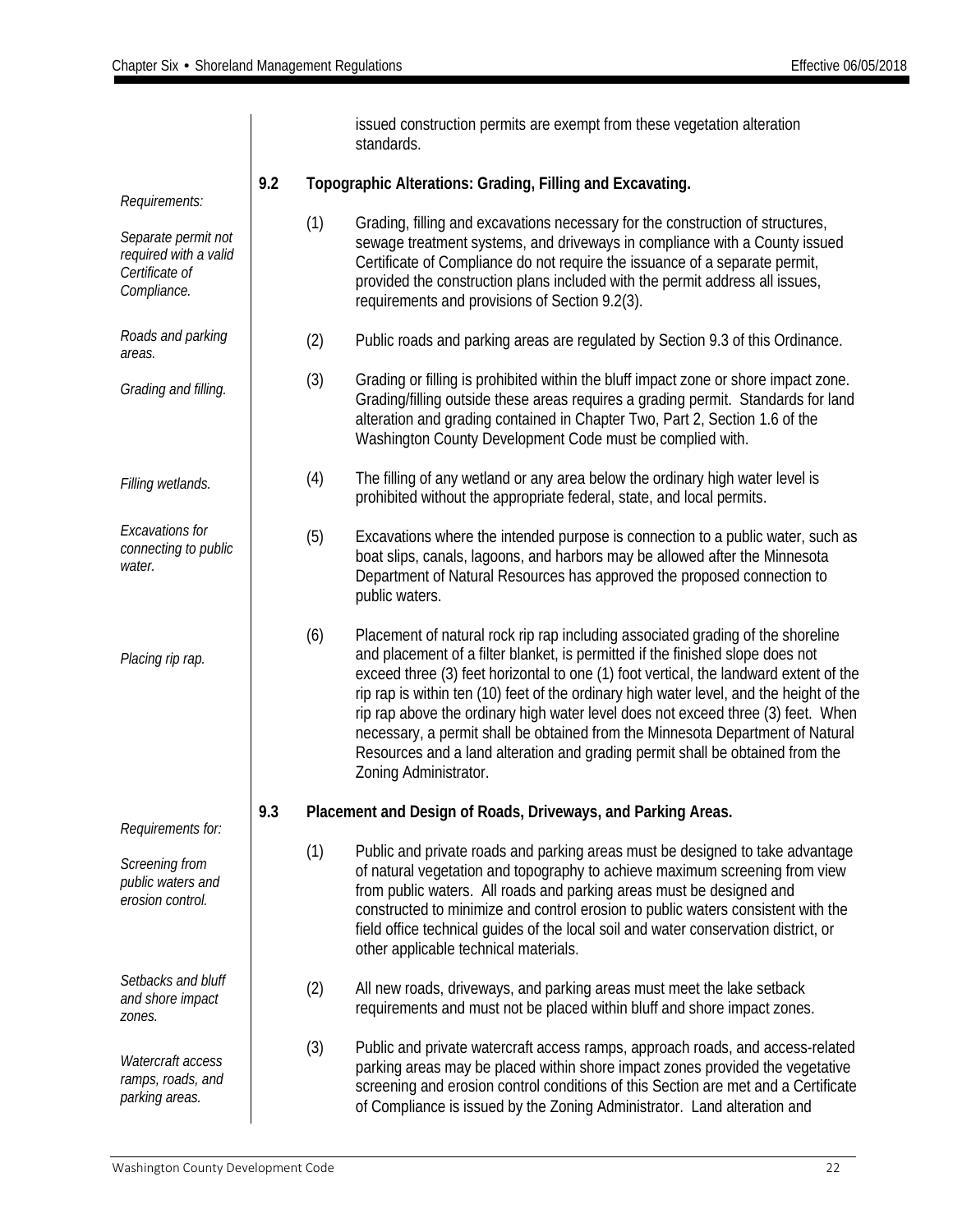| <b>Buffer strips required</b><br>to protect the<br>environment.               | 9.4 | grading provisions of Chapter Two, Part 2, Section 1.6 of the Washington County<br>Development Code must also be met.<br><b>Buffer Strips.</b><br>In order to maintain water quality, reduce flooding, and erosion and to provide sources of<br>food and habitat for a variety of fish and wildlife, a buffer strip shall be provided and<br>maintained around natural environment lakes, streams, type three (3), four (4) and five<br>(5) wetlands according to the U.S. Fish and Wildlife Service Circular 39 System, and |                                                                                                                                                                                                                                    |                                                                            |                                                                                                                                                                                                                                                                                                                                                                                   |                       |                    |                |
|-------------------------------------------------------------------------------|-----|------------------------------------------------------------------------------------------------------------------------------------------------------------------------------------------------------------------------------------------------------------------------------------------------------------------------------------------------------------------------------------------------------------------------------------------------------------------------------------------------------------------------------|------------------------------------------------------------------------------------------------------------------------------------------------------------------------------------------------------------------------------------|----------------------------------------------------------------------------|-----------------------------------------------------------------------------------------------------------------------------------------------------------------------------------------------------------------------------------------------------------------------------------------------------------------------------------------------------------------------------------|-----------------------|--------------------|----------------|
|                                                                               |     |                                                                                                                                                                                                                                                                                                                                                                                                                                                                                                                              | stormwater ponds.                                                                                                                                                                                                                  |                                                                            |                                                                                                                                                                                                                                                                                                                                                                                   |                       |                    |                |
| <b>Buffer strip</b><br>requirements.                                          |     | (1)                                                                                                                                                                                                                                                                                                                                                                                                                                                                                                                          | (A)<br>(B)<br>(C)                                                                                                                                                                                                                  |                                                                            | Lake, wetland, stream buffer strip widths<br>The minimum buffer strip width applies to all buffer strips including those<br>that are restored, replaced or enhanced.<br>When considering variances for building setbacks, the County may<br>require a variable buffer strip width to protect valuable adjacent habitat.<br>The following buffer strip widths shall be maintained: |                       |                    |                |
|                                                                               |     |                                                                                                                                                                                                                                                                                                                                                                                                                                                                                                                              |                                                                                                                                                                                                                                    |                                                                            |                                                                                                                                                                                                                                                                                                                                                                                   | Lake / Wetland Type   |                    |                |
|                                                                               |     |                                                                                                                                                                                                                                                                                                                                                                                                                                                                                                                              |                                                                                                                                                                                                                                    |                                                                            | <b>Natural</b><br>Environment<br>Lake                                                                                                                                                                                                                                                                                                                                             | Type 3,4,5<br>Wetland | Stormwater<br>Pond | <b>Streams</b> |
|                                                                               |     |                                                                                                                                                                                                                                                                                                                                                                                                                                                                                                                              |                                                                                                                                                                                                                                    | *Minimum<br>buffer strip<br>width (feet)                                   | $*50$                                                                                                                                                                                                                                                                                                                                                                             | $*50$                 | $*10$              | $*50$          |
| See Buffer                                                                    |     |                                                                                                                                                                                                                                                                                                                                                                                                                                                                                                                              |                                                                                                                                                                                                                                    | <b>Building</b><br>setback from<br>outer edge of<br>buffer strip<br>(feet) | 10                                                                                                                                                                                                                                                                                                                                                                                | 10                    | 10                 | 10             |
| Ordinance for<br>buffer widths on<br>waters shown on<br><b>DNR Buffer Map</b> |     |                                                                                                                                                                                                                                                                                                                                                                                                                                                                                                                              |                                                                                                                                                                                                                                    | of the Washington County Development Code.                                 | *For all waters shown on the DNR Buffer Protection Map, buffer widths shall be<br>as required in Section 6 of the Washington County Buffer Ordinance, Chapter 8                                                                                                                                                                                                                   |                       |                    |                |
| <b>Washington County</b><br><b>Buffer Ordinance</b>                           |     | (2)<br>(3)                                                                                                                                                                                                                                                                                                                                                                                                                                                                                                                   | An access corridor fifty (50) feet wide is permitted to gain access to the<br>waterbody.<br>In addition to the provisions of this Section, any applicable requirements of<br>Washington County Buffer Ordinance shall also be met. |                                                                            |                                                                                                                                                                                                                                                                                                                                                                                   |                       |                    |                |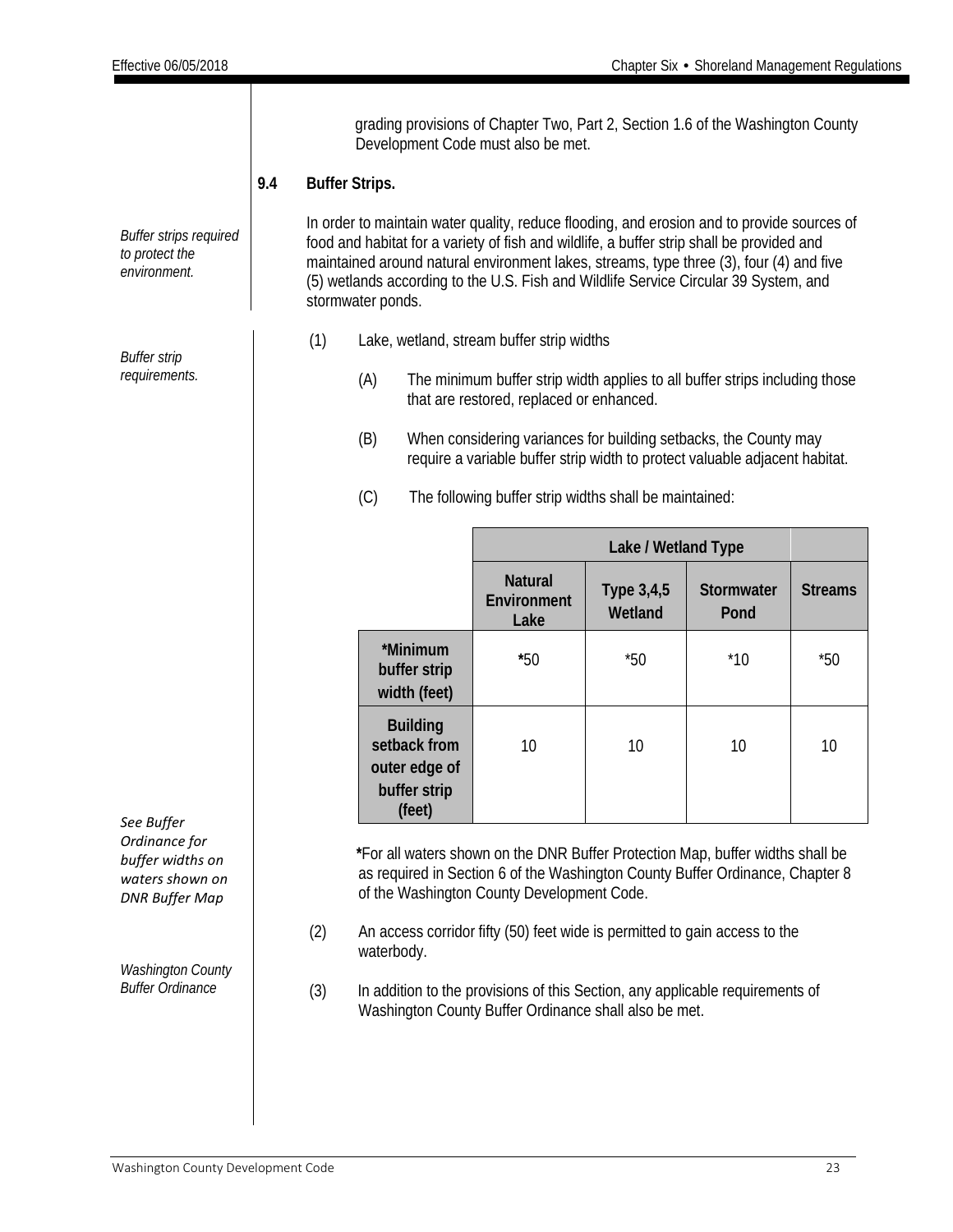*Stormwater management standards contained in Chap. Two, Pt. 3, Sec. 1.6 and Chap. Three, Sec. 10.3.*

*Land uses which accesses adjacent public water must meet these standards.*

# **SECTION 10. STORMWATER MANAGEMENT**

# **10.1 Stormwater Management.**

Standards for stormwater management contained in Chapter Two, Part 2, Section 1.6 and Chapter Three, Section 10.3, of the Washington County Development Code apply in the Shoreland Management Overlay District.

# **SECTION 11. STANDARDS FOR NON-RESIDENTIAL USES**

# **11.1 Standards for Non-residential Uses.**

Any permitted use of land adjacent to public water which requires access to and use of public waters must meet the following standards in addition to any other requirements of this Chapter or the Washington County Development Code:

- (1) In addition to meeting impervious coverage limits, setbacks, and other zoning standards of the Washington County Development Code, the use must be designed to incorporate topographic and vegetative screening of parking areas and structures.
- (2) Uses that require short-term watercraft mooring for patrons must centralize these facilities and design them to avoid obstructions of navigation and to be the minimum size necessary to meet the need.
- (3) Uses that depend on patrons arriving by watercraft may use signs and lighting to convey needed information to the public, subject to the following general standards:
	- (A) The placing of advertising signs or supporting structures in or upon public waters is prohibited. Signs conveying information or safety messages may be placed in or on public waters by a public authority or under a permit issued by the County Sheriff.
	- (B) Signs may be placed, when necessary, within the shore impact zone if they are designed and sized to be the minimum necessary to convey the location and name of the establishment and the general type of goods or services available. The signs must not contain other detailed information such as product brands and prices, must not be located higher than six (6) feet above the ground, and must not exceed sixteen (16) square feet in size. The sign shall not be lighted and shall be of an earth tone color approved by the Zoning Administrator. A sign permit must be obtained from the Zoning Administrator.
	- (C) Other outside lighting may be located within the shore impact zone or over public waters if it is used primarily to illuminate potential safety hazards and is shielded or otherwise directed to prevent direct illumination out across public waters. This does not preclude use of navigational lights.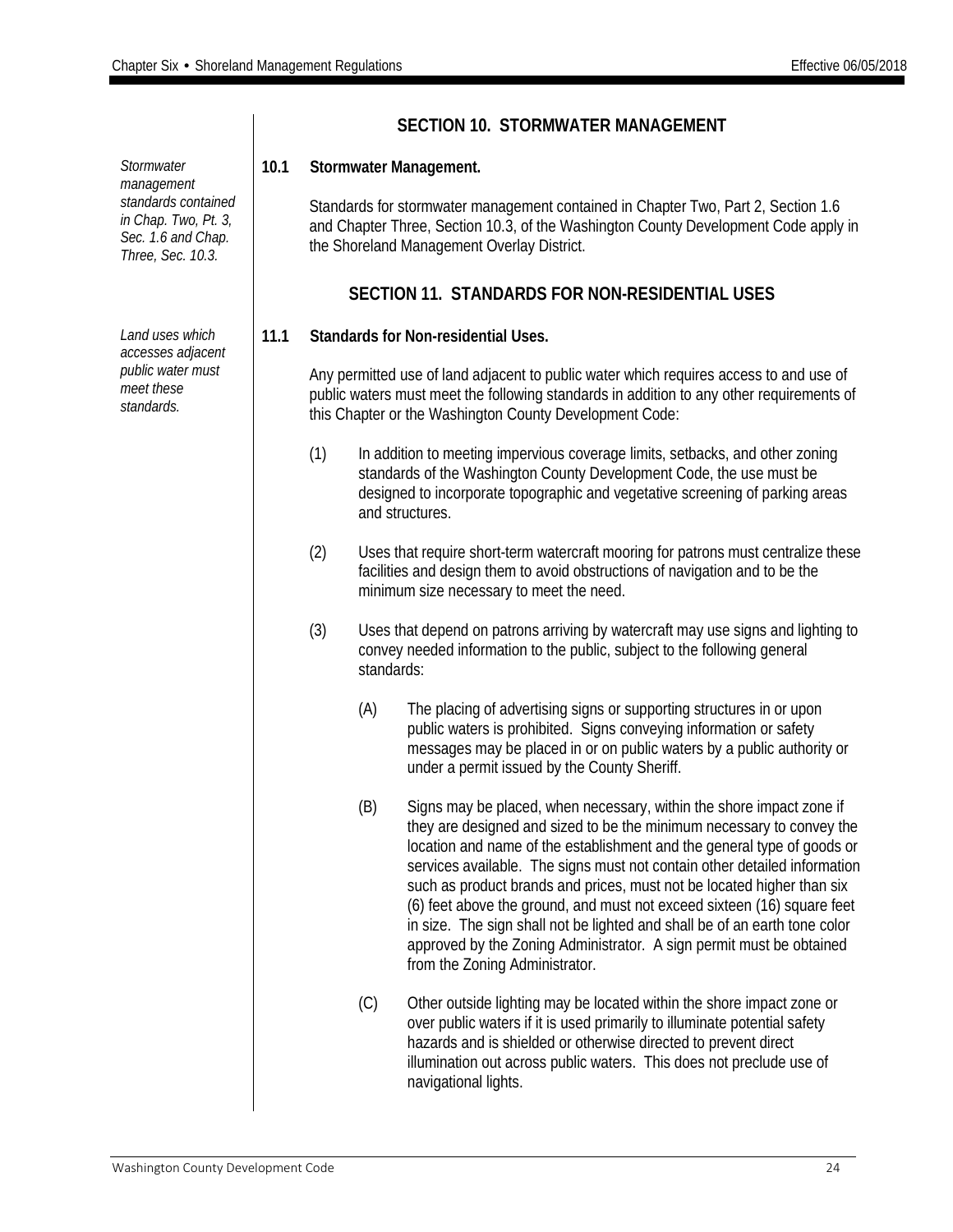**SECTION 12. AGRICULTURAL USE STANDARDS 12.1 Agricultural Use Standards.** General cultivation farming, grazing, nurseries, horticulture, truck farming, sod farming, and wild crop harvesting are permitted uses if steep slopes and shore and bluff impact zones are maintained in perennial vegetation or operated under an approved conservation plan that includes alternative riparian water quality practices based on the Natural Resources Conservation Service Field Office Technical Guide (FOTG) practices approved by the Board of Water and Soil Resources (BWSR), or practices based on local conditions approved by the local soil and water conservation district that are consistent with the FOTG. The shore impact zone for parcels with permitted agricultural land uses is as follows: (1) For waters shown on the DNR Buffer Protection Map, the shore impact zone is an area with a fifty (50) foot average width and a thirty (30) foot minimum width, as measured from the ordinary high water level if identified, or the top or crown of bank or normal water level as provided in Minnesota Statutes, section 103F.48, subd. 3(c), whichever is applicable. (2) For all other waters, the shore impact zone is a strip of land between the ordinary high water level and a line that is offset landward a distance of fifty (50) feet. **SECTION 13. FOREST MANAGEMENT STANDARDS 13.1 Forest Management Standards.** The harvesting of timber and associated reforestation must be conducted consistent with the provisions of the Sustaining Minnesota Forest Resources: Voluntary Site-Level Forest Management Guidelines for Landowners, Loggers, and Resource Managers. Intensive vegetation clearing for forest land conversion to another use is a conditional use subject to an erosion control and sedimentation plan developed and approved by the soil and water conservation district. **SECTION 14. CONDITIONAL USES 14.1 Conditional Uses.** Conditional uses allowable within shoreland areas are subject to review and approval procedures, and criteria and conditions for review of conditional uses established in the Washington County Development Code. A thorough evaluation of the waterbody and the topographic, vegetative, and soils conditions on the site must be made to ensure:

> (1) The prevention of soil erosion or other possible pollution of public waters, both during and after construction.

*Farming, grazing and horticulture activities are permitted if steep slopes and shore and bluff impact zones are maintained or operated under an appropriate plan.*

*Timber harvest and associated reforestation must be consistent with specific provisions.*

*Conditional uses are subject to the requirements of the Washington County Development Code.*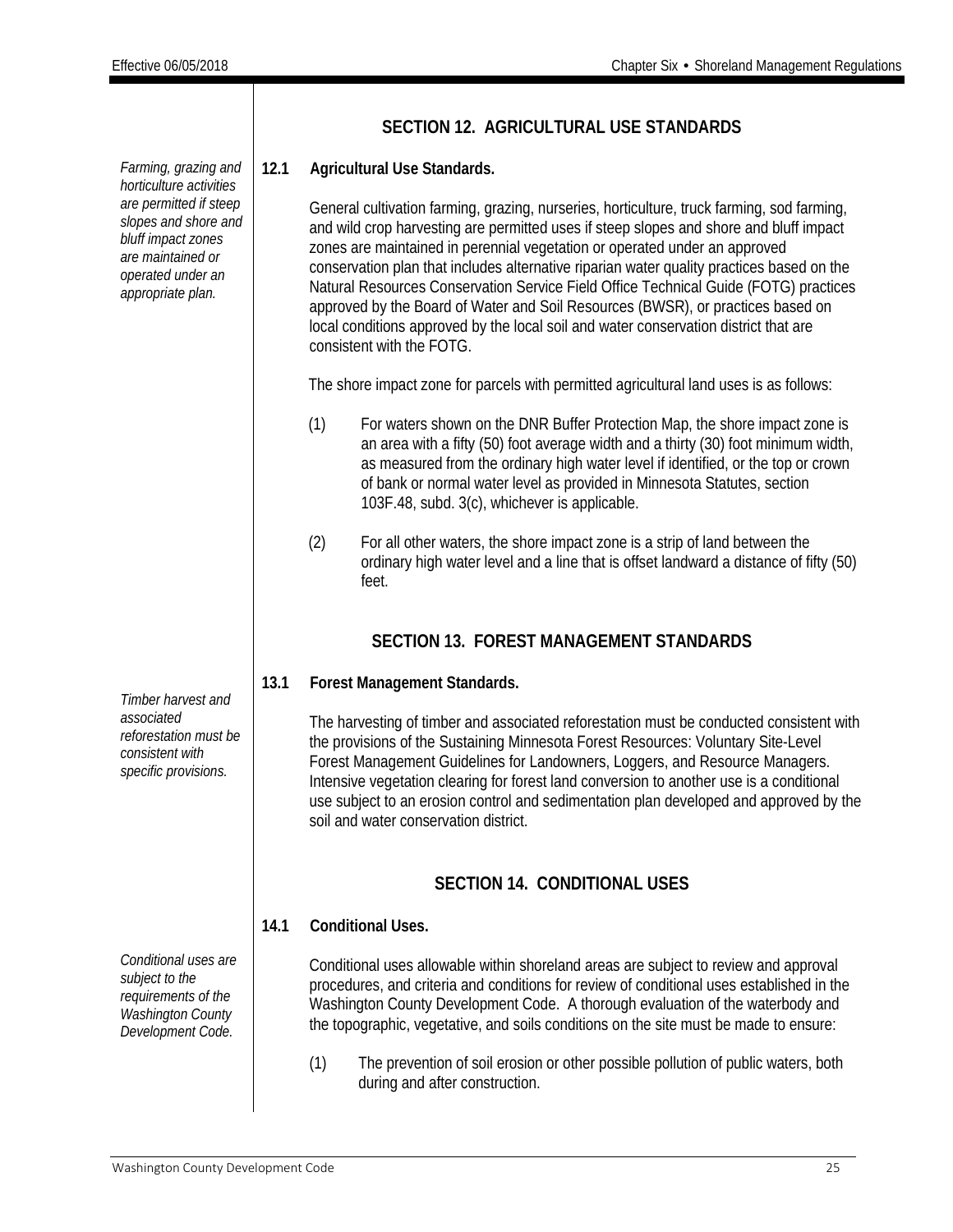|                                                                                                                              |      | (2) | Limited visibility of structures and other facilities as viewed from public waters.                                                                                                                                                                                                                                                                                                                                                                    |
|------------------------------------------------------------------------------------------------------------------------------|------|-----|--------------------------------------------------------------------------------------------------------------------------------------------------------------------------------------------------------------------------------------------------------------------------------------------------------------------------------------------------------------------------------------------------------------------------------------------------------|
|                                                                                                                              |      | (3) | The site is adequate for water supply and on-site sewage treatment.                                                                                                                                                                                                                                                                                                                                                                                    |
|                                                                                                                              |      | (4) | The types, uses, and numbers of watercraft that the project will generate are<br>compatible in relation to the suitability of public waters to safely accommodate<br>these watercraft.                                                                                                                                                                                                                                                                 |
|                                                                                                                              | 14.2 |     | <b>Conditions Attached to Conditional Use Permits.</b>                                                                                                                                                                                                                                                                                                                                                                                                 |
| The Planning<br><b>Advisory Commission</b><br>shall attach<br>conditions to<br>Conditional Use                               |      |     | Upon consideration of the purposes of this Chapter and the criteria listed above, the<br>Washington County Planning Advisory Commission shall attach conditions to the<br>issuance of Conditional Use Permits as deemed necessary to fulfill the purposes of this<br>Chapter. Such conditions may include but are not limited to the following:                                                                                                        |
| Permits.                                                                                                                     |      | (1) | Increased setbacks from the ordinary high water level.                                                                                                                                                                                                                                                                                                                                                                                                 |
|                                                                                                                              |      | (2) | Limitations on the natural vegetation to be removed or the requirement that<br>additional vegetation be planted.                                                                                                                                                                                                                                                                                                                                       |
|                                                                                                                              |      | (3) | Special provisions for the location, design, and use of structures, sewage<br>treatment systems, watercraft launching and docking areas, and vehicle parking<br>areas.                                                                                                                                                                                                                                                                                 |
|                                                                                                                              |      |     | <b>SECTION 15. CERTIFICATE OF COMPLIANCE</b>                                                                                                                                                                                                                                                                                                                                                                                                           |
|                                                                                                                              | 15.1 |     | Certificate of Compliance.                                                                                                                                                                                                                                                                                                                                                                                                                             |
| Zoning administrator<br>shall issue Certificate<br>of Compliance<br>activities requiring a<br>building or grading<br>permit. |      |     | The Washington County Zoning Administrator shall verify that the requirements of this<br>Chapter have been met and shall issue a Certificate of Compliance for each activity<br>requiring a building permit or grading permit. The certificate shall indicate that the land<br>use conforms to the requirements of this Chapter. Any use, arrangement, or<br>construction not consistent with a required permit is deemed a violation of this Chapter. |
|                                                                                                                              |      |     | <b>SECTION 16. WATER SUPPLY</b>                                                                                                                                                                                                                                                                                                                                                                                                                        |
| Domestic water                                                                                                               | 16.1 |     | Water Supply.                                                                                                                                                                                                                                                                                                                                                                                                                                          |
| supplies must meet<br>or exceed MN DoH<br>and MN PCA<br>standards.                                                           |      |     | Any public or private supply of water for domestic purposes must meet or exceed<br>Minnesota Department of Health and the Minnesota Pollution Control Agency water<br>quality standards.                                                                                                                                                                                                                                                               |
|                                                                                                                              |      |     | <b>SECTION 17. SEWAGE DISPOSAL</b>                                                                                                                                                                                                                                                                                                                                                                                                                     |
|                                                                                                                              | 17.1 |     | Sewage Treatment.                                                                                                                                                                                                                                                                                                                                                                                                                                      |
| Any premises used<br>for human occupancy                                                                                     |      |     | Any premises used for human occupancy must be provided with an adequate method of                                                                                                                                                                                                                                                                                                                                                                      |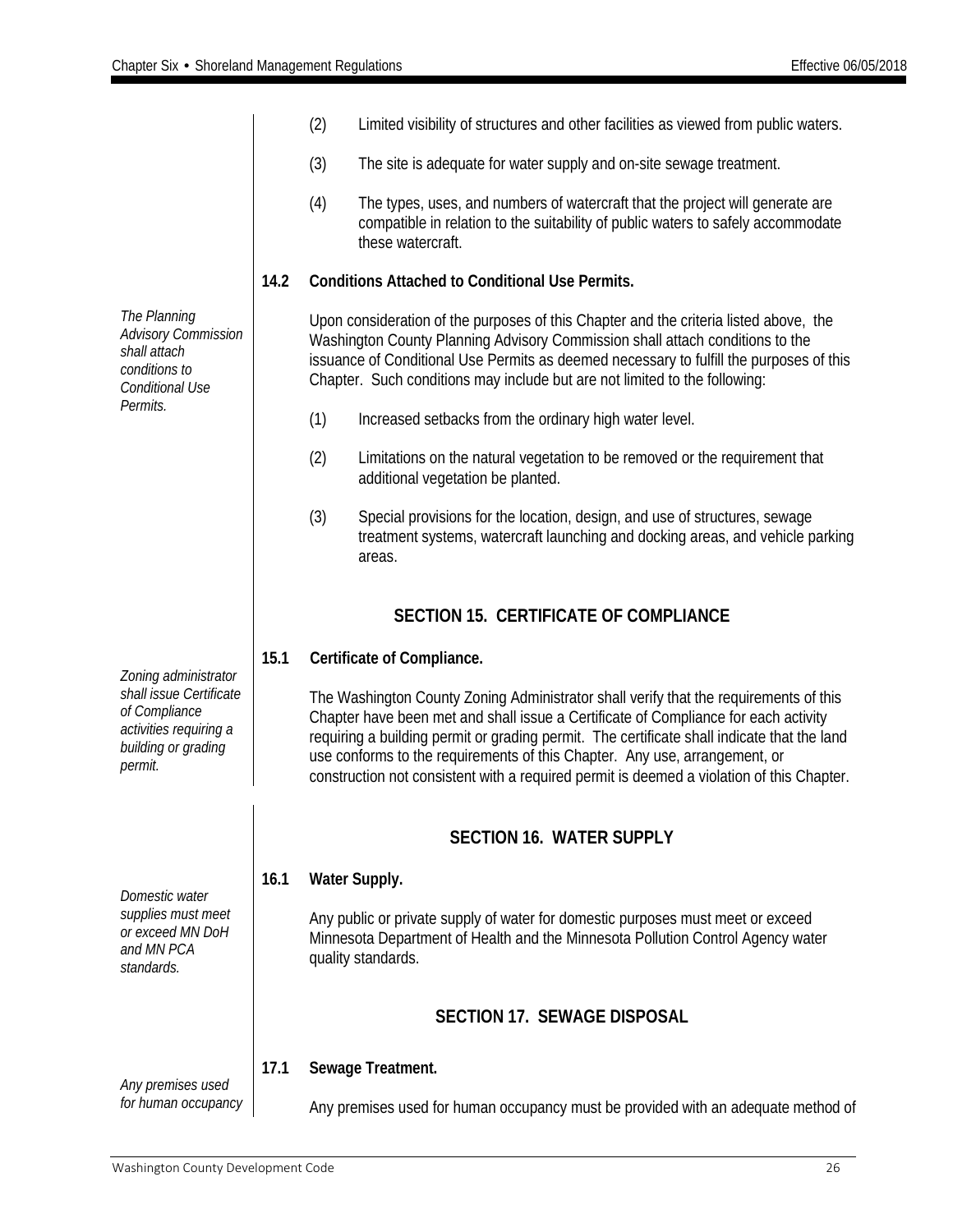*must have a sewage treatment system per the Dev. Code.* sewage treatment in accordance with the Washington County Subsurface Sewage Treatment System Ordinance (Chapter Four of the Washington County Development Code) and meet appropriate setback requirements as contained in Section 8.1 of this Chapter. *Non-conforming sewage treatment systems shall be upgraded anytime a permit or variance is required.* **17.2 Non-conforming Sewage Treatment Systems.** Non-conforming sewage treatment systems shall be regulated and upgraded in accordance with the Washington County Subsurface Sewage Treatment System Ordinance (Chapter Four of the Washington County Development Code). A sewage treatment system not meeting the requirements of the Washington County Subsurface Sewage Treatment System Ordinance must be upgraded at a minimum, at any time a permit or variance of any type is required for any improvement on, or use of, the property, with the exception of non-habitable spaces. **SECTION 18. FENCES** *In addition to standards in Chap. 2 of the Dev. Code, fences may not exceed 4 ft. high, or 6 ft. high if setbacks are met. Fences must meet lake setbacks unless the home is closer than the setback.* **18.1 Fences.** In addition to the standards contained in Chapter Two, Part 2, Section 1.5 of the Washington County Development Code, the following standards must also be met on shoreland property: (1) Fences shall not exceed four (4) feet in height unless all required building setbacks are met. Fences may be six (6) feet in height if all required building setbacks are met. (2) Fences shall not be constructed closer to the lake than the required lake setback unless the existing home is located closer to the lake than the required setback in which case the fence may be constructed even with the lake side of the home. **SECTION 19. NON-CONFORMING SITUATIONS** *Regulations for shoreland parcels which do not meet size or width requirements and were of record on or before January 1, 1973*. Non-conforming situations are regulated in accordance with Chapter One, Section 13 of the Washington County Development Code with the following exceptions: **19.1 Nonconforming Lots.** This section applies to shoreland lots or parcels which do not meet the requirements for lot size or lot width, and which were of record as a separate lot or parcel in the Office of the Washington County Recorder or Registrar of Titles on or before January 1, 1973. (1) A nonconforming single lot of record located within a shoreland area may be allowed as a building site without variance from lot size requirements, provided that: (A) All structure and septic system setback distance requirements can be met;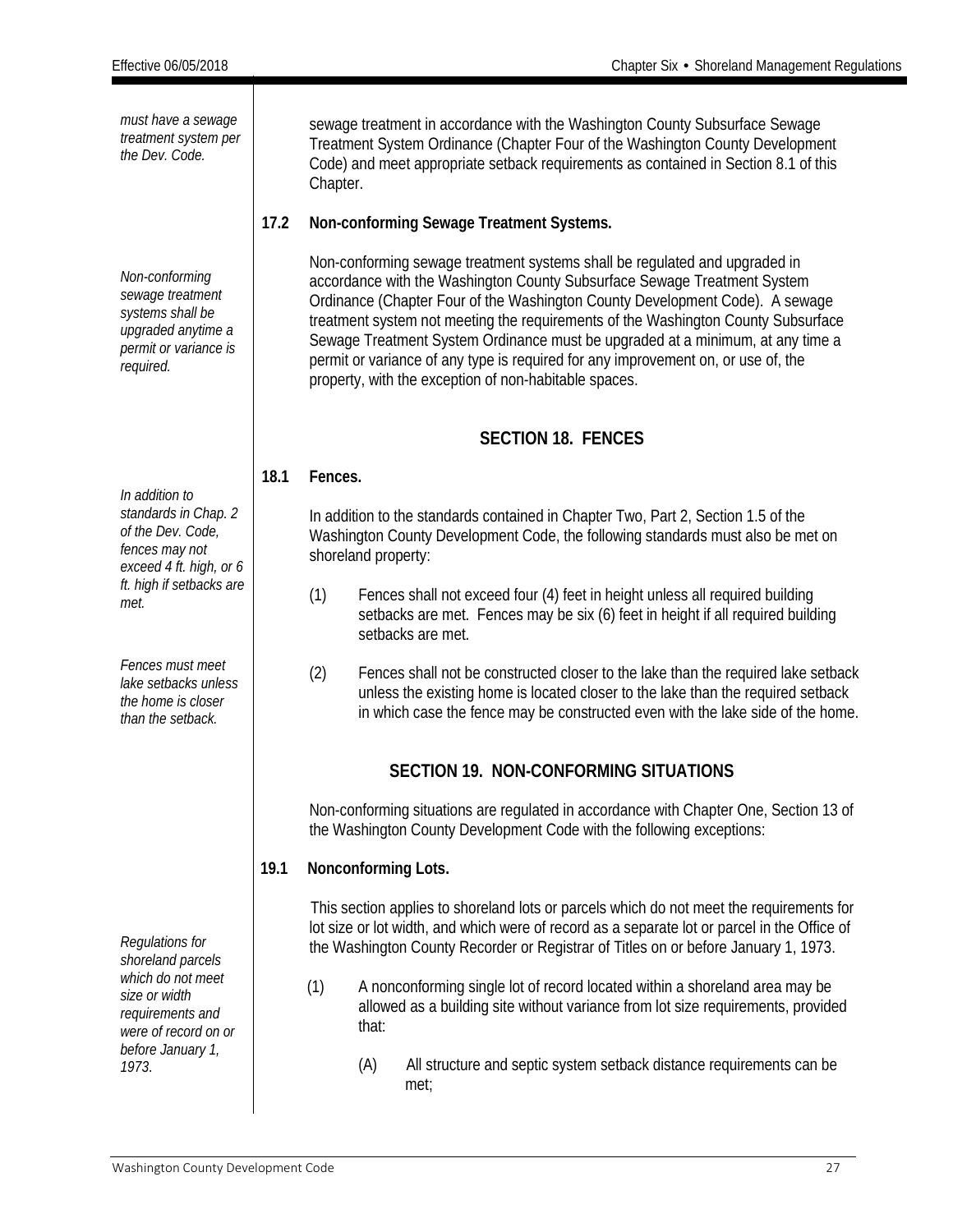|     | (B) | A Type 1 sewage treatment system consistent with Minnesota<br>Administrative Rules, chapter 7080 and local government controls, can<br>be installed or the lot is connected to a public sewer; and                                                                                                                                                                                                                                                                                                                                 |
|-----|-----|------------------------------------------------------------------------------------------------------------------------------------------------------------------------------------------------------------------------------------------------------------------------------------------------------------------------------------------------------------------------------------------------------------------------------------------------------------------------------------------------------------------------------------|
|     | (C) | The impervious surface coverage does not exceed twenty five (25)<br>percent of the lot.                                                                                                                                                                                                                                                                                                                                                                                                                                            |
|     | (D) | On Natural Environment Lakes, any separate lot or parcel of record may<br>be used for single family detached dwelling purposes without a variance<br>if it is at least one and one half (1 1/2) acres in size, is at least one<br>hundred twenty (120) feet in width, and meets items (A), (B) and (C)<br>above.                                                                                                                                                                                                                   |
|     | (E) | Lot meets sixty (60) percent of lot width requirement.                                                                                                                                                                                                                                                                                                                                                                                                                                                                             |
| (2) |     | In a group of two or more contiguous lots of record under common ownership, an<br>individual lot must be considered as a separate parcel of land for the purpose of<br>sale or development, if it meets the following requirements:                                                                                                                                                                                                                                                                                                |
|     | (A) | All structure and septic system setback distance requirements can be<br>met;                                                                                                                                                                                                                                                                                                                                                                                                                                                       |
|     | (B) | The lot must be at least sixty six (66) percent of the dimensional<br>standard for lot width and lot size for the shoreland classification<br>consistent with Minnesota Rules, chapter 6120, and local government<br>controls or whichever is more restrictive;                                                                                                                                                                                                                                                                    |
|     | (C) | The lot must be connected to a public sewer, if available, or must be<br>suitable for the installation of a Type 1 sewage control treatment system<br>consistent with Minnesota Rules, chapter 7080, and local government<br>controls or whichever is more restrictive;                                                                                                                                                                                                                                                            |
|     | (D) | The impervious surface coverage must not exceed twenty five (25)<br>percent of each lot; and                                                                                                                                                                                                                                                                                                                                                                                                                                       |
|     | (E) | Development of the lot must be consistent with the Washington County<br>Comprehensive Plan.                                                                                                                                                                                                                                                                                                                                                                                                                                        |
| (3) |     | To the greatest extent that a conforming lot may be created from the<br>combination, a lot subject to paragraph (2) but not meeting the requirements of<br>paragraph (2) must be combined with the one or more contiguous lots so that<br>said combined lots equal one or more conforming lots.                                                                                                                                                                                                                                    |
| (4) |     | Notwithstanding paragraph (2), contiguous nonconforming lots of record in<br>shoreland areas under a common ownership may be sold or purchased<br>individually if each lot contained a habitable residential dwelling at the time that<br>the lots came under common ownership and the lots are connected to a public<br>sewer or are suitable for, or served by, a sewage treatment system consistent<br>with the requirements of Minnesota Statute §115.55 and Minnesota Rules,<br>chapter 7080, or connected to a public sewer. |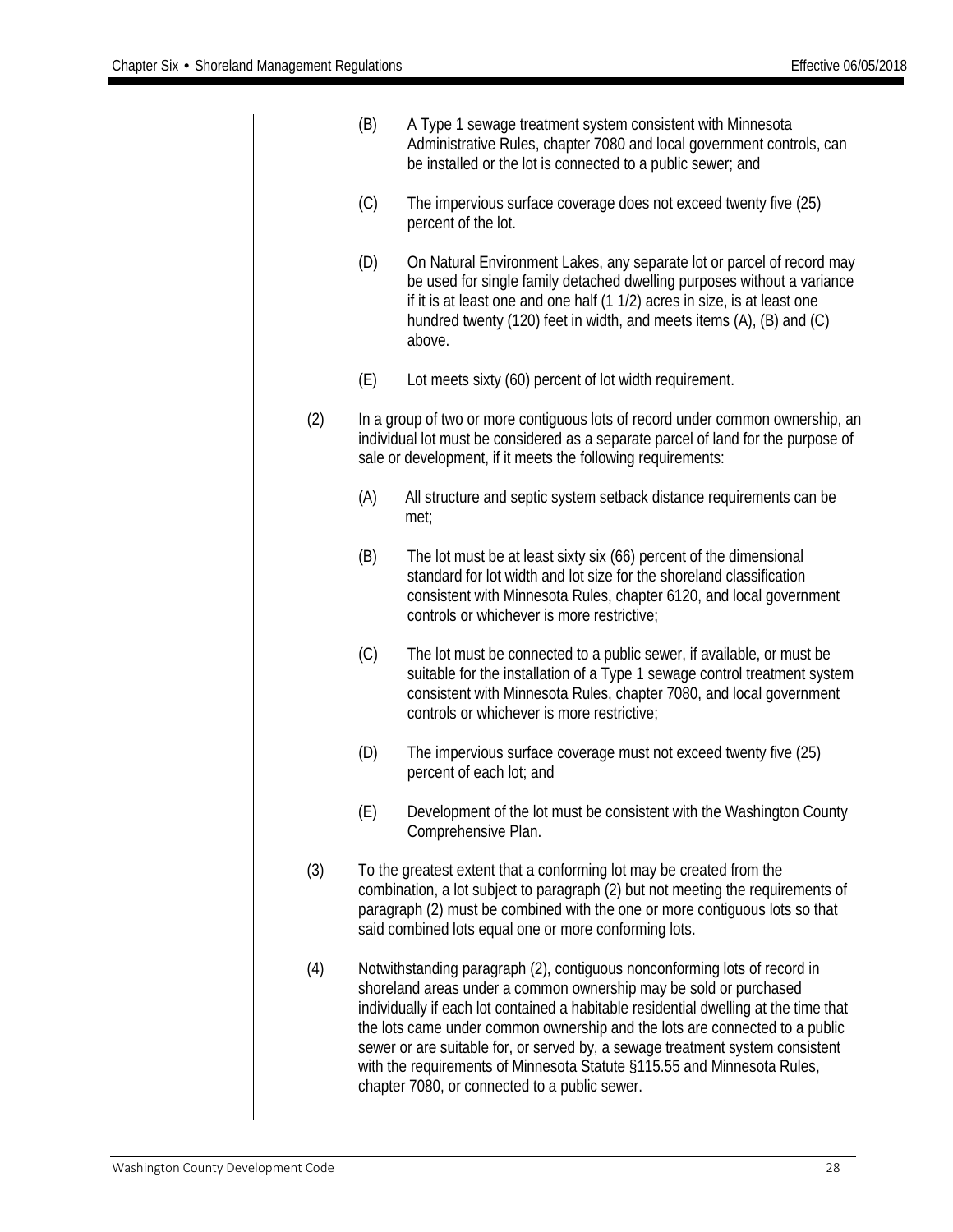|                                                                                                                                                                                              |      | (5)    | In evaluating all variances, zoning and building permit applications, or conditional<br>use requests, the zoning authority shall require the property owner to address,<br>when appropriate, storm water runoff management, reducing impervious<br>surfaces, increasing setback, restoration of wetlands, vegetative buffers, tree<br>replacement, sewage treatment and water supply capabilities, and other<br>conservation-designed actions. |                                                                                                                                                                                                                                                                                                                                                                                                                                                                                                                                                                                                                                      |  |  |  |
|----------------------------------------------------------------------------------------------------------------------------------------------------------------------------------------------|------|--------|------------------------------------------------------------------------------------------------------------------------------------------------------------------------------------------------------------------------------------------------------------------------------------------------------------------------------------------------------------------------------------------------------------------------------------------------|--------------------------------------------------------------------------------------------------------------------------------------------------------------------------------------------------------------------------------------------------------------------------------------------------------------------------------------------------------------------------------------------------------------------------------------------------------------------------------------------------------------------------------------------------------------------------------------------------------------------------------------|--|--|--|
|                                                                                                                                                                                              |      | (6)    |                                                                                                                                                                                                                                                                                                                                                                                                                                                | A portion of a conforming lot may be separated from an existing parcel provided<br>the remainder of the existing parcel meets the lot size and sewage system<br>requirements for a new lot and the newly created parcel is combined with an<br>adjacent parcel.                                                                                                                                                                                                                                                                                                                                                                      |  |  |  |
| Regulations for decks<br>in nonconforming<br>situations.                                                                                                                                     | 19.2 | Decks. |                                                                                                                                                                                                                                                                                                                                                                                                                                                |                                                                                                                                                                                                                                                                                                                                                                                                                                                                                                                                                                                                                                      |  |  |  |
|                                                                                                                                                                                              |      | (1)    | Deck additions to a structure not meeting the required setback from the ordinary<br>high water level may be allowed without a variance if all of the following criteria<br>and standards are met:                                                                                                                                                                                                                                              |                                                                                                                                                                                                                                                                                                                                                                                                                                                                                                                                                                                                                                      |  |  |  |
|                                                                                                                                                                                              |      |        | (A)                                                                                                                                                                                                                                                                                                                                                                                                                                            | The structure existed on the date the structure setbacks were<br>established.                                                                                                                                                                                                                                                                                                                                                                                                                                                                                                                                                        |  |  |  |
|                                                                                                                                                                                              |      |        | (B)                                                                                                                                                                                                                                                                                                                                                                                                                                            | No other reasonable location for a deck meeting or exceeding the<br>ordinary high water level setback for the structure exists on the property.                                                                                                                                                                                                                                                                                                                                                                                                                                                                                      |  |  |  |
|                                                                                                                                                                                              |      |        | (C)                                                                                                                                                                                                                                                                                                                                                                                                                                            | The deck encroachment toward the ordinary high water level does not<br>exceed fifteen (15) percent of the existing setback of the structure from<br>the ordinary high water level or does not encroach closer than thirty (30)<br>feet, whichever is more restrictive.                                                                                                                                                                                                                                                                                                                                                               |  |  |  |
|                                                                                                                                                                                              |      |        | (D)                                                                                                                                                                                                                                                                                                                                                                                                                                            | A deck on a nonconforming structure shall not exceed ten (10) feet in<br>width.                                                                                                                                                                                                                                                                                                                                                                                                                                                                                                                                                      |  |  |  |
|                                                                                                                                                                                              |      |        | (E)                                                                                                                                                                                                                                                                                                                                                                                                                                            | The deck is constructed primarily of wood, and is not roofed or screened.                                                                                                                                                                                                                                                                                                                                                                                                                                                                                                                                                            |  |  |  |
|                                                                                                                                                                                              |      |        | (F)                                                                                                                                                                                                                                                                                                                                                                                                                                            | A Certificate of Compliance is obtained from the Zoning Administrator.                                                                                                                                                                                                                                                                                                                                                                                                                                                                                                                                                               |  |  |  |
|                                                                                                                                                                                              |      |        |                                                                                                                                                                                                                                                                                                                                                                                                                                                | <b>SECTION 20. SUBDIVISION PROVISIONS</b>                                                                                                                                                                                                                                                                                                                                                                                                                                                                                                                                                                                            |  |  |  |
|                                                                                                                                                                                              | 20.1 |        | Land Suitability.                                                                                                                                                                                                                                                                                                                                                                                                                              |                                                                                                                                                                                                                                                                                                                                                                                                                                                                                                                                                                                                                                      |  |  |  |
| All subdivisions and<br>lot line adjustments<br>must be submitted to<br>the Zoning<br>Administrator.<br>Lots created through<br>subdivision must be<br>suitable for the<br>proposed use with |      |        |                                                                                                                                                                                                                                                                                                                                                                                                                                                | All subdivisions and lot line adjustments within the Shoreland District shall be submitted<br>to the County Zoning Administrator for review and comment prior to recording. Submittal<br>should occur during the preliminary or concept stage. Each lot created through<br>subdivision must be suitable in its natural state for the proposed use with minimal<br>alteration. Suitability analysis shall consider susceptibility to flooding, existence of<br>wetlands, soil and rock formations with severe limitations for development, severe<br>erosion potential, steep topography, inadequate water supply or sewage treatment |  |  |  |

capabilities, near-shore aquatic conditions unsuitable for water-based recreation, important fish and wildlife habitat, presence of significant historic sites, or any other feature of the natural land likely to be harmful to the health, safety, or welfare of future residents of the proposed subdivision or of the community.

*minimal alteration.*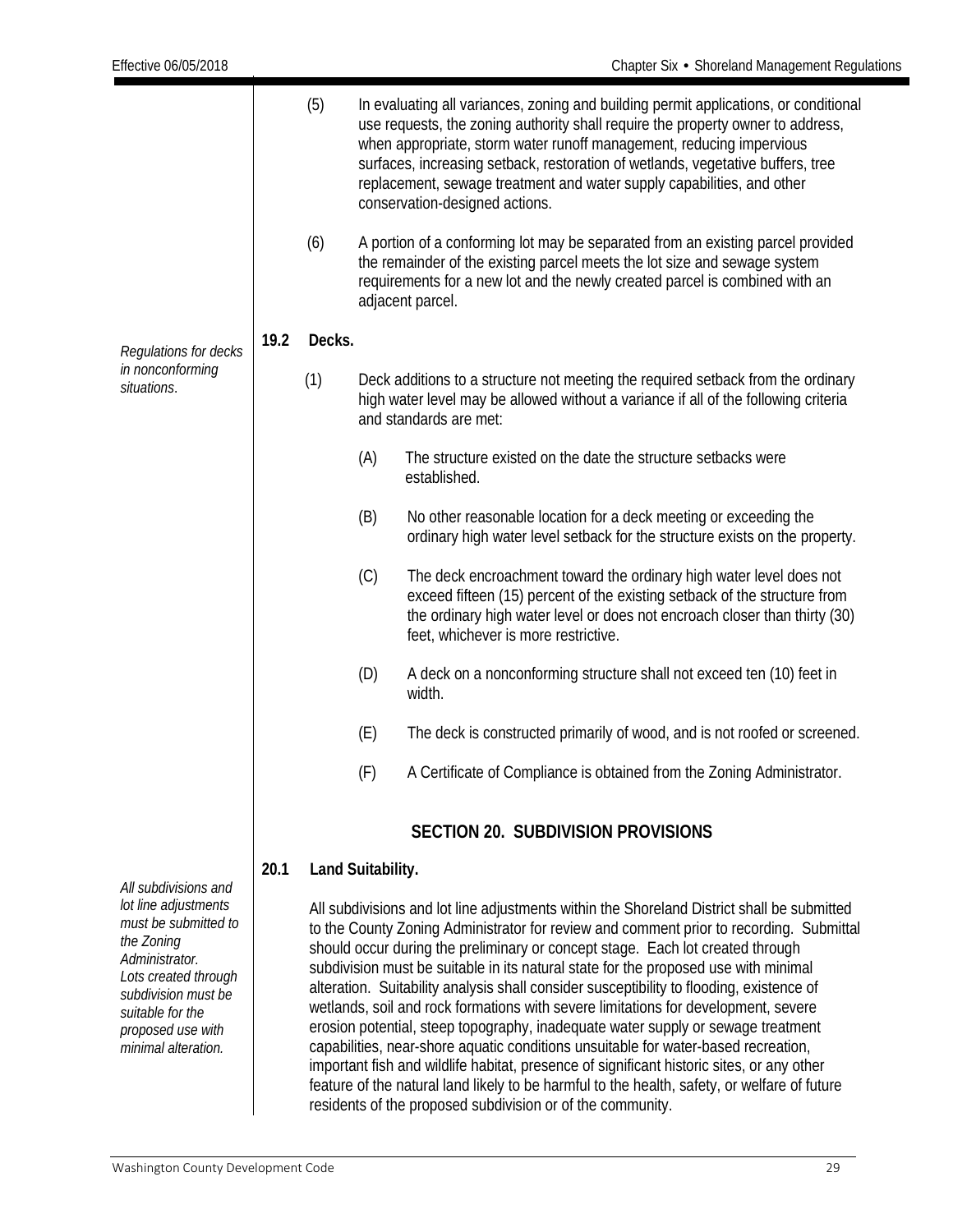|                                                                 | ZV.Z | Open Space Developments. |                                                                                                                                                                                                                                                                                                                                                                                                                                                   |                                                                                                                                                                                                                                                                                                                     |                                    |  |  |  |  |
|-----------------------------------------------------------------|------|--------------------------|---------------------------------------------------------------------------------------------------------------------------------------------------------------------------------------------------------------------------------------------------------------------------------------------------------------------------------------------------------------------------------------------------------------------------------------------------|---------------------------------------------------------------------------------------------------------------------------------------------------------------------------------------------------------------------------------------------------------------------------------------------------------------------|------------------------------------|--|--|--|--|
| Standards and<br>regulations for Open<br>Space<br>Developments. |      | (1)                      | Open Space Development is permitted in the Shoreland Management District as<br>a conditional use.                                                                                                                                                                                                                                                                                                                                                 |                                                                                                                                                                                                                                                                                                                     |                                    |  |  |  |  |
|                                                                 |      | (2)                      | space design.                                                                                                                                                                                                                                                                                                                                                                                                                                     | The standards, application requirements and other conditions for Open Space<br>Development are as stated in the Washington County Development Code,<br>Chapter Two, Part 2, Section 4 with the exception of the standards outlined<br>below pertaining to density, yield plan, uses, performance standards and open |                                    |  |  |  |  |
|                                                                 |      | (3)                      | Yield Plan. The applicant shall submit a yield plan showing the maximum number<br>of dwelling units that would be permitted given the minimum lot size and width<br>requirements for conventional subdivisions and other requirements of the<br>Washington County Development Code. The yield plan need not be an accurate<br>survey; however, it shall be drawn to scale and it shall identify all the major<br>physical features on the parcel. |                                                                                                                                                                                                                                                                                                                     |                                    |  |  |  |  |
|                                                                 |      |                          | The yield plan shall be predicated on the following minimum standards for each<br>shoreland classification:                                                                                                                                                                                                                                                                                                                                       |                                                                                                                                                                                                                                                                                                                     |                                    |  |  |  |  |
|                                                                 |      |                          | (A)<br>Lakes not served by public sewer                                                                                                                                                                                                                                                                                                                                                                                                           |                                                                                                                                                                                                                                                                                                                     |                                    |  |  |  |  |
|                                                                 |      |                          | <b>Lake Class</b>                                                                                                                                                                                                                                                                                                                                                                                                                                 | Minimum Lot Size<br>(acres)                                                                                                                                                                                                                                                                                         | Minimum Lot Width<br>(feet)        |  |  |  |  |
|                                                                 |      |                          | Natural Environment                                                                                                                                                                                                                                                                                                                                                                                                                               | 5                                                                                                                                                                                                                                                                                                                   | 200                                |  |  |  |  |
|                                                                 |      |                          | Recreational<br>Development                                                                                                                                                                                                                                                                                                                                                                                                                       | 1.5                                                                                                                                                                                                                                                                                                                 | 150                                |  |  |  |  |
|                                                                 |      |                          | General Development                                                                                                                                                                                                                                                                                                                                                                                                                               | 1.5                                                                                                                                                                                                                                                                                                                 | 150                                |  |  |  |  |
|                                                                 |      |                          | (B)<br>Lakes served by public sewer                                                                                                                                                                                                                                                                                                                                                                                                               |                                                                                                                                                                                                                                                                                                                     |                                    |  |  |  |  |
|                                                                 |      |                          | <b>Lake Class</b>                                                                                                                                                                                                                                                                                                                                                                                                                                 | <b>Minimum Lot Size</b><br>(sq. feet)                                                                                                                                                                                                                                                                               | <b>Minimum Lot</b><br>Width (feet) |  |  |  |  |
|                                                                 |      |                          | General Development                                                                                                                                                                                                                                                                                                                                                                                                                               | 15,000                                                                                                                                                                                                                                                                                                              | 75                                 |  |  |  |  |
|                                                                 |      |                          |                                                                                                                                                                                                                                                                                                                                                                                                                                                   |                                                                                                                                                                                                                                                                                                                     |                                    |  |  |  |  |
|                                                                 |      |                          |                                                                                                                                                                                                                                                                                                                                                                                                                                                   |                                                                                                                                                                                                                                                                                                                     |                                    |  |  |  |  |

# **20.2 Open Space Developments.**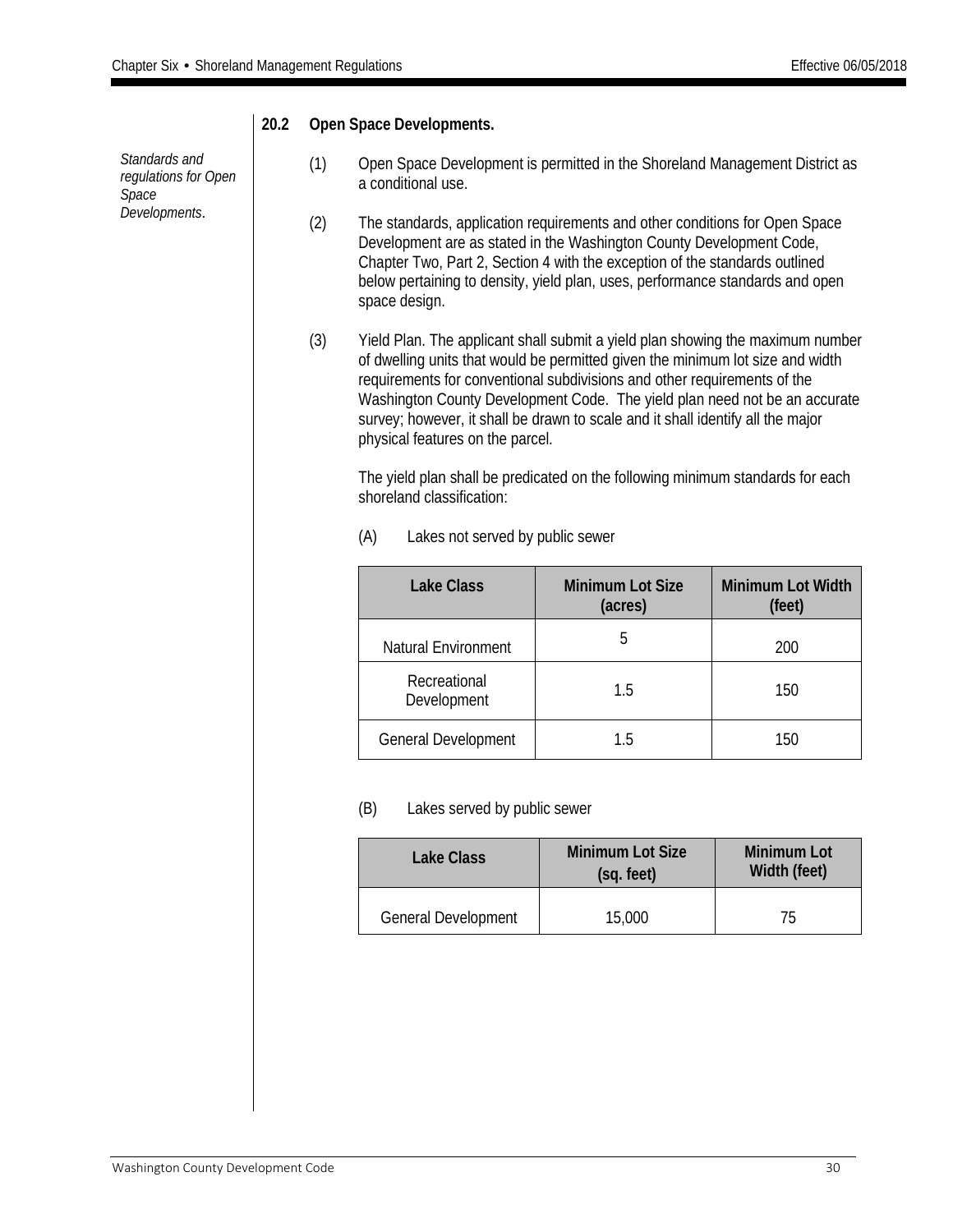# (C) River and Stream Frontage Lot Standards

Lot width standards for single family residential developments for these classifications are as follows:

| Classification          | <b>Minimum Lot Size</b><br>(sq. feet) | <b>Minimum Width</b><br>(feet) |
|-------------------------|---------------------------------------|--------------------------------|
| <b>Transition River</b> | 75,000                                | 250                            |
| <b>Tributary Stream</b> | 75,000                                | 250                            |

#### (4) Uses

The following uses are permitted within Open Space Developments located in a shoreland zone. These uses must comply with the standards and criteria specified for those uses, as set forth in the Washington County Development Code.

- (A) Tier One (Riparian Lots):
	- (1) Single family residential
	- (2) Parks and historic sites<br>(3) Agricultural: cropland are
	- Agricultural: cropland and pasture
	- (4) Open space
		- (a) Conservation (i.e. woodland, meadow, prairie)
		- (b) Agricultural: cropland and pasture
		- (c) Boat launching facilities and required parking
		- (d) Beaches
		- (e) Common buildings provided lake setback requirements are met
		- (f) Trails (walking, skiing, cycling, horseback riding)
		- (g) Picnic areas

The following uses are allowed with a Conditional Use Permit:

- (1) Bed & breakfasts in accordance with Chapter Two, Part 2, Section 2.3 of the Washington County Development Code.
- (2) Accessory apartments in accordance with Chapter Two, Part 2, Section 2.1 of the Washington County Development Code.
- (B) Tier Two:
	- (1) Single family residential
	- (2) Parks and historic sites
	- (3) Agricultural: cropland and pasture
	- (4) Open space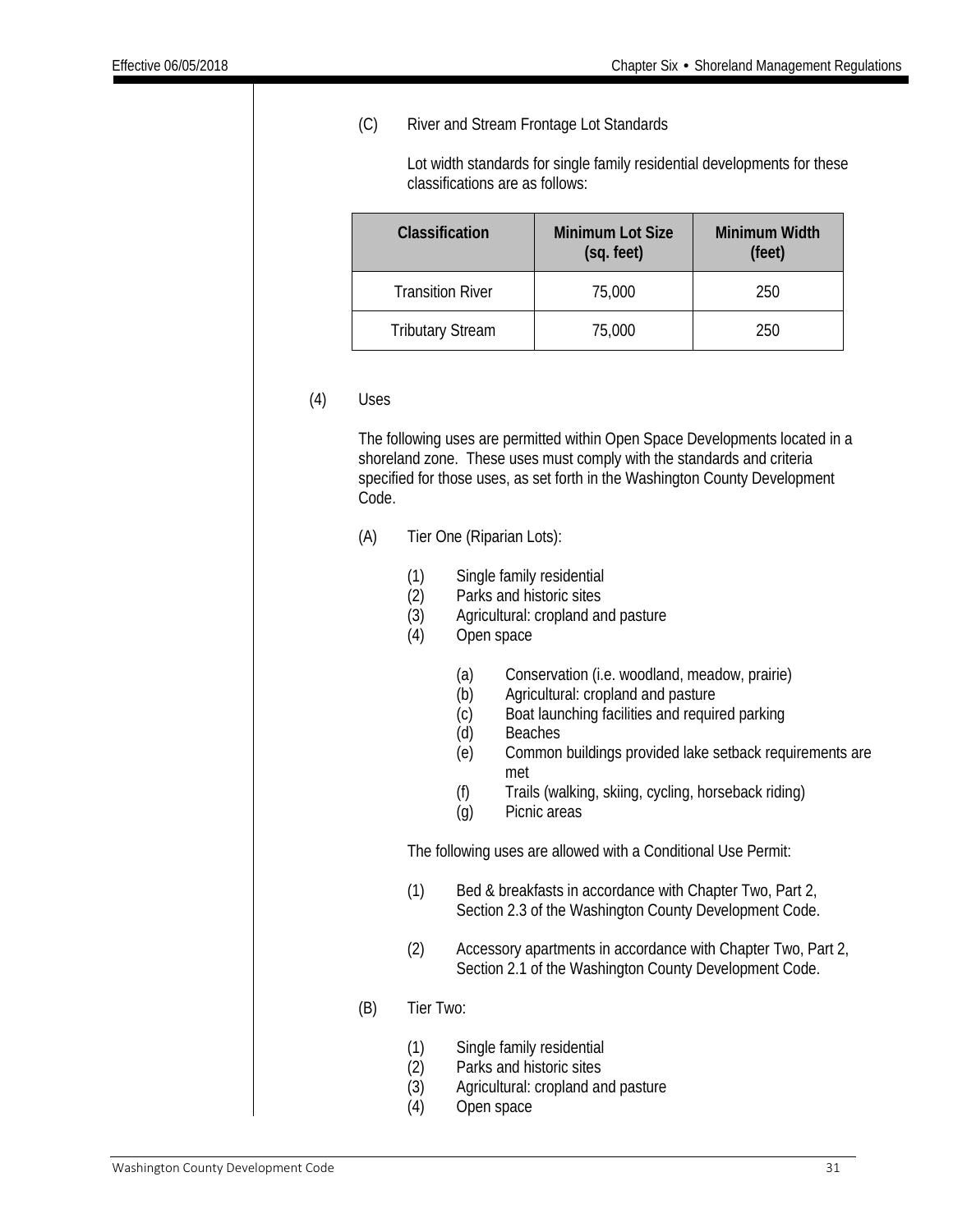|     |         |                       | (a)<br>(b)<br>(c)<br>(d)                                                                                                  | Equestrian                                                                                                                                                                                                                                                                                                                                                      | Conservation (i.e. woodland, meadow, prairie)<br>Agricultural: cropland and pasture<br>Recreational uses and associated parking                                                                                                                                                    |  |
|-----|---------|-----------------------|---------------------------------------------------------------------------------------------------------------------------|-----------------------------------------------------------------------------------------------------------------------------------------------------------------------------------------------------------------------------------------------------------------------------------------------------------------------------------------------------------------|------------------------------------------------------------------------------------------------------------------------------------------------------------------------------------------------------------------------------------------------------------------------------------|--|
|     |         |                       |                                                                                                                           | (1)<br>(2)<br>(3)<br>(4)<br>(5)<br>(6)<br>(7)<br>(8)<br>(9)<br>(10)                                                                                                                                                                                                                                                                                             | Trails (walking, skiing, cycling, horseback riding)<br>Picnic areas<br>Community garden<br>Turf areas for informal play<br>Common areas such as greens and squares<br><b>Ball fields</b><br>Playgrounds<br>Courts (tennis, basketball, etc.)<br>Swimming pools<br>Common buildings |  |
|     |         |                       | (e)<br>(f)<br>(g)                                                                                                         | Stormwater management facilities<br>Sewage disposal systems<br>Essential services - utility substation                                                                                                                                                                                                                                                          |                                                                                                                                                                                                                                                                                    |  |
|     |         |                       | The following uses are allowed in the designated Open Space within Tier<br>Two with an additional Conditional Use Permit: |                                                                                                                                                                                                                                                                                                                                                                 |                                                                                                                                                                                                                                                                                    |  |
|     |         | (1)<br>(2)            | Golf course                                                                                                               | Recreational uses available to the public including:                                                                                                                                                                                                                                                                                                            |                                                                                                                                                                                                                                                                                    |  |
|     |         |                       | (a)<br>(b)<br>(c)<br>(d)<br>(e)<br>(f)                                                                                    | <b>Ball fields</b><br>Playgrounds<br>Courts<br>Code.                                                                                                                                                                                                                                                                                                            | Swimming pools<br>Accessory apartments in accordance with Chapter Two,<br>Part 2, Section 2.1 of the Washington County<br>Development Code.<br>Bed & breakfast in accordance with Chapter Two, Part 2,<br>Section 2.3 of the Washington County Development                         |  |
| (5) | Density |                       |                                                                                                                           |                                                                                                                                                                                                                                                                                                                                                                 |                                                                                                                                                                                                                                                                                    |  |
|     | (A)     | Chapter.              |                                                                                                                           | The number of density units for the parcel shall be determined in<br>accordance with the yield plan as outlined in Section 20.2 (3) of this<br>The number of density units determined in Section 20.2 (5) (A) above<br>may be increased on natural environment lakes up to one hundred (100)<br>percent on lakes where the underlying zoning is agricultural or |                                                                                                                                                                                                                                                                                    |  |
|     | (B)     |                       | conservancy.                                                                                                              |                                                                                                                                                                                                                                                                                                                                                                 |                                                                                                                                                                                                                                                                                    |  |
| (6) |         | Performance standards |                                                                                                                           |                                                                                                                                                                                                                                                                                                                                                                 |                                                                                                                                                                                                                                                                                    |  |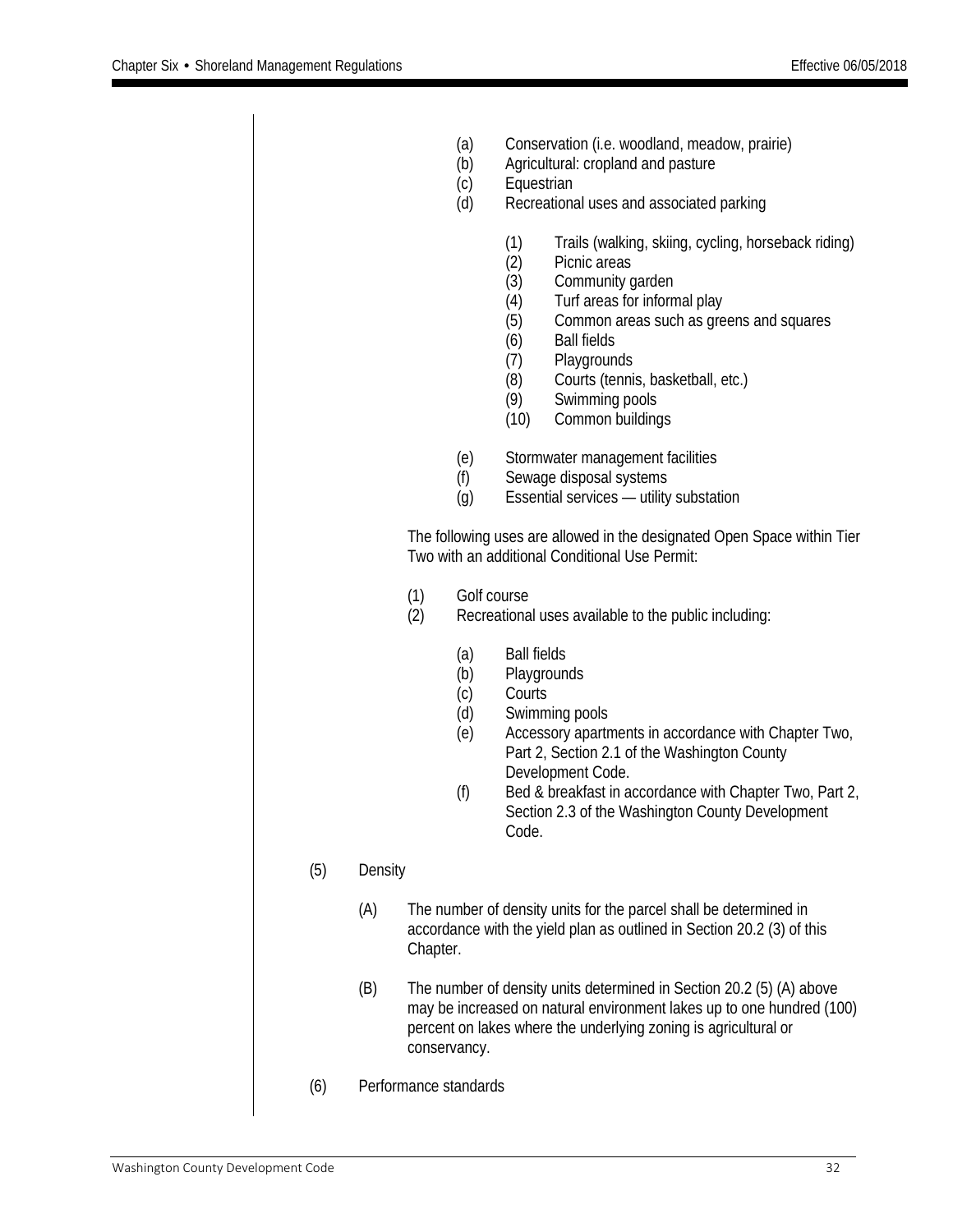| (A) | Residential lot requirements |                                                                                                                                                                                                                                                                                                                           |                    |  |  |  |  |  |
|-----|------------------------------|---------------------------------------------------------------------------------------------------------------------------------------------------------------------------------------------------------------------------------------------------------------------------------------------------------------------------|--------------------|--|--|--|--|--|
|     |                              | Un-serviced lots (on-site septic system)                                                                                                                                                                                                                                                                                  |                    |  |  |  |  |  |
|     | (1)<br>(2)                   | Minimum Lot Size: 1 acre<br>Minimum Lot Width: 100 feet                                                                                                                                                                                                                                                                   |                    |  |  |  |  |  |
|     | Serviced lots (public sewer) |                                                                                                                                                                                                                                                                                                                           |                    |  |  |  |  |  |
|     | (1)<br>(2)                   | Minimum Lot Size: 9,000 square feet<br>Minimum Lot Width: 50 feet                                                                                                                                                                                                                                                         |                    |  |  |  |  |  |
| (B) | <b>Setbacks</b>              |                                                                                                                                                                                                                                                                                                                           |                    |  |  |  |  |  |
|     |                              | All applicable waterbody and bluffline setback requirements must be met.<br>In addition, the following setbacks must also be met:                                                                                                                                                                                         |                    |  |  |  |  |  |
|     | (1)<br>(2)<br>(3)            | Side yard setback - 10 feet<br>Rear yard setback - 20 feet<br>Road setback - 20 feet                                                                                                                                                                                                                                      |                    |  |  |  |  |  |
| (C) |                              | Open space design                                                                                                                                                                                                                                                                                                         |                    |  |  |  |  |  |
|     | (1)                          | Open space shall be designated as part of the development.<br>The minimum required open space is based on a percentage of<br>the gross acreage:                                                                                                                                                                           |                    |  |  |  |  |  |
|     |                              |                                                                                                                                                                                                                                                                                                                           |                    |  |  |  |  |  |
|     |                              | <b>Lake Class</b>                                                                                                                                                                                                                                                                                                         | Minimum Open Space |  |  |  |  |  |
|     |                              | <b>Natural Environment</b>                                                                                                                                                                                                                                                                                                | 50%                |  |  |  |  |  |
|     |                              | <b>Recreational Development</b>                                                                                                                                                                                                                                                                                           | 40%                |  |  |  |  |  |
|     |                              | <b>General Development</b>                                                                                                                                                                                                                                                                                                | 40%                |  |  |  |  |  |
|     | (2)                          | For all Shorelands that are not within 1000 feet of the ordinary<br>high water level of a lake type listed in Section 20.2 (6)(C)(1)<br>above, the minimum required open space based on a<br>percentage of the gross acreage of the parcel is as follows:                                                                 |                    |  |  |  |  |  |
|     |                              | (a)<br>Shoreland in a residential or agricultural district - 50%                                                                                                                                                                                                                                                          |                    |  |  |  |  |  |
|     |                              | (b)<br>Shoreland in conservancy district - 75%                                                                                                                                                                                                                                                                            |                    |  |  |  |  |  |
|     | (3)                          | The required structure setback area and bluff impact zone must<br>be included in the designated open space. This area shall be<br>preserved in or restored to its natural state. Access to the<br>waterbody shall be determined by the Planning Advisory<br>Commission as part of the Conditional Use Permit application. |                    |  |  |  |  |  |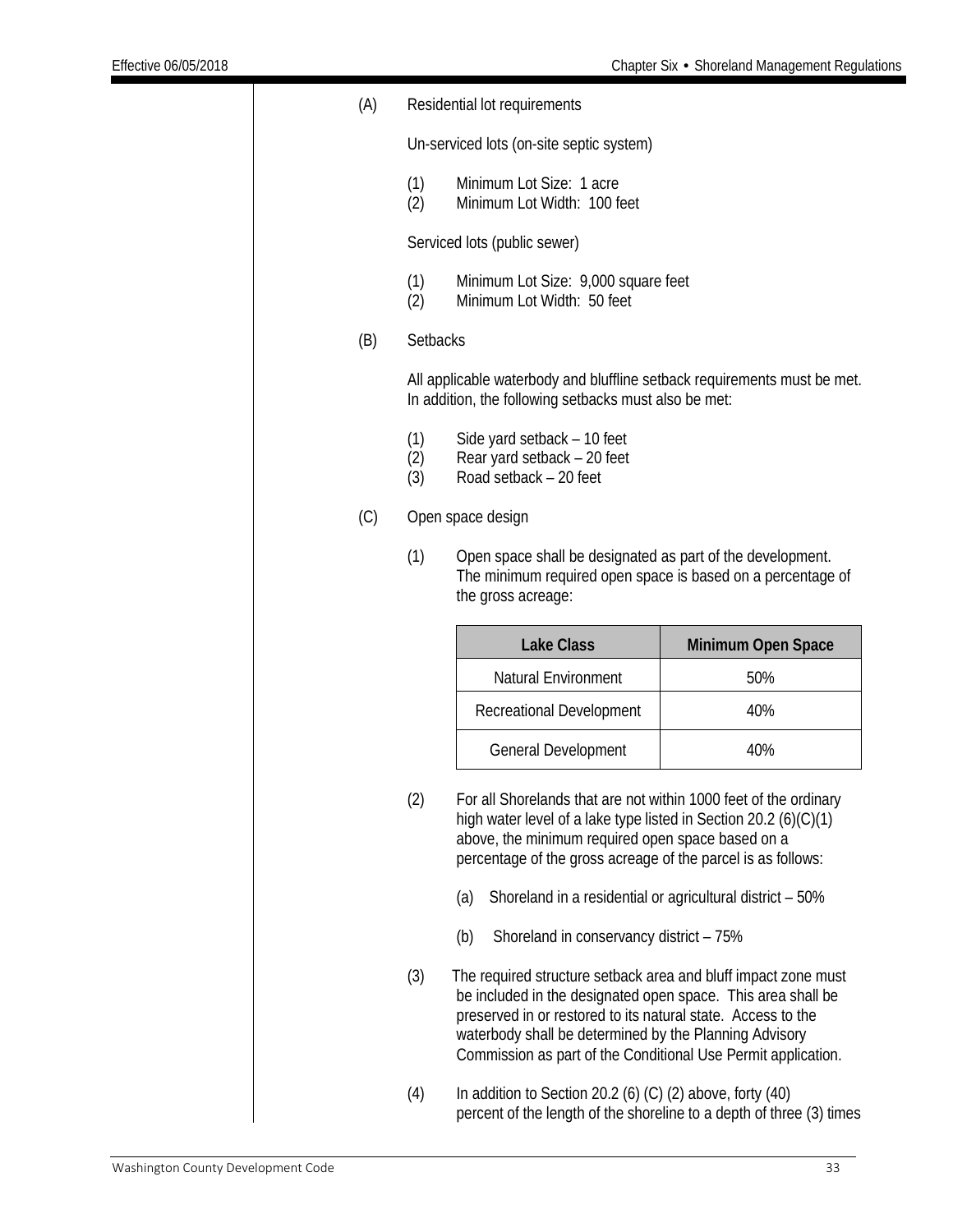the required structure setback from the ordinary high water level must be included in the designated open space.

# SECTION 21. NOTIFICATIONS TO THE DEPARTMENT OF NATURAL RESOURCES

 $21.1$ **Public Hearing Notice.** 

> Copies of all notices of any public hearings to consider variances, amendments, or conditional uses under this Ordinance must be sent to the Commissioner of the Department of Natural Resources or the Commissioner's designated representative and postmarked at least ten days before the hearing. Notices of hearings to consider proposed subdivisions/plats must include copies of the subdivision/plat.

#### $21.2$ Amendments, Subdivisions/Plats, Variances, Conditional Uses

A copy of approved amendments and subdivisions/plats, and final decisions granting variances or conditional uses under this Chapter must be sent to the Commissioner of the Department of Natural Resources or the Commissioner's designated representative and be postmarked within ten (10) days of final action.

## **SECTION 22. EFFECTIVE DATE**

The regulations contained in this Ordinance shall become effective immediately upon passage by the County Board and upon publication according to law.

Passed by the Board of County Commissioners of Washington County, Minnesota, this  $5<sup>th</sup>$  day of  $100$  $2018.$ 

Kries Chair Gan Board of County Commissioners

Attest:

Approved as to form:

Molly O'Rourke Washington County Administrator

George Kuprian Assistant Washington County Attorney

The County will send notice of public hearings to the MN DNR.

The County will send a copy of approved amendments. subdivisions/plats, approved variances and conditional uses to the DNR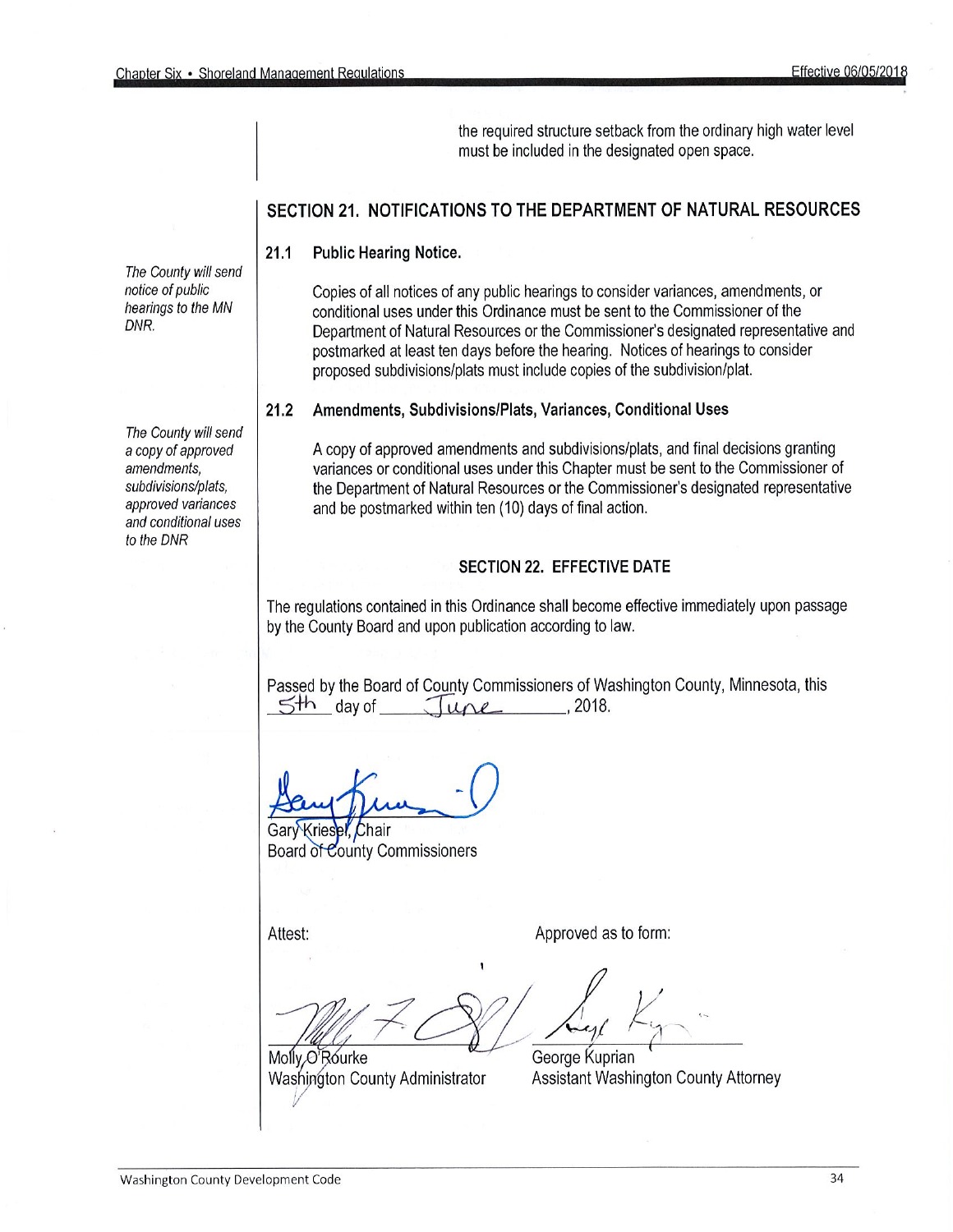Ordinance prepared by:

Washington County Public Works Department 11660 Myeron Road North Stillwater, MN 55082-0006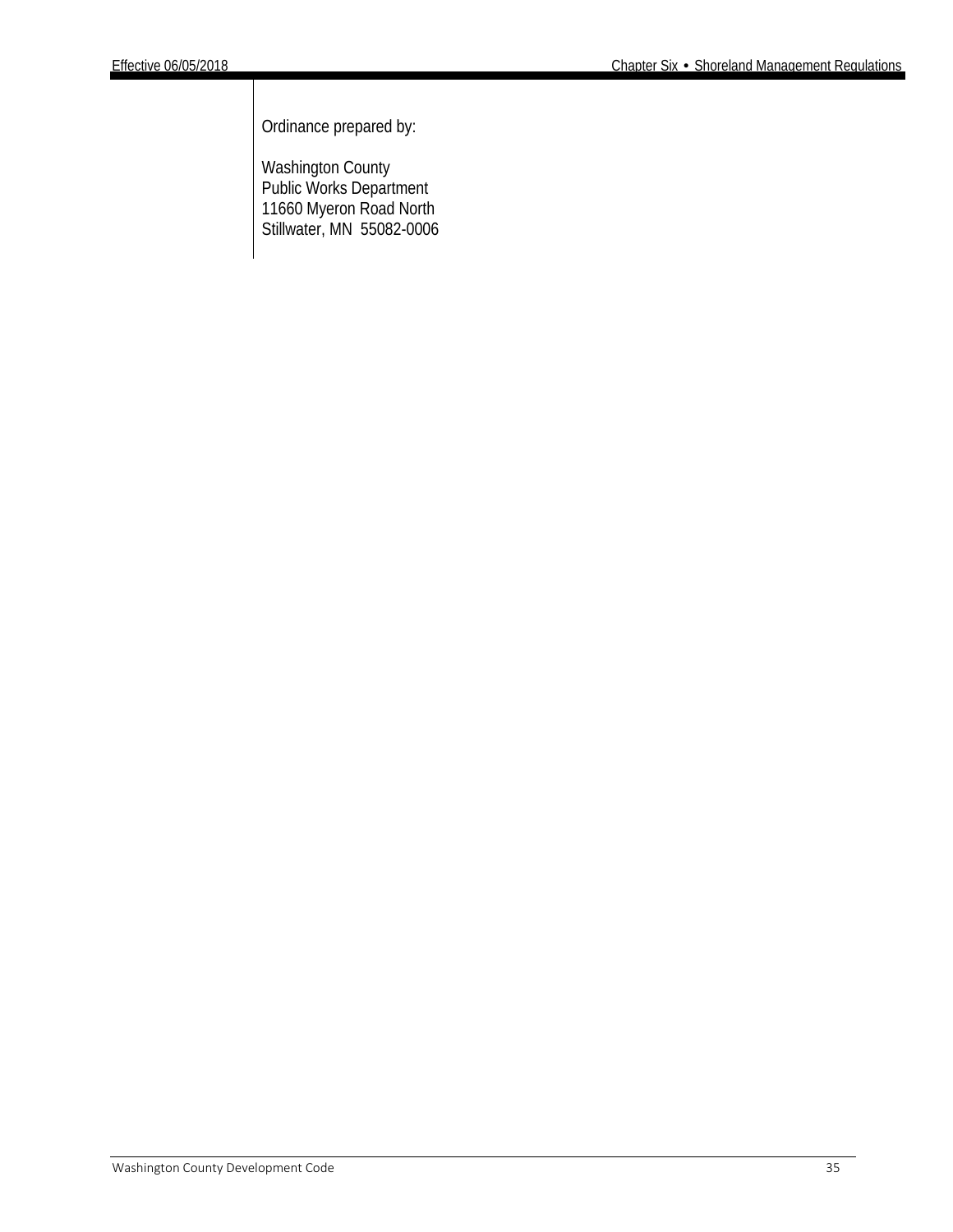# STATE OF MINNESOTA **COUNTY OF WASHINGTON**

I, Molly F. O'Rourke, qualified County Administrator for the County of Washington, State of Minnesota, do hereby certify that I have compared the foregoing copy of Resolution No. 2018-054 \_\_\_\_\_\_\_\_\_\_\_ with the original minutes of the proceedings of the Board of Commissioners, Washington County, Minnesota, at its session on the 5th \_\_\_\_\_\_ day of June, 2018, now on file in my office and have found the same to be a true and correct copy thereof.

).

Witness my hand and official seal at Stillwater, Minnesota, this 27th day of <u>June, 2018.</u>



O'Rourke Molw F ท<sub>ี</sub>ty Administrator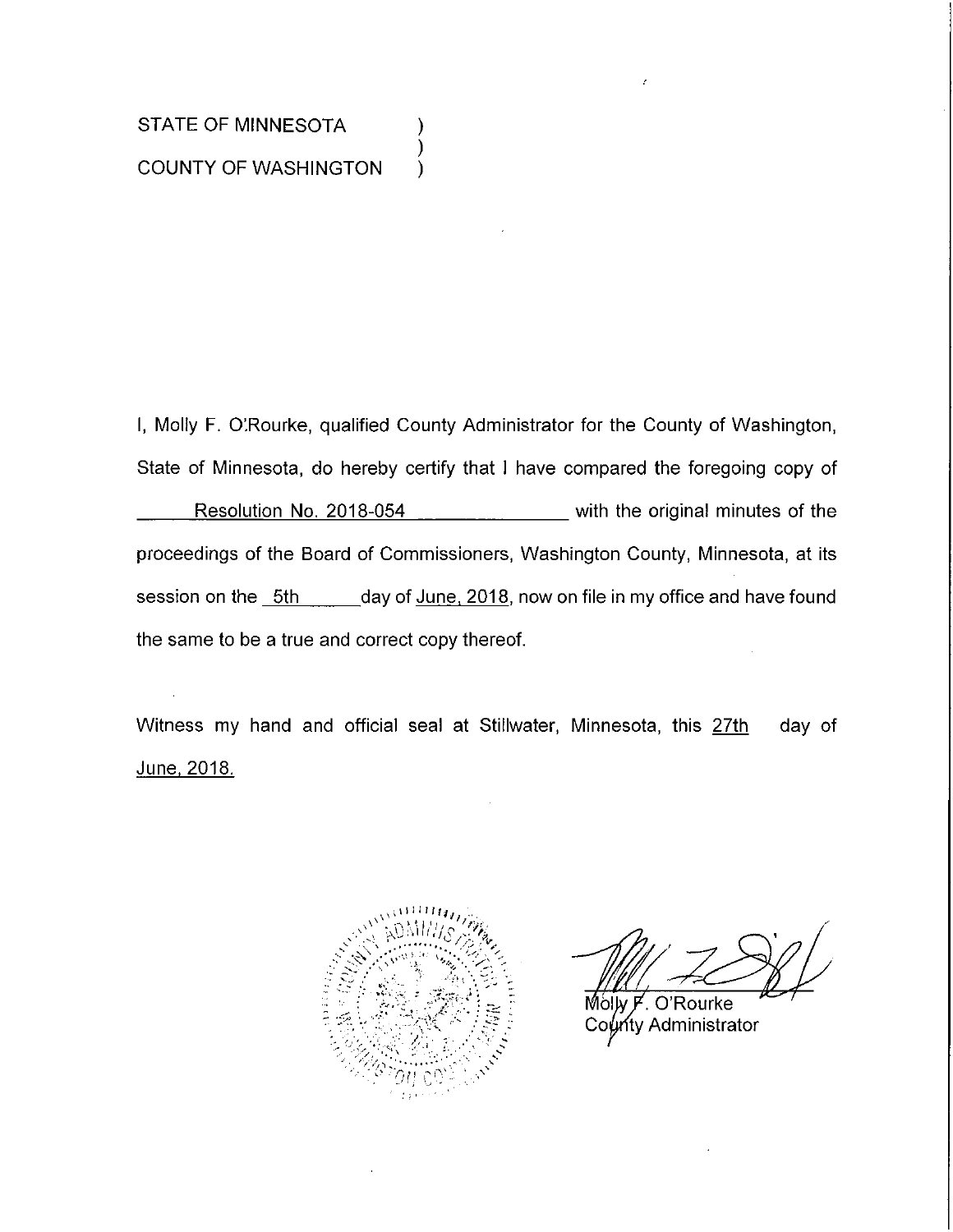DATE June 5, 2018 **MOTION** BY COMMISSIONER Miron

**Public Works DEPARTMENT SECONDED BY** Karwoski **COMMISSIONER** 

## REPEAL OF CURRENT ZONING/LAND USE ORDINANCES AND ADOPTION OF NEW ZONING/LAND USE ORDINANCES. **AND**

# REPEAL OF EXISTING DEVELOPMENT CODE AND ADOPTION OF THE REVISED DEVELOPMENT CODE

# ZONING/LAND USE ORDINANCE NUMBERS 203, 204, 205, 206, 207, 208, 209, 210, 211 & 212

WHEREAS, Washington County is authorized to carry on County planning and zoning activities in the unincorporated areas of the County pursuant to Minn. Stat. Chapt. 394; and

WHEREAS, the Washington County Comprehensive Plan was adopted by the Washington County Board of Commissioners on April 22, 1997 and became effective October 1, 1997 as Washington County Ordinance No. 124, amended on September 7, 2010 to the Washington County Comprehensive Plan 2030 as Washington County Ordinance No. 184, and amended on August 16, 2016 as Washington County Ordinance 198; and

WHEREAS, pursuant to Minn. Stat. 473.865 the Washington County Comprehensive Plan is the implement by which the County's regulation of land use is devolved through adoption of official controls under Chapter 394.

**WHEREAS**, the current official controls as reflected in the Washington County Development Code were adopted by the Washington County Board of Commissioners and became effective on October 20, 1997 as Washington County Ordinance No. 127; and

WHEREAS, all the townships in Washington County have assumed regulatory control of land use through adoption of the Comprehensive Land Use Plans under the 2030 Regional Development Framework pursuant to the authority contained in Minn. Stat. 473.861 and the County's relinquishment of such controls; and

WHEREAS, such transformation has been found by the Metropolitan Council to conform to the regional system plans for transportation, water, resources management and parks; and

WHEREAS, the Township's plans are consistent with the Washington County 2030 Comprehensive Plan and are compatible with the plans of adjacent and affected jurisdictions; and

WHEREAS, the recasting of the County's official controls necessitate revision of the Washington County Development Code; and

WHEREAS, the forty-three (43) current zoning/land use ordinances, attached as Exhibit A, are determined to be anachronistic and must be repealed; and

WHEREAS, ten (10) new zoning/land use ordinances, attached as Exhibit B, must be enacted; and